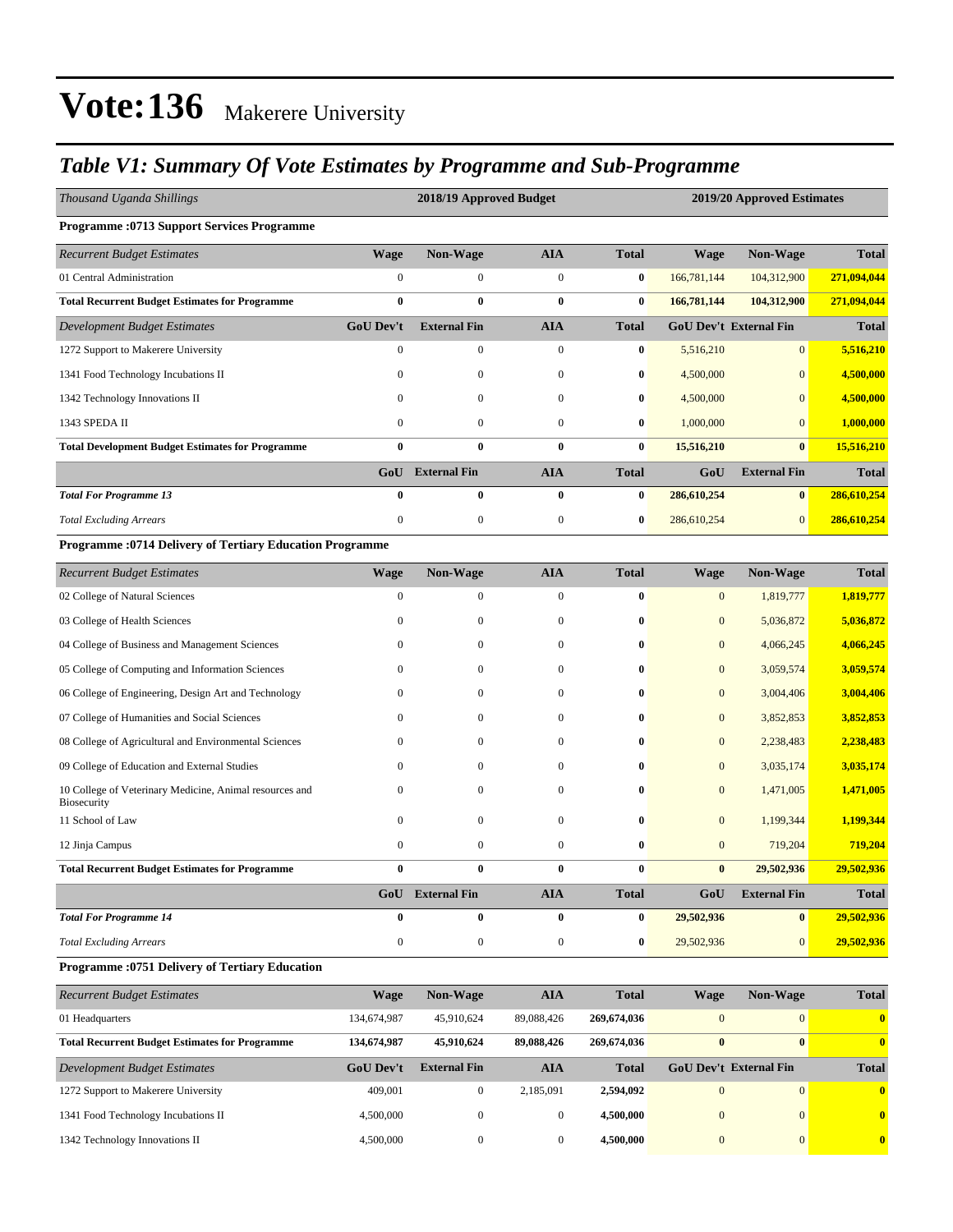| 1343 SPEDA II                                           | 1,000,340   | $\mathbf{0}$        | $\mathbf{0}$ | 1.000.340    | $\mathbf{0}$  | $\Omega$            | $\mathbf{0}$ |
|---------------------------------------------------------|-------------|---------------------|--------------|--------------|---------------|---------------------|--------------|
| <b>Total Development Budget Estimates for Programme</b> | 10,409,341  | $\bf{0}$            | 2,185,091    | 12.594.432   | $\bf{0}$      | $\mathbf{0}$        | $\mathbf{0}$ |
|                                                         | GoU         | <b>External Fin</b> | AIA          | <b>Total</b> | GoU           | <b>External Fin</b> | <b>Total</b> |
| <b>Total For Programme 51</b>                           | 190,994,951 | $\bf{0}$            | 91,273,517   | 282,268,468  | $\bf{0}$      | $\mathbf{0}$        | $\mathbf{0}$ |
| <b>Total Excluding Arrears</b>                          | 177,784,700 | $\mathbf{0}$        | 91,273,517   | 269,058,217  | $\mathbf{0}$  | $\Omega$            | $\mathbf{0}$ |
| <b>Total Vote 136</b>                                   | 190,994,951 | $\bf{0}$            | 91,273,517   | 282,268,468  | 316,113,190   | $\mathbf{0}$        | 316,113,190  |
| <b>Total Excluding Arrears</b>                          | 177,784,700 | $\mathbf{0}$        | 91,273,517   | 269,058,217  | 316, 113, 190 | $\mathbf{0}$        | 316,113,190  |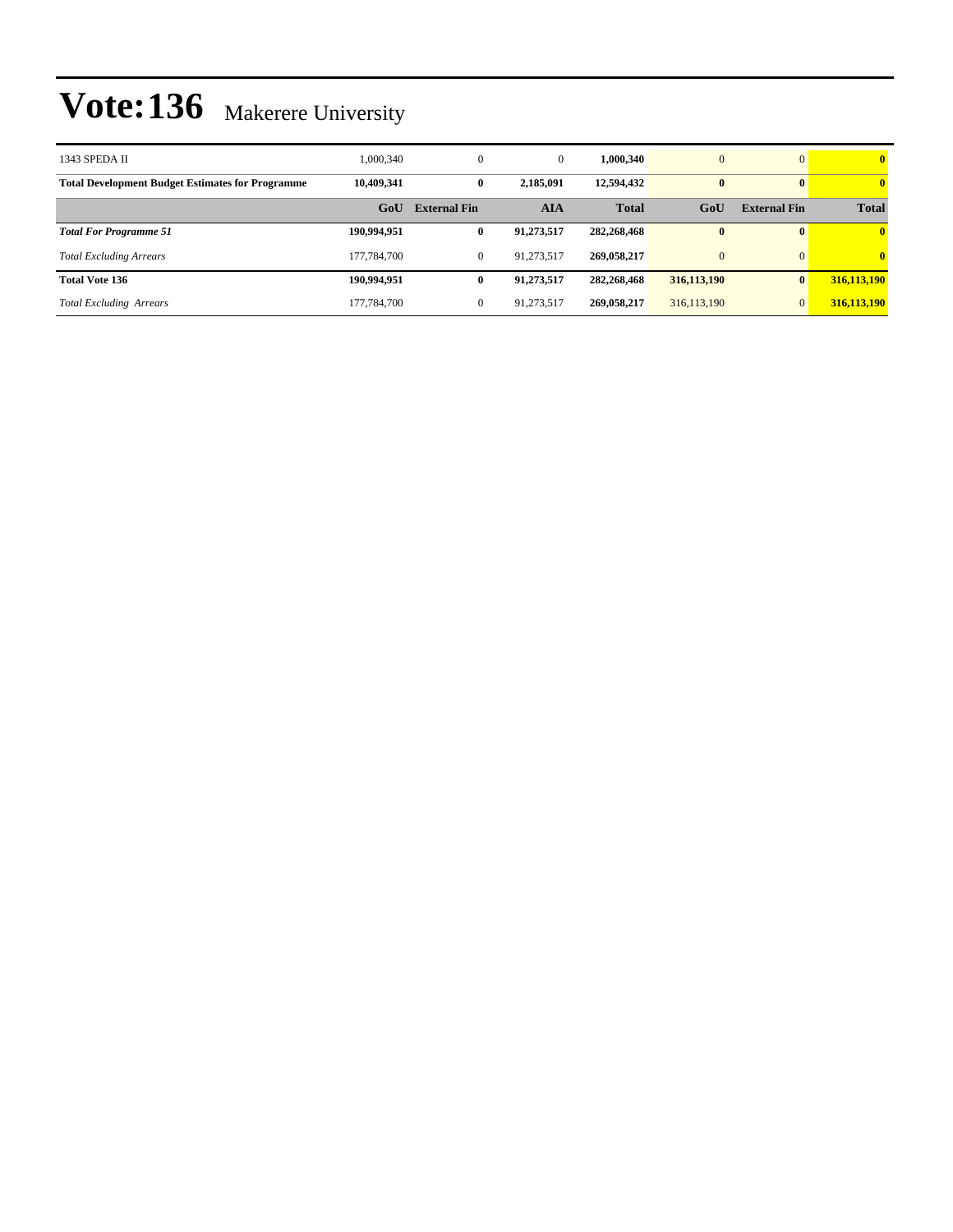### *Table V2: Summary Vote Estimates by Item*

| Thousand Uganda Shillings                                   |             | 2018/19 Approved Budget |                  |                  | 2019/20Approved Estimates |                     |                         |
|-------------------------------------------------------------|-------------|-------------------------|------------------|------------------|---------------------------|---------------------|-------------------------|
|                                                             | GoU         | <b>External Fin</b>     | AIA              | <b>Total</b>     | GoU                       | <b>External Fin</b> | <b>Total</b>            |
| <b>Employees, Goods and Services (Outputs Provided)</b>     | 169,722,700 | $\bf{0}$                | 89,088,426       | 258,811,126      | 303,715,980               | $\bf{0}$            | 303,715,980             |
| 211101 General Staff Salaries                               | 134,674,987 | $\bf{0}$                | 20,931,876       | 155,606,863      | 166,781,144               | $\bf{0}$            | 166,781,144             |
| 211102 Contract Staff Salaries                              | 0           | $\bf{0}$                | 7,681,176        | 7,681,176        | $\boldsymbol{0}$          | $\bf{0}$            | $\bf{0}$                |
| 211103 Allowances (Inc. Casuals, Temporary)                 | 2,346,000   | $\bf{0}$                | 10,456,499       | 12,802,499       | 20,258,380                | $\bf{0}$            | 20,258,380              |
| 212101 Social Security Contributions                        | 13,467,499  | $\bf{0}$                | 2,861,305        | 16,328,804       | 16,738,281                | $\bf{0}$            | 16,738,281              |
| 212102 Pension for General Civil Service                    | 15,604      | $\bf{0}$                | 2,262,181        | 2,277,785        | 1,247,255                 | $\bf{0}$            | 1,247,255               |
| 212201 Social Security Contributions                        | 2,400,000   | $\bf{0}$                | $\bf{0}$         | 2,400,000        | $\bf{0}$                  | $\bf{0}$            | $\overline{\mathbf{0}}$ |
| 213001 Medical expenses (To employees)                      | 0           | $\bf{0}$                | 1,115,650        | 1,115,650        | 1,627,000                 | $\bf{0}$            | 1,627,000               |
| 213002 Incapacity, death benefits and funeral expenses      | 0           | $\bf{0}$                | 92,950           | 92,950           | 103,320                   | $\bf{0}$            | 103,320                 |
| 221001 Advertising and Public Relations                     | 0           | $\bf{0}$                | 428,657          | 428,657          | 724,864                   | $\bf{0}$            | 724,864                 |
| 221002 Workshops and Seminars                               | 0           | $\bf{0}$                | 950,380          | 950,380          | 2,045,829                 | $\bf{0}$            | 2,045,829               |
| 221003 Staff Training                                       | $\bf{0}$    | $\bf{0}$                | 1,514,739        | 1,514,739        | 2,318,990                 | $\bf{0}$            | 2,318,990               |
| 221004 Recruitment Expenses                                 | 0           | $\bf{0}$                | 4,500            | 4,500            | $\boldsymbol{0}$          | $\bf{0}$            | $\overline{\mathbf{0}}$ |
| 221005 Hire of Venue (chairs, projector, etc)               | 0           | $\bf{0}$                | 37,400           | 37,400           | 295,999                   | $\bf{0}$            | 295,999                 |
| 221007 Books, Periodicals & Newspapers                      | 0           | $\bf{0}$                | 744,015          | 744,015          | 932,606                   | $\bf{0}$            | 932,606                 |
| 221008 Computer supplies and Information Technology<br>(TT) | 0           | $\bf{0}$                | 1,574,410        | 1,574,410        | 2,793,162                 | $\bf{0}$            | 2,793,162               |
| 221009 Welfare and Entertainment                            | 0           | $\bf{0}$                | 1,406,581        | 1,406,581        | 2,038,345                 | $\bf{0}$            | 2,038,345               |
| 221011 Printing, Stationery, Photocopying and Binding       | 0           | $\bf{0}$                | 2,222,734        | 2,222,734        | 1,787,122                 | $\bf{0}$            | 1,787,122               |
| 221012 Small Office Equipment                               | 0           | $\bf{0}$                | 159,433          | 159,433          | 121,725                   | $\bf{0}$            | 121,725                 |
| 221014 Bank Charges and other Bank related costs            | $\bf{0}$    | $\bf{0}$                | 338,585          | 338,585          | 30,020                    | $\bf{0}$            | 30,020                  |
| 221016 IFMS Recurrent costs                                 | 0           | $\bf{0}$                | $\bf{0}$         | $\boldsymbol{0}$ | 785,000                   | $\bf{0}$            | 785,000                 |
| 221017 Subscriptions                                        | 0           | $\bf{0}$                | 182,467          | 182,467          | 330,455                   | $\bf{0}$            | 330,455                 |
| 222001 Telecommunications                                   | $\bf{0}$    | $\bf{0}$                | 437,857          | 437,857          | 612,826                   | $\bf{0}$            | 612,826                 |
| 222002 Postage and Courier                                  | 0           | $\bf{0}$                | 69,068           | 69,068           | 117,906                   | $\bf{0}$            | 117,906                 |
| 222003 Information and communications technology<br>(ICT)   | 0           | $\bf{0}$                | 1,829,000        | 1,829,000        | 2,135,137                 | $\bf{0}$            | 2,135,137               |
| 223001 Property Expenses                                    | 0           | $\bf{0}$                | $\boldsymbol{0}$ | $\boldsymbol{0}$ | 18,800                    | $\bf{0}$            | <b>18,800</b>           |
| 223003 Rent – (Produced Assets) to private entities         | 0           | $\bf{0}$                | 156,855          | 156,855          | $\bf{0}$                  | $\bf{0}$            | $\overline{\mathbf{0}}$ |
| 223004 Guard and Security services                          | 0           | $\bf{0}$                | 327,776          | 327,776          | 377,696                   | $\bf{0}$            | 377,696                 |
| 223005 Electricity                                          | 2,006,680   | $\bf{0}$                | 2,897,200        | 4,903,880        | 4,827,650                 | $\bf{0}$            | 4,827,650               |
| 223006 Water                                                | 1,764,000   | $\bf{0}$                | 2,528,250        | 4,292,250        | 4,291,342                 | $\bf{0}$            | 4,291,342               |
| 223007 Other Utilities- (fuel, gas, firewood, charcoal)     | 0           | $\boldsymbol{0}$        | 224,003          | 224,003          | 14,000                    | $\bf{0}$            | 14,000                  |
| 224001 Medical Supplies                                     | 600,000     | $\bf{0}$                | 677,526          | 1,277,526        | 1,023,381                 | $\bf{0}$            | 1,023,381               |
| 224004 Cleaning and Sanitation                              | 0           | $\bf{0}$                | 2,067,853        | 2,067,853        | 1,695,751                 | $\bf{0}$            | 1,695,751               |
| 225001 Consultancy Services- Short term                     | 0           | $\bf{0}$                | 766,341          | 766,341          | 395,000                   | $\bf{0}$            | 395,000                 |
| 225003 Taxes on (Professional) Services                     | 0           | $\bf{0}$                | 403,298          | 403,298          | $\bf{0}$                  | $\bf{0}$            | $\bf{0}$                |
| 226001 Insurances                                           | 0           | $\bf{0}$                | 149,569          | 149,569          | 132,645                   | $\bf{0}$            | 132,645                 |
| 226002 Licenses                                             | 0           | $\bf{0}$                | 206,192          | 206,192          | 126,280                   | $\bf{0}$            | 126,280                 |
| 227001 Travel inland                                        | 0           | $\bf{0}$                | 528,566          | 528,566          | 351,141                   | $\bf{0}$            | 351,141                 |
| 227002 Travel abroad                                        | 0           | $\bf{0}$                | 1,137,240        | 1,137,240        | 1,978,433                 | $\bf{0}$            | 1,978,433               |
| 227003 Carriage, Haulage, Freight and transport hire        | 0           | $\bf{0}$                | $\bf{0}$         | 0                | 2,200                     | $\bf{0}$            | 2,200                   |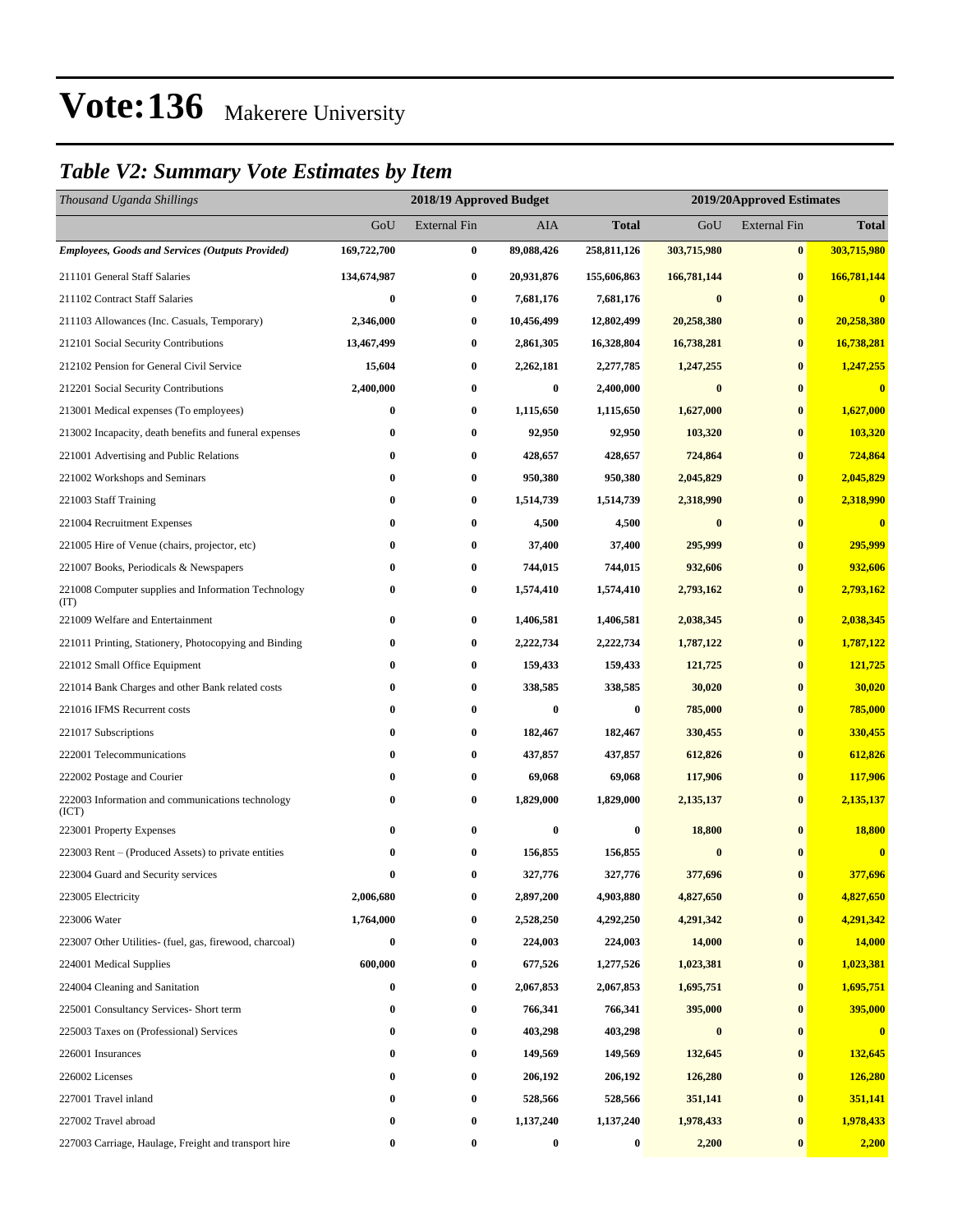| 227004 Fuel, Lubricants and Oils                         | 0           | $\bf{0}$       | 933,776      | 933,776     | 1,027,988    | $\bf{0}$     | 1,027,988               |
|----------------------------------------------------------|-------------|----------------|--------------|-------------|--------------|--------------|-------------------------|
| 228001 Maintenance - Civil                               | 0           | $\bf{0}$       | 1,042,168    | 1,042,168   | 1,554,692    | $\mathbf{0}$ | 1,554,692               |
| 228002 Maintenance - Vehicles                            | 0           | $\bf{0}$       | 952,938      | 952,938     | 992,886      | $\mathbf{0}$ | 992,886                 |
| 228003 Maintenance - Machinery, Equipment &<br>Furniture | 0           | $\bf{0}$       | 1,178,017    | 1,178,017   | 1,375,170    | $\mathbf{0}$ | 1,375,170               |
| 228004 Maintenance – Other                               | 0           | $\bf{0}$       | 882,510      | 882,510     | 577,485      | $\mathbf{0}$ | 577,485                 |
| 273101 Medical expenses (To general Public)              | 0           | $\bf{0}$       | $\bf{0}$     | 0           | 896          | $\mathbf{0}$ | 896                     |
| 273102 Incapacity, death benefits and funeral expenses   | 0           | $\bf{0}$       | 2,000        | 2,000       | $\mathbf{0}$ | $\mathbf{0}$ | $\overline{0}$          |
| 282103 Scholarships and related costs                    | 12,447,930  | $\bf{0}$       | 14,724,885   | 27,172,815  | 59,127,181   | $\bf{0}$     | 59,127,181              |
| <b>Grants, Transfers and Subsides (Outputs Funded)</b>   | 1,626,000   | $\bf{0}$       | $\bf{0}$     | 1,626,000   | 1,626,000    | $\mathbf{0}$ | 1,626,000               |
| 263106 Other Current grants (Current)                    | 1,626,000   | $\bf{0}$       | $\bf{0}$     | 1,626,000   | 1,626,000    | $\bf{0}$     | 1,626,000               |
| <b>Investment</b> (Capital Purchases)                    | 6,436,001   | $\bf{0}$       | 2,185,091    | 8,621,092   | 10,771,210   | $\bf{0}$     | 10,771,210              |
| 312101 Non-Residential Buildings                         | 3,165,000   | 0              | 832,701      | 3,997,701   | 6,449,000    | $\mathbf{0}$ | 6,449,000               |
| 312102 Residential Buildings                             | 0           | $\bf{0}$       | 400,000      | 400,000     | 1,500,000    | $\mathbf{0}$ | 1,500,000               |
| 312104 Other Structures                                  | 159,001     | $\bf{0}$       | $\bf{0}$     | 159,001     | 583,490      | $\mathbf{0}$ | 583,490                 |
| 312201 Transport Equipment                               | 0           | $\bf{0}$       | 176,140      | 176,140     | $\bf{0}$     | $\mathbf{0}$ | $\mathbf{0}$            |
| 312202 Machinery and Equipment                           | 1,232,000   | $\bf{0}$       | 624,250      | 1,856,250   | 1,771,392    | $\bf{0}$     | 1,771,392               |
| 312203 Furniture & Fixtures                              | 0           | $\bf{0}$       | 152,000      | 152,000     | 467,328      | $\mathbf{0}$ | 467,328                 |
| 312213 ICT Equipment                                     | 180,000     | $\bf{0}$       | $\bf{0}$     | 180,000     | $\bf{0}$     | $\mathbf{0}$ | $\mathbf{0}$            |
| 312214 Laboratory Equipments                             | 1,700,000   | $\bf{0}$       | $\bf{0}$     | 1,700,000   | $\bf{0}$     | $\bf{0}$     | $\mathbf{0}$            |
| <b>Arrears</b>                                           | 13,210,251  | $\bf{0}$       | $\mathbf{0}$ | 13,210,251  | $\mathbf{0}$ | $\mathbf{0}$ | $\overline{0}$          |
| 321605 Domestic arrears (Budgeting)                      | 13,210,251  | $\bf{0}$       | $\bf{0}$     | 13,210,251  | $\mathbf{0}$ | $\mathbf{0}$ | $\overline{\mathbf{0}}$ |
| <b>Grand Total Vote 136</b>                              | 190,994,951 | $\bf{0}$       | 91,273,517   | 282,268,468 | 316,113,190  | $\bf{0}$     | 316,113,190             |
| <b>Total Excluding Arrears</b>                           | 177,784,700 | $\overline{0}$ | 91,273,517   | 269,058,217 | 316,113,190  | $\mathbf{0}$ | 316,113,190             |
|                                                          |             |                |              |             |              |              |                         |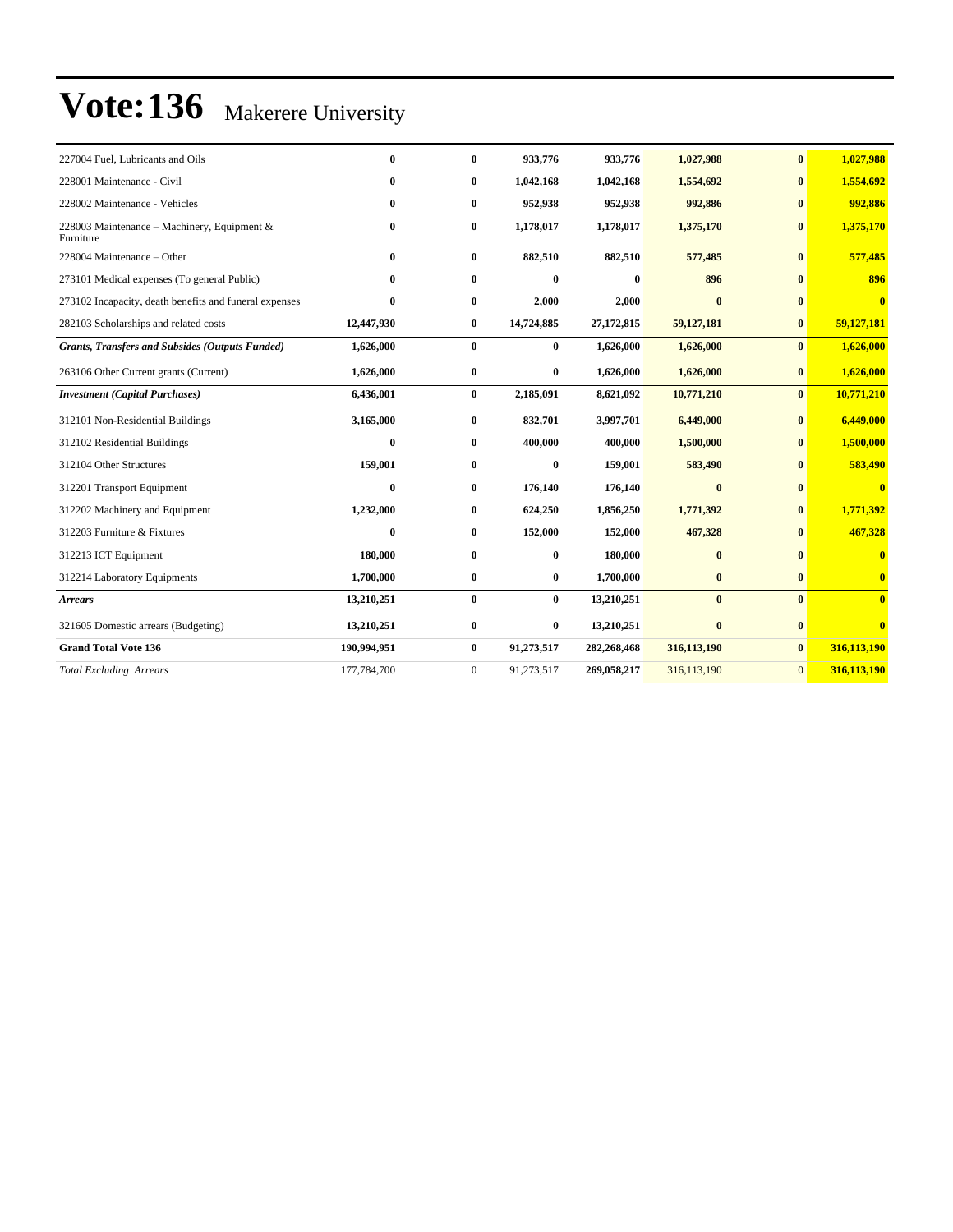### *Table V3: Detailed Estimates by Programme, Sub Programme, Output and Item*

#### *Programme :0713 Support Services Programme*

*Recurrent Budget Estimates*

#### **SubProgramme 01 Central Administration**

| Thousand Uganda Shillings                                |                  | 2018/19 Approved Budget |                  |              | 2019/20 Approved Estimates |                |              |  |
|----------------------------------------------------------|------------------|-------------------------|------------------|--------------|----------------------------|----------------|--------------|--|
| <b>Outputs Provided</b>                                  | Wage             | Non Wage                | AIA              | <b>Total</b> | Wage                       | Non Wage       | <b>Total</b> |  |
| Output 071301 Administrative Services                    |                  |                         |                  |              |                            |                |              |  |
| 211101 General Staff Salaries                            | $\boldsymbol{0}$ | $\boldsymbol{0}$        | $\boldsymbol{0}$ | $\bf{0}$     | 166,781,144                | $\overline{0}$ | 166,781,144  |  |
| 211103 Allowances (Inc. Casuals, Temporary)              | $\overline{0}$   | $\boldsymbol{0}$        | $\boldsymbol{0}$ | $\bf{0}$     | $\mathbf{0}$               | 10,993,584     | 10,993,584   |  |
| 212101 Social Security Contributions                     | $\overline{0}$   | $\boldsymbol{0}$        | $\boldsymbol{0}$ | $\bf{0}$     | $\boldsymbol{0}$           | 16,729,281     | 16,729,281   |  |
| 212102 Pension for General Civil Service                 | $\overline{0}$   | $\boldsymbol{0}$        | $\boldsymbol{0}$ | $\bf{0}$     | $\mathbf{0}$               | 1,247,255      | 1,247,255    |  |
| 213001 Medical expenses (To employees)                   | $\overline{0}$   | $\boldsymbol{0}$        | $\boldsymbol{0}$ | $\bf{0}$     | $\mathbf{0}$               | 1,616,000      | 1,616,000    |  |
| 213002 Incapacity, death benefits and funeral expenses   | $\overline{0}$   | $\boldsymbol{0}$        | $\boldsymbol{0}$ | $\bf{0}$     | $\mathbf{0}$               | 26,520         | 26,520       |  |
| 221001 Advertising and Public Relations                  | $\boldsymbol{0}$ | $\boldsymbol{0}$        | $\boldsymbol{0}$ | $\bf{0}$     | $\mathbf{0}$               | 435,043        | 435,043      |  |
| 221002 Workshops and Seminars                            | $\mathbf{0}$     | $\boldsymbol{0}$        | $\boldsymbol{0}$ | $\bf{0}$     | $\mathbf{0}$               | 1,324,153      | 1,324,153    |  |
| 221003 Staff Training                                    | $\overline{0}$   | $\boldsymbol{0}$        | $\boldsymbol{0}$ | $\bf{0}$     | $\mathbf{0}$               | 1,680,170      | 1,680,170    |  |
| 221005 Hire of Venue (chairs, projector, etc)            | $\overline{0}$   | $\boldsymbol{0}$        | $\boldsymbol{0}$ | $\bf{0}$     | $\boldsymbol{0}$           | 43,900         | 43,900       |  |
| 221007 Books, Periodicals & Newspapers                   | $\overline{0}$   | $\boldsymbol{0}$        | $\boldsymbol{0}$ | $\bf{0}$     | $\mathbf{0}$               | 752,543        | 752,543      |  |
| 221008 Computer supplies and Information Technology (IT) | $\boldsymbol{0}$ | $\boldsymbol{0}$        | $\boldsymbol{0}$ | $\bf{0}$     | $\mathbf{0}$               | 1,549,175      | 1,549,175    |  |
| 221009 Welfare and Entertainment                         | $\overline{0}$   | $\boldsymbol{0}$        | $\boldsymbol{0}$ | $\bf{0}$     | $\mathbf{0}$               | 978,025        | 978,025      |  |
| 221011 Printing, Stationery, Photocopying and Binding    | $\boldsymbol{0}$ | $\boldsymbol{0}$        | $\boldsymbol{0}$ | $\bf{0}$     | $\mathbf{0}$               | 1,016,910      | 1,016,910    |  |
| 221012 Small Office Equipment                            | $\overline{0}$   | $\boldsymbol{0}$        | $\boldsymbol{0}$ | $\bf{0}$     | $\boldsymbol{0}$           | 81,090         | 81,090       |  |
| 221014 Bank Charges and other Bank related costs         | $\overline{0}$   | $\boldsymbol{0}$        | $\boldsymbol{0}$ | $\bf{0}$     | $\mathbf{0}$               | 29,020         | 29,020       |  |
| 221017 Subscriptions                                     | $\overline{0}$   | $\boldsymbol{0}$        | $\boldsymbol{0}$ | $\bf{0}$     | $\mathbf{0}$               | 155,665        | 155,665      |  |
| 222001 Telecommunications                                | $\mathbf{0}$     | $\boldsymbol{0}$        | $\boldsymbol{0}$ | $\bf{0}$     | $\mathbf{0}$               | 278,301        | 278,301      |  |
| 222002 Postage and Courier                               | $\overline{0}$   | $\boldsymbol{0}$        | $\boldsymbol{0}$ | $\bf{0}$     | $\mathbf{0}$               | 25,480         | 25,480       |  |
| 222003 Information and communications technology (ICT)   | $\boldsymbol{0}$ | $\boldsymbol{0}$        | $\boldsymbol{0}$ | $\bf{0}$     | $\boldsymbol{0}$           | 2,122,186      | 2,122,186    |  |
| 223001 Property Expenses                                 | $\overline{0}$   | $\boldsymbol{0}$        | $\boldsymbol{0}$ | $\bf{0}$     | $\mathbf{0}$               | 18,800         | 18,800       |  |
| 223004 Guard and Security services                       | $\boldsymbol{0}$ | $\boldsymbol{0}$        | $\boldsymbol{0}$ | $\bf{0}$     | $\mathbf{0}$               | 319,776        | 319,776      |  |
| 223005 Electricity                                       | $\mathbf{0}$     | $\boldsymbol{0}$        | $\boldsymbol{0}$ | $\bf{0}$     | $\mathbf{0}$               | 4,827,650      | 4,827,650    |  |
| 223006 Water                                             | $\overline{0}$   | $\boldsymbol{0}$        | $\boldsymbol{0}$ | $\bf{0}$     | $\mathbf{0}$               | 4,291,342      | 4,291,342    |  |
| 223007 Other Utilities- (fuel, gas, firewood, charcoal)  | $\boldsymbol{0}$ | $\boldsymbol{0}$        | $\boldsymbol{0}$ | $\bf{0}$     | $\boldsymbol{0}$           | 8,000          | 8,000        |  |
| 224001 Medical Supplies                                  | $\overline{0}$   | $\boldsymbol{0}$        | $\boldsymbol{0}$ | $\bf{0}$     | $\mathbf{0}$               | 301,226        | 301,226      |  |
| 224004 Cleaning and Sanitation                           | $\boldsymbol{0}$ | $\boldsymbol{0}$        | $\boldsymbol{0}$ | $\bf{0}$     | $\mathbf{0}$               | 957,017        | 957,017      |  |
| 225001 Consultancy Services- Short term                  | $\boldsymbol{0}$ | $\boldsymbol{0}$        | $\boldsymbol{0}$ | $\bf{0}$     | $\mathbf{0}$               | 395,000        | 395,000      |  |
| 226001 Insurances                                        | $\boldsymbol{0}$ | $\boldsymbol{0}$        | $\mathbf{0}$     | $\bf{0}$     | $\mathbf{0}$               | 63,574         | 63,574       |  |
| 226002 Licenses                                          | $\boldsymbol{0}$ | $\boldsymbol{0}$        | $\mathbf{0}$     | $\bf{0}$     | $\boldsymbol{0}$           | 113,780        | 113,780      |  |
| 227002 Travel abroad                                     | $\overline{0}$   | $\boldsymbol{0}$        | $\mathbf{0}$     | $\bf{0}$     | $\mathbf{0}$               | 1,548,972      | 1,548,972    |  |
| 227003 Carriage, Haulage, Freight and transport hire     | $\mathbf{0}$     | $\boldsymbol{0}$        | $\boldsymbol{0}$ | $\bf{0}$     | $\mathbf{0}$               | 1,200          | 1,200        |  |
| 227004 Fuel, Lubricants and Oils                         | $\overline{0}$   | $\boldsymbol{0}$        | $\mathbf{0}$     | $\bf{0}$     | $\mathbf{0}$               | 408,564        | 408,564      |  |
| 228001 Maintenance - Civil                               | $\mathbf{0}$     | $\boldsymbol{0}$        | $\mathbf{0}$     | $\bf{0}$     | $\mathbf{0}$               | 969,252        | 969,252      |  |
| 228002 Maintenance - Vehicles                            | $\boldsymbol{0}$ | $\boldsymbol{0}$        | $\mathbf{0}$     | $\bf{0}$     | $\boldsymbol{0}$           | 559,486        | 559,486      |  |
| 228003 Maintenance - Machinery, Equipment & Furniture    | $\overline{0}$   | $\boldsymbol{0}$        | $\boldsymbol{0}$ | $\bf{0}$     | $\mathbf{0}$               | 842,169        | 842,169      |  |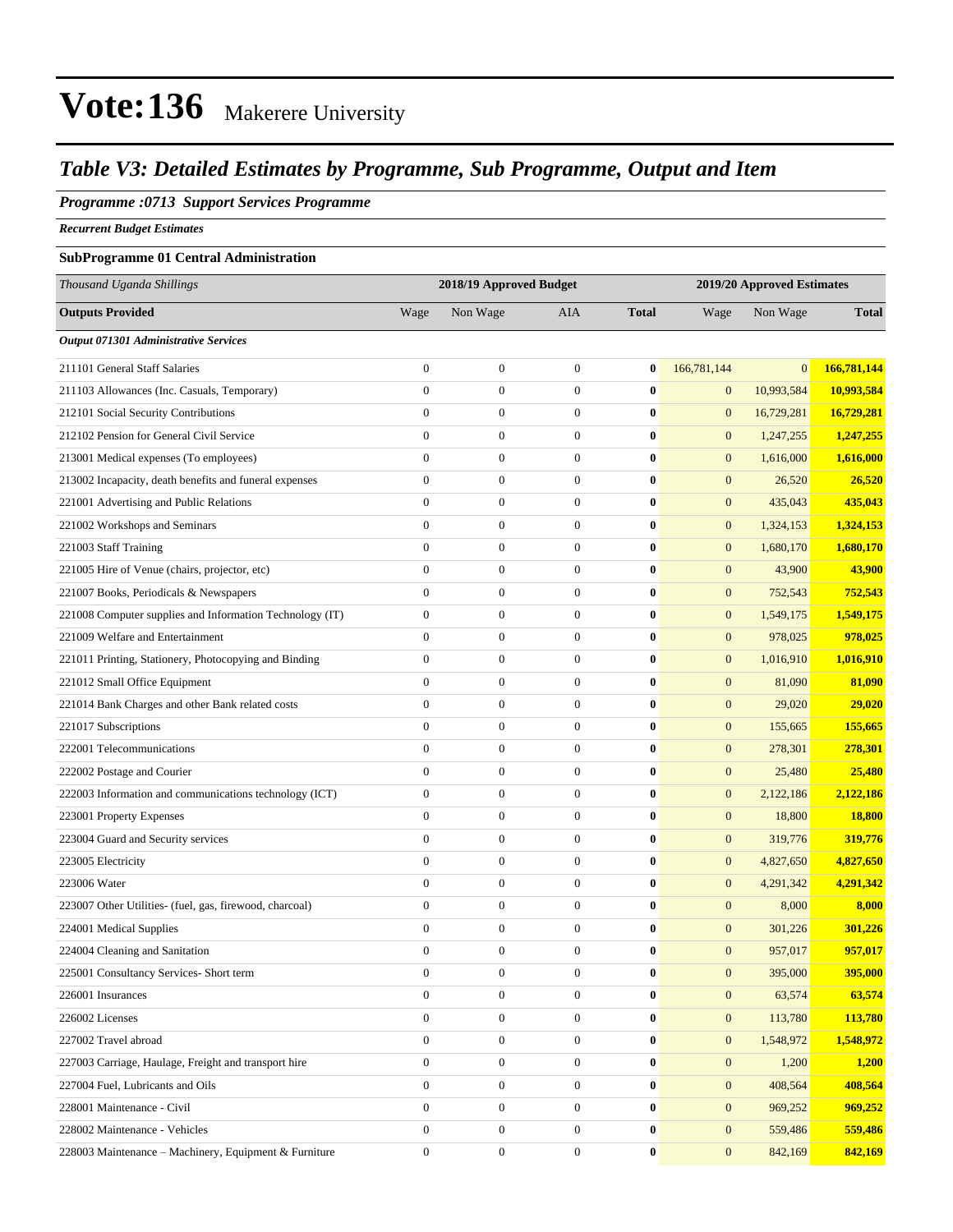| 228004 Maintenance – Other                                                          | $\mathbf{0}$                  | $\mathbf{0}$     | $\mathbf{0}$            | $\bf{0}$         | $\boldsymbol{0}$       | 229,162                    | 229,162      |
|-------------------------------------------------------------------------------------|-------------------------------|------------------|-------------------------|------------------|------------------------|----------------------------|--------------|
| 282103 Scholarships and related costs                                               | $\overline{0}$                | $\boldsymbol{0}$ | $\mathbf{0}$            | $\bf{0}$         | $\boldsymbol{0}$       | 14,762,631                 | 14,762,631   |
| <b>Total Cost of Output 01</b>                                                      | 0                             | $\theta$         | 0                       | 0                | 166,781,144            | 71,701,900                 | 238,483,044  |
| <b>Output 071302 Financial Management and Accounting Services</b>                   |                               |                  |                         |                  |                        |                            |              |
| 221016 IFMS Recurrent costs                                                         | $\boldsymbol{0}$              | $\boldsymbol{0}$ | $\overline{0}$          | $\bf{0}$         | $\boldsymbol{0}$       | 785,000                    | 785,000      |
| <b>Total Cost of Output 02</b>                                                      | 0                             | 0                | 0                       | 0                | $\boldsymbol{\theta}$  | 785,000                    | 785,000      |
| Output 071312 Research, Consultancy and Publications                                |                               |                  |                         |                  |                        |                            |              |
| 282103 Scholarships and related costs                                               | $\overline{0}$                | $\mathbf{0}$     | $\overline{0}$          | $\bf{0}$         | $\mathbf{0}$           | 30,200,000                 | 30,200,000   |
| <b>Total Cost of Output 12</b>                                                      | $\pmb{\theta}$                | 0                | 0                       | 0                | 0                      | 30,200,000                 | 30,200,000   |
| <b>Total Cost Of Outputs Provided</b>                                               | $\bf{0}$                      | $\bf{0}$         | $\bf{0}$                | $\bf{0}$         | 166,781,144            | 102,686,900                | 269,468,044  |
| <b>Outputs Funded</b>                                                               | Wage                          | Non Wage         | AIA                     | <b>Total</b>     | Wage                   | Non Wage                   | <b>Total</b> |
| Output 071351 Contributions to Research and International Organizations             |                               |                  |                         |                  |                        |                            |              |
| 263106 Other Current grants (Current)                                               | $\boldsymbol{0}$              | $\boldsymbol{0}$ | $\boldsymbol{0}$        | $\bf{0}$         | $\boldsymbol{0}$       | 1,626,000                  | 1,626,000    |
| o/w Infectious Diseases Institute                                                   | $\theta$                      | 0                | 0                       | $\bf{0}$         | $\boldsymbol{\theta}$  | 1,626,000                  | 1,626,000    |
| <b>Total Cost of Output 51</b>                                                      | $\boldsymbol{\theta}$         | 0                | 0                       | 0                | $\pmb{\theta}$         | 1,626,000                  | 1,626,000    |
| <b>Total Cost Of Outputs Funded</b>                                                 | $\bf{0}$                      | $\bf{0}$         | $\bf{0}$                | $\bf{0}$         | $\bf{0}$               | 1,626,000                  | 1,626,000    |
| <b>Total Cost for SubProgramme 01</b>                                               | $\bf{0}$                      | $\bf{0}$         | $\bf{0}$                | $\bf{0}$         | 166,781,144            | 104,312,900                | 271,094,044  |
| <b>Total Excluding Arrears</b>                                                      | $\overline{0}$                | $\boldsymbol{0}$ | $\overline{0}$          | $\bf{0}$         | 166,781,144            | 104,312,900                | 271,094,044  |
| <b>Development Budget Estimates</b>                                                 |                               |                  |                         |                  |                        |                            |              |
| <b>Project 1272 Support to Makerere University</b>                                  |                               |                  |                         |                  |                        |                            |              |
|                                                                                     |                               |                  |                         |                  |                        |                            |              |
| Thousand Uganda Shillings                                                           |                               |                  | 2018/19 Approved Budget |                  |                        | 2019/20 Approved Estimates |              |
| <b>Outputs Provided</b>                                                             | <b>GoU Dev't External Fin</b> |                  | <b>AIA</b>              | <b>Total</b>     | GoU Dev't External Fin |                            | <b>Total</b> |
| Output 071310 Library Affairs                                                       |                               |                  |                         |                  |                        |                            |              |
| 221008 Computer supplies and Information Technology (IT)                            | $\boldsymbol{0}$              | $\boldsymbol{0}$ | $\boldsymbol{0}$        | $\bf{0}$         | 579,000                | $\mathbf{0}$               | 579,000      |
| 282103 Scholarships and related costs                                               | $\overline{0}$                | $\mathbf{0}$     | $\mathbf{0}$            | $\bf{0}$         | 1,001,000              | $\mathbf{0}$               | 1,001,000    |
| Total Cost Of Output 071310                                                         | 0                             | 0                | 0                       | 0                | 1,580,000              | $\boldsymbol{\theta}$      | 1,580,000    |
| <b>Total Cost for Outputs Provided</b>                                              | $\mathbf{0}$                  | $\mathbf{0}$     | $\mathbf{0}$            | $\bf{0}$         | 1,580,000              | $\mathbf{0}$               | 1,580,000    |
| <b>Capital Purchases</b>                                                            | <b>GoU Dev't External Fin</b> |                  | <b>AIA</b>              | <b>Total</b>     | GoU Dev't External Fin |                            | <b>Total</b> |
| Output 071377 Purchase of Specialised Machinery & Equipment                         |                               |                  |                         |                  |                        |                            |              |
| 312202 Machinery and Equipment                                                      | $\boldsymbol{0}$              | $\boldsymbol{0}$ | $\mathbf{0}$            | $\pmb{0}$        | 486,392                | $\mathbf{0}$               | 486,392      |
| 312203 Furniture & Fixtures                                                         | $\boldsymbol{0}$              | $\boldsymbol{0}$ | $\mathbf{0}$            | $\bf{0}$         | 467,328                | $\mathbf{0}$               | 467,328      |
| Total Cost Of Output 071377                                                         | 0                             | $\pmb{\theta}$   | 0                       | 0                | 953,720                | $\boldsymbol{\theta}$      | 953,720      |
| Output 071380 Construction and Rehabilitation of Learning Facilities (Universities) |                               |                  |                         |                  |                        |                            |              |
| 312101 Non-Residential Buildings                                                    | $\boldsymbol{0}$              | $\boldsymbol{0}$ | $\mathbf{0}$            | $\bf{0}$         | 614,000                | $\mathbf{0}$               | 614,000      |
| 312202 Machinery and Equipment                                                      | $\boldsymbol{0}$              | $\boldsymbol{0}$ | $\boldsymbol{0}$        | $\pmb{0}$        | 285,000                | $\mathbf{0}$               | 285,000      |
| Total Cost Of Output 071380                                                         | 0                             | 0                | 0                       | 0                | 899,000                | $\boldsymbol{\theta}$      | 899,000      |
| Output 071381 Lecture Room Construction and Rehabilitation (Universities)           |                               |                  |                         |                  |                        |                            |              |
| 312104 Other Structures                                                             | $\boldsymbol{0}$              | $\boldsymbol{0}$ | $\boldsymbol{0}$        | $\boldsymbol{0}$ | 583,490                | $\boldsymbol{0}$           | 583,490      |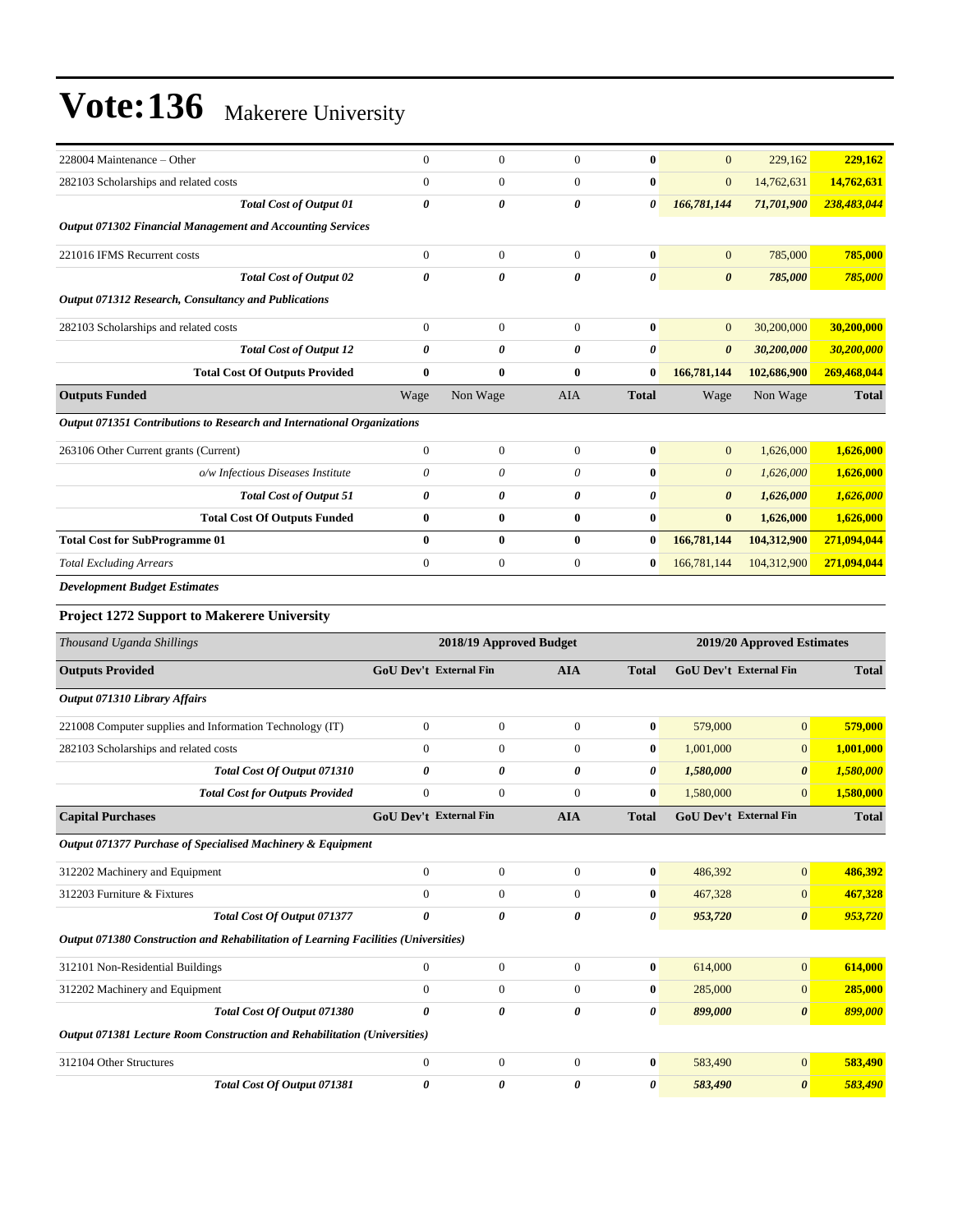#### *Output 071382 Construction and Rehabilitation of Accommodation Facilities*

| 312102 Residential Buildings            |  | 0 | 1,500,000 | $\Omega$ | 1,500,000 |
|-----------------------------------------|--|---|-----------|----------|-----------|
| Total Cost Of Output 071382             |  | 0 | 1,500,000 | 0        | 1,500,000 |
| <b>Total Cost for Capital Purchases</b> |  | 0 | 3,936,210 | $\Omega$ | 3,936,210 |
| <b>Total Cost for Project: 1272</b>     |  | 0 | 5,516,210 |          | 5.516.210 |
| <b>Total Excluding Arrears</b>          |  | 0 | 5,516,210 |          | 5.516.210 |

#### **Project 1341 Food Technology Incubations II**

| Thousand Uganda Shillings                                                           |                                             | 2018/19 Approved Budget | 2019/20 Approved Estimates |                               |                               |                       |              |
|-------------------------------------------------------------------------------------|---------------------------------------------|-------------------------|----------------------------|-------------------------------|-------------------------------|-----------------------|--------------|
| <b>Outputs Provided</b>                                                             | <b>GoU Dev't External Fin</b><br><b>AIA</b> |                         | <b>Total</b>               | <b>GoU Dev't External Fin</b> |                               | <b>Total</b>          |              |
| Output 071301 Administrative Services                                               |                                             |                         |                            |                               |                               |                       |              |
| 282103 Scholarships and related costs                                               | $\mathbf{0}$                                | $\mathbf{0}$            | $\mathbf{0}$               | $\bf{0}$                      | 1,130,000                     | $\mathbf{0}$          | 1,130,000    |
| Total Cost Of Output 071301                                                         | 0                                           | 0                       | 0                          | 0                             | 1,130,000                     | $\boldsymbol{\theta}$ | 1,130,000    |
| <b>Total Cost for Outputs Provided</b>                                              | $\mathbf{0}$                                | $\overline{0}$          | $\Omega$                   | $\bf{0}$                      | 1,130,000                     | $\overline{0}$        | 1,130,000    |
| <b>Capital Purchases</b>                                                            | <b>GoU Dev't External Fin</b>               |                         | <b>AIA</b>                 | <b>Total</b>                  | <b>GoU Dev't External Fin</b> |                       | <b>Total</b> |
| Output 071377 Purchase of Specialised Machinery & Equipment                         |                                             |                         |                            |                               |                               |                       |              |
| 312202 Machinery and Equipment                                                      | $\mathbf{0}$                                | $\theta$                | $\Omega$                   | $\mathbf{0}$                  | 600,000                       | $\mathbf{0}$          | 600,000      |
| Total Cost Of Output 071377                                                         | 0                                           | 0                       | 0                          | 0                             | 600,000                       | $\boldsymbol{\theta}$ | 600,000      |
| Output 071380 Construction and Rehabilitation of Learning Facilities (Universities) |                                             |                         |                            |                               |                               |                       |              |
| 312101 Non-Residential Buildings                                                    | $\mathbf{0}$                                | $\overline{0}$          | $\Omega$                   | $\bf{0}$                      | 2,770,000                     | $\mathbf{0}$          | 2,770,000    |
| Total Cost Of Output 071380                                                         | 0                                           | 0                       | 0                          | 0                             | 2,770,000                     | $\boldsymbol{\theta}$ | 2,770,000    |
| <b>Total Cost for Capital Purchases</b>                                             | $\mathbf{0}$                                | $\mathbf{0}$            | $\mathbf{0}$               | $\bf{0}$                      | 3,370,000                     | $\mathbf{0}$          | 3,370,000    |
| <b>Total Cost for Project: 1341</b>                                                 | $\Omega$                                    | $\theta$                | $\Omega$                   | $\bf{0}$                      | 4,500,000                     | $\overline{0}$        | 4,500,000    |
| <b>Total Excluding Arrears</b>                                                      | $\mathbf{0}$                                | $\boldsymbol{0}$        | $\mathbf{0}$               | 0                             | 4,500,000                     | $\mathbf{0}$          | 4,500,000    |

#### **Project 1342 Technology Innovations II**

| Thousand Uganda Shillings                            | 2018/19 Approved Budget                     | 2019/20 Approved Estimates |              |                               |           |                       |           |
|------------------------------------------------------|---------------------------------------------|----------------------------|--------------|-------------------------------|-----------|-----------------------|-----------|
| <b>Outputs Provided</b>                              | <b>GoU Dev't External Fin</b><br><b>AIA</b> |                            | <b>Total</b> | <b>GoU Dev't External Fin</b> |           | <b>Total</b>          |           |
| <b>Output 071301 Administrative Services</b>         |                                             |                            |              |                               |           |                       |           |
| 282103 Scholarships and related costs                | $\mathbf{0}$                                | $\mathbf{0}$               | $\Omega$     | $\bf{0}$                      | 799,000   | $\overline{0}$        | 799,000   |
| Total Cost Of Output 071301                          | 0                                           | 0                          | 0            | 0                             | 799,000   | $\boldsymbol{\theta}$ | 799,000   |
| Output 071312 Research, Consultancy and Publications |                                             |                            |              |                               |           |                       |           |
| 282103 Scholarships and related costs                | $\mathbf{0}$                                | $\boldsymbol{0}$           | $\Omega$     | $\mathbf{0}$                  | 936,000   | $\overline{0}$        | 936,000   |
| Total Cost Of Output 071312                          | 0                                           | 0                          | 0            | 0                             | 936,000   | $\boldsymbol{\theta}$ | 936,000   |
| <b>Total Cost for Outputs Provided</b>               | $\mathbf{0}$                                | $\Omega$                   | $\theta$     | $\bf{0}$                      | 1,735,000 | $\overline{0}$        | 1.735,000 |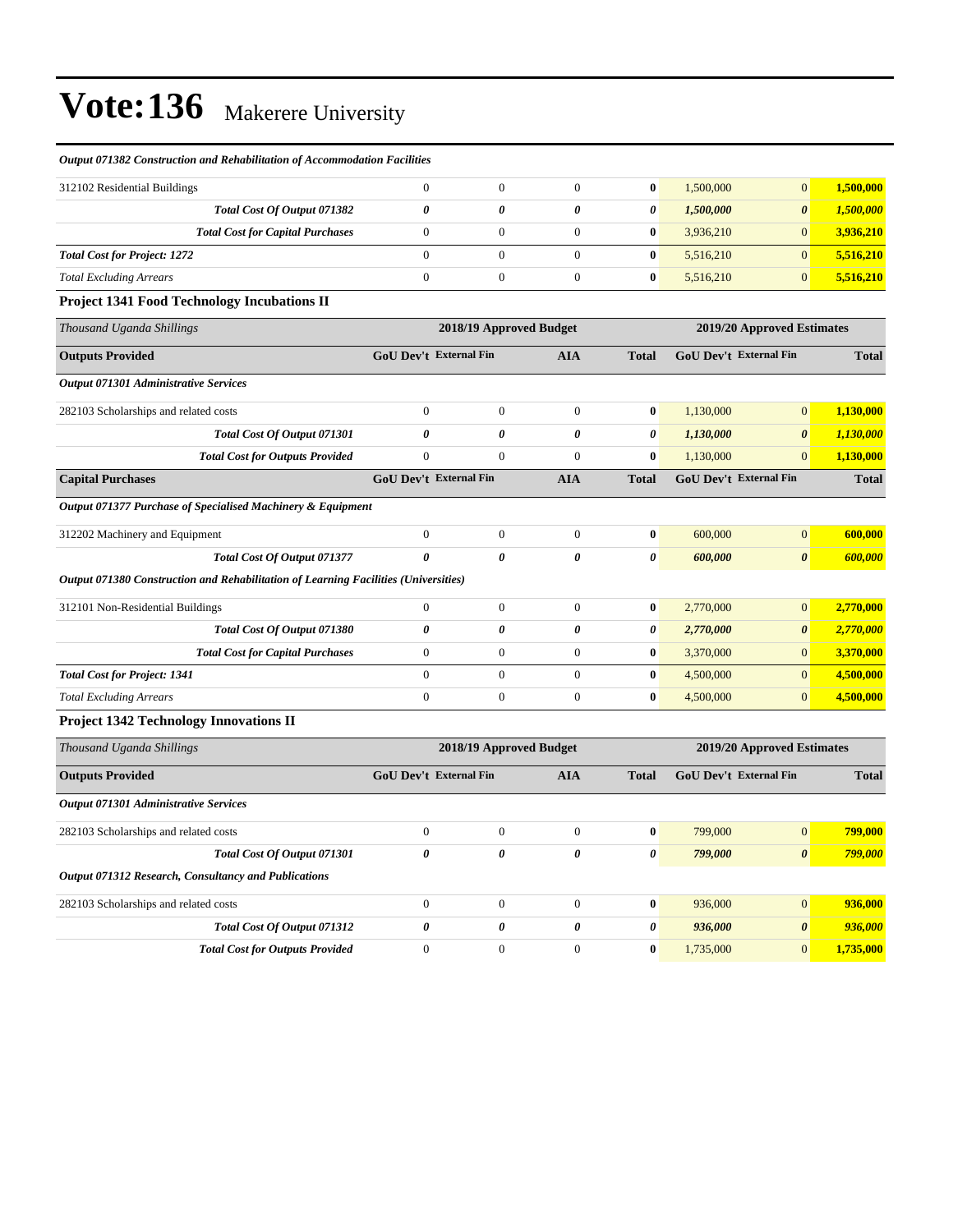| <b>Capital Purchases</b>                                                            | <b>GoU Dev't External Fin</b> |                         | <b>AIA</b>       | <b>Total</b>          |                  | <b>GoU Dev't External Fin</b> | <b>Total</b> |
|-------------------------------------------------------------------------------------|-------------------------------|-------------------------|------------------|-----------------------|------------------|-------------------------------|--------------|
| Output 071380 Construction and Rehabilitation of Learning Facilities (Universities) |                               |                         |                  |                       |                  |                               |              |
| 312101 Non-Residential Buildings                                                    | $\theta$                      | $\boldsymbol{0}$        | $\mathbf{0}$     | $\bf{0}$              | 2,765,000        | $\overline{0}$                | 2,765,000    |
| Total Cost Of Output 071380                                                         | 0                             | 0                       | 0                | 0                     | 2,765,000        | $\boldsymbol{\theta}$         | 2,765,000    |
| <b>Total Cost for Capital Purchases</b>                                             | $\mathbf{0}$                  | $\boldsymbol{0}$        | $\boldsymbol{0}$ | $\bf{0}$              | 2,765,000        | $\mathbf{0}$                  | 2,765,000    |
| <b>Total Cost for Project: 1342</b>                                                 | $\mathbf{0}$                  | $\boldsymbol{0}$        | $\overline{0}$   | $\bf{0}$              | 4,500,000        | $\mathbf{0}$                  | 4,500,000    |
| <b>Total Excluding Arrears</b>                                                      | $\boldsymbol{0}$              | $\boldsymbol{0}$        | $\boldsymbol{0}$ | $\bf{0}$              | 4,500,000        | $\mathbf{0}$                  | 4,500,000    |
| Project 1343 SPEDA II                                                               |                               |                         |                  |                       |                  |                               |              |
| Thousand Uganda Shillings                                                           |                               | 2018/19 Approved Budget |                  |                       |                  | 2019/20 Approved Estimates    |              |
| <b>Outputs Provided</b>                                                             | <b>GoU Dev't External Fin</b> |                         | <b>AIA</b>       | <b>Total</b>          |                  | <b>GoU Dev't External Fin</b> | <b>Total</b> |
| <b>Output 071301 Administrative Services</b>                                        |                               |                         |                  |                       |                  |                               |              |
| 211103 Allowances (Inc. Casuals, Temporary)                                         | $\theta$                      | $\mathbf{0}$            | $\mathbf{0}$     | $\bf{0}$              | 300,000          | $\overline{0}$                | 300,000      |
| Total Cost Of Output 071301                                                         | 0                             | 0                       | 0                | 0                     | 300,000          | $\boldsymbol{\theta}$         | 300,000      |
| <b>Total Cost for Outputs Provided</b>                                              | $\boldsymbol{0}$              | $\mathbf{0}$            | $\mathbf{0}$     | $\bf{0}$              | 300,000          | $\mathbf{0}$                  | 300,000      |
| <b>Capital Purchases</b>                                                            | GoU Dev't External Fin        |                         | <b>AIA</b>       | <b>Total</b>          |                  | <b>GoU Dev't External Fin</b> | <b>Total</b> |
| Output 071377 Purchase of Specialised Machinery & Equipment                         |                               |                         |                  |                       |                  |                               |              |
| 312202 Machinery and Equipment                                                      | $\boldsymbol{0}$              | $\boldsymbol{0}$        | $\boldsymbol{0}$ | $\boldsymbol{0}$      | 400,000          | $\mathbf{0}$                  | 400,000      |
| Total Cost Of Output 071377                                                         | $\boldsymbol{\theta}$         | 0                       | 0                | $\boldsymbol{\theta}$ | 400,000          | $\boldsymbol{\theta}$         | 400,000      |
| Output 071380 Construction and Rehabilitation of Learning Facilities (Universities) |                               |                         |                  |                       |                  |                               |              |
| 312101 Non-Residential Buildings                                                    | $\mathbf{0}$                  | $\boldsymbol{0}$        | $\mathbf{0}$     | $\bf{0}$              | 300,000          | $\overline{0}$                | 300,000      |
| Total Cost Of Output 071380                                                         | $\boldsymbol{\theta}$         | 0                       | 0                | 0                     | 300,000          | $\boldsymbol{\theta}$         | 300,000      |
| <b>Total Cost for Capital Purchases</b>                                             | $\mathbf{0}$                  | $\overline{0}$          | $\boldsymbol{0}$ | $\bf{0}$              | 700,000          | $\mathbf{0}$                  | 700,000      |
| <b>Total Cost for Project: 1343</b>                                                 | $\mathbf{0}$                  | $\boldsymbol{0}$        | $\boldsymbol{0}$ | $\bf{0}$              | 1,000,000        | $\mathbf{0}$                  | 1,000,000    |
| <b>Total Excluding Arrears</b>                                                      | $\boldsymbol{0}$              | $\mathbf{0}$            | $\mathbf{0}$     | $\bf{0}$              | 1,000,000        | $\mathbf{0}$                  | 1,000,000    |
|                                                                                     | GoU                           | <b>External Fin</b>     | <b>AIA</b>       | <b>Total</b>          | GoU              | <b>External Fin</b>           | <b>Total</b> |
| <b>Total Cost for Programme 13</b>                                                  | $\bf{0}$                      | $\bf{0}$                | $\bf{0}$         | $\bf{0}$              | 286,610,254      | $\bf{0}$                      | 286,610,254  |
| <b>Total Excluding Arrears</b>                                                      | $\mathbf{0}$                  | $\mathbf{0}$            | $\boldsymbol{0}$ | $\bf{0}$              | 286,610,254      | $\mathbf{0}$                  | 286,610,254  |
| Programme :0714 Delivery of Tertiary Education Programme                            |                               |                         |                  |                       |                  |                               |              |
| <b>Recurrent Budget Estimates</b>                                                   |                               |                         |                  |                       |                  |                               |              |
| <b>SubProgramme 02 College of Natural Sciences</b>                                  |                               |                         |                  |                       |                  |                               |              |
| Thousand Uganda Shillings                                                           |                               | 2018/19 Approved Budget |                  |                       |                  | 2019/20 Approved Estimates    |              |
| <b>Outputs Provided</b>                                                             | Wage                          | Non Wage                | AIA              | <b>Total</b>          | Wage             | Non Wage                      | <b>Total</b> |
| Output 071401 Teaching and Training                                                 |                               |                         |                  |                       |                  |                               |              |
| 211103 Allowances (Inc. Casuals, Temporary)                                         | $\boldsymbol{0}$              | $\boldsymbol{0}$        | $\boldsymbol{0}$ | $\boldsymbol{0}$      | $\mathbf{0}$     | 15,995                        | 15,995       |
| 221001 Advertising and Public Relations                                             | $\boldsymbol{0}$              | $\boldsymbol{0}$        | $\boldsymbol{0}$ | $\boldsymbol{0}$      | $\boldsymbol{0}$ | 22,000                        | 22,000       |
| 221002 Workshops and Seminars                                                       | $\boldsymbol{0}$              | $\overline{0}$          | $\boldsymbol{0}$ | $\bf{0}$              | $\mathbf{0}$     | 44,000                        | 44,000       |
| 221007 Books, Periodicals & Newspapers                                              | $\boldsymbol{0}$              | $\boldsymbol{0}$        | $\boldsymbol{0}$ | $\bf{0}$              | $\mathbf{0}$     | 2,896                         | 2,896        |
| 221008 Computer supplies and Information Technology (IT)                            | $\boldsymbol{0}$              | $\overline{0}$          | $\boldsymbol{0}$ | $\bf{0}$              | $\mathbf{0}$     | 100,000                       | 100,000      |
| 221009 Welfare and Entertainment                                                    | $\boldsymbol{0}$              | $\overline{0}$          | $\boldsymbol{0}$ | $\bf{0}$              | $\mathbf{0}$     | 54,220                        | 54,220       |
| 221011 Printing, Stationery, Photocopying and Binding                               | $\boldsymbol{0}$              | $\boldsymbol{0}$        | $\boldsymbol{0}$ | $\boldsymbol{0}$      | $\mathbf{0}$     | 77,414                        | 77,414       |
| 221012 Small Office Equipment                                                       | $\boldsymbol{0}$              | $\boldsymbol{0}$        | $\boldsymbol{0}$ | $\bf{0}$              | $\boldsymbol{0}$ | 1,760                         | 1,760        |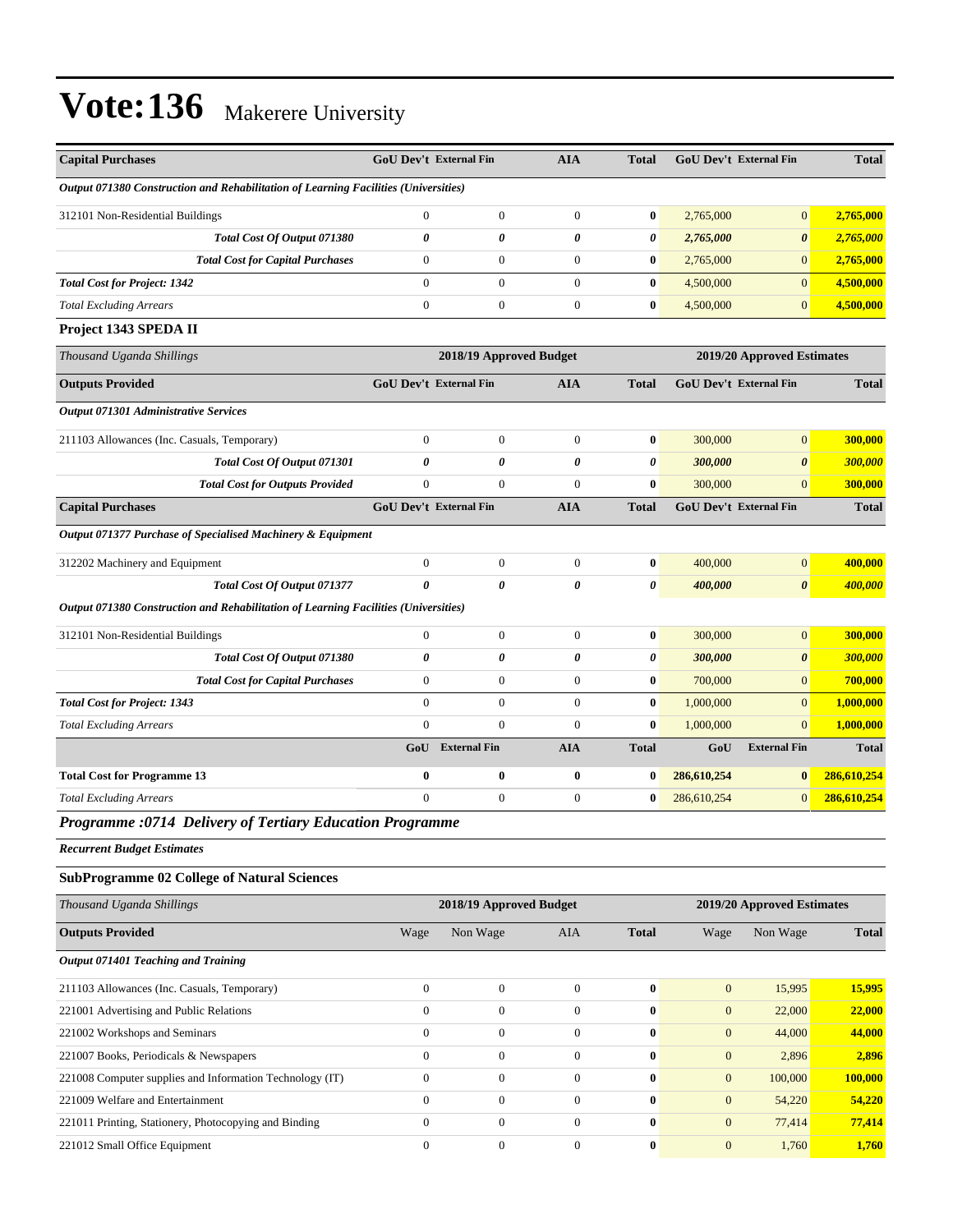| 222001 Telecommunications                                | $\boldsymbol{0}$ | $\boldsymbol{0}$        | $\boldsymbol{0}$ | $\bf{0}$     | $\mathbf{0}$     | 50,600                     | 50,600        |
|----------------------------------------------------------|------------------|-------------------------|------------------|--------------|------------------|----------------------------|---------------|
| 222002 Postage and Courier                               | $\boldsymbol{0}$ | $\boldsymbol{0}$        | $\boldsymbol{0}$ | $\bf{0}$     | $\boldsymbol{0}$ | 16,800                     | <b>16,800</b> |
| 223007 Other Utilities- (fuel, gas, firewood, charcoal)  | $\mathbf{0}$     | $\boldsymbol{0}$        | $\boldsymbol{0}$ | $\bf{0}$     | $\mathbf{0}$     | 6,000                      | 6,000         |
| 224004 Cleaning and Sanitation                           | $\overline{0}$   | $\boldsymbol{0}$        | $\boldsymbol{0}$ | $\bf{0}$     | $\mathbf{0}$     | 100,984                    | 100,984       |
| 226001 Insurances                                        | $\overline{0}$   | $\boldsymbol{0}$        | $\mathbf{0}$     | $\bf{0}$     | $\mathbf{0}$     | 10,000                     | 10,000        |
| 227001 Travel inland                                     | $\mathbf{0}$     | $\boldsymbol{0}$        | $\mathbf{0}$     | $\bf{0}$     | $\boldsymbol{0}$ | 6,000                      | 6,000         |
| 227004 Fuel, Lubricants and Oils                         | $\overline{0}$   | $\boldsymbol{0}$        | $\mathbf{0}$     | $\bf{0}$     | $\boldsymbol{0}$ | 27,716                     | 27,716        |
| 228001 Maintenance - Civil                               | $\mathbf{0}$     | $\boldsymbol{0}$        | $\boldsymbol{0}$ | $\bf{0}$     | $\mathbf{0}$     | 65,300                     | 65,300        |
| 228002 Maintenance - Vehicles                            | $\overline{0}$   | $\boldsymbol{0}$        | $\boldsymbol{0}$ | $\bf{0}$     | $\boldsymbol{0}$ | 19,600                     | 19,600        |
| 228003 Maintenance - Machinery, Equipment & Furniture    | $\overline{0}$   | $\boldsymbol{0}$        | $\mathbf{0}$     | $\bf{0}$     | $\boldsymbol{0}$ | 58,600                     | 58,600        |
| 282103 Scholarships and related costs                    | $\mathbf{0}$     | $\boldsymbol{0}$        | $\mathbf{0}$     | $\bf{0}$     | $\mathbf{0}$     | 1,139,892                  | 1,139,892     |
| <b>Total Cost of Output 01</b>                           | 0                | 0                       | 0                | 0            | 0                | 1,819,777                  | 1,819,777     |
| <b>Total Cost Of Outputs Provided</b>                    | $\bf{0}$         | $\bf{0}$                | $\bf{0}$         | $\bf{0}$     | $\bf{0}$         | 1,819,777                  | 1,819,777     |
| <b>Total Cost for SubProgramme 02</b>                    | $\bf{0}$         | $\bf{0}$                | $\bf{0}$         | $\bf{0}$     | $\bf{0}$         | 1,819,777                  | 1,819,777     |
| <b>Total Excluding Arrears</b>                           | $\boldsymbol{0}$ | $\boldsymbol{0}$        | $\boldsymbol{0}$ | $\bf{0}$     | $\mathbf{0}$     | 1,819,777                  | 1,819,777     |
| <b>SubProgramme 03 College of Health Sciences</b>        |                  |                         |                  |              |                  |                            |               |
| Thousand Uganda Shillings                                |                  | 2018/19 Approved Budget |                  |              |                  | 2019/20 Approved Estimates |               |
| <b>Outputs Provided</b>                                  | Wage             | Non Wage                | AIA              | <b>Total</b> | Wage             | Non Wage                   | <b>Total</b>  |
| Output 071401 Teaching and Training                      |                  |                         |                  |              |                  |                            |               |
| 211103 Allowances (Inc. Casuals, Temporary)              | $\boldsymbol{0}$ | $\boldsymbol{0}$        | $\boldsymbol{0}$ | $\bf{0}$     | $\boldsymbol{0}$ | 697,057                    | 697,057       |
| 213002 Incapacity, death benefits and funeral expenses   | $\boldsymbol{0}$ | $\boldsymbol{0}$        | $\mathbf{0}$     | $\bf{0}$     | $\boldsymbol{0}$ | 19,600                     | <b>19,600</b> |
| 221001 Advertising and Public Relations                  | $\overline{0}$   | $\boldsymbol{0}$        | $\boldsymbol{0}$ | $\bf{0}$     | $\boldsymbol{0}$ | 5,000                      | 5,000         |
| 221002 Workshops and Seminars                            | $\overline{0}$   | $\boldsymbol{0}$        | $\boldsymbol{0}$ | $\bf{0}$     | $\boldsymbol{0}$ | 214,443                    | 214,443       |
| 221003 Staff Training                                    | $\mathbf{0}$     | $\boldsymbol{0}$        | $\mathbf{0}$     | $\bf{0}$     | $\mathbf{0}$     | 45,800                     | 45,800        |
| 221005 Hire of Venue (chairs, projector, etc)            | $\boldsymbol{0}$ | $\boldsymbol{0}$        | $\mathbf{0}$     | $\bf{0}$     | $\boldsymbol{0}$ | 4,300                      | 4,300         |
| 221007 Books, Periodicals & Newspapers                   | $\mathbf{0}$     | $\boldsymbol{0}$        | $\mathbf{0}$     | $\bf{0}$     | $\boldsymbol{0}$ | 10,605                     | 10,605        |
| 221008 Computer supplies and Information Technology (IT) | $\boldsymbol{0}$ | $\boldsymbol{0}$        | $\boldsymbol{0}$ | $\bf{0}$     | $\boldsymbol{0}$ | 185,219                    | 185,219       |
| 221009 Welfare and Entertainment                         | $\mathbf{0}$     | $\boldsymbol{0}$        | $\boldsymbol{0}$ | $\bf{0}$     | $\boldsymbol{0}$ | 164,675                    | 164,675       |
| 221011 Printing, Stationery, Photocopying and Binding    | $\mathbf{0}$     | $\boldsymbol{0}$        | $\mathbf{0}$     | $\bf{0}$     | $\mathbf{0}$     | 171,070                    | 171,070       |
| 221012 Small Office Equipment                            | $\mathbf{0}$     | $\boldsymbol{0}$        | $\mathbf{0}$     | $\bf{0}$     | $\mathbf{0}$     | 23,875                     | 23,875        |
| 221014 Bank Charges and other Bank related costs         | $\boldsymbol{0}$ | $\boldsymbol{0}$        | $\boldsymbol{0}$ | $\bf{0}$     | $\boldsymbol{0}$ | 1,000                      | 1,000         |
| 221017 Subscriptions                                     | $\overline{0}$   | $\boldsymbol{0}$        | $\mathbf{0}$     | $\bf{0}$     | $\boldsymbol{0}$ | 7,300                      | 7,300         |
| 222001 Telecommunications                                | $\overline{0}$   | $\boldsymbol{0}$        | $\mathbf{0}$     | $\bf{0}$     | $\mathbf{0}$     | 94,312                     | 94,312        |
| 222002 Postage and Courier                               | $\mathbf{0}$     | $\boldsymbol{0}$        | $\mathbf{0}$     | $\bf{0}$     | $\boldsymbol{0}$ | 5,416                      | 5,416         |
| 222003 Information and communications technology (ICT)   | $\overline{0}$   | $\boldsymbol{0}$        | $\mathbf{0}$     | $\bf{0}$     | $\mathbf{0}$     | 4,951                      | 4,951         |
| 223004 Guard and Security services                       | $\boldsymbol{0}$ | $\boldsymbol{0}$        | $\mathbf{0}$     | $\bf{0}$     | $\mathbf{0}$     | 6,000                      | 6,000         |
| 224001 Medical Supplies                                  | $\overline{0}$   | $\boldsymbol{0}$        | $\mathbf{0}$     | $\bf{0}$     | $\boldsymbol{0}$ | 720,156                    | 720,156       |
| 224004 Cleaning and Sanitation                           | $\overline{0}$   | $\boldsymbol{0}$        | $\mathbf{0}$     | $\bf{0}$     | $\mathbf{0}$     | 189,922                    | 189,922       |
| 226001 Insurances                                        | $\mathbf{0}$     | $\boldsymbol{0}$        | $\boldsymbol{0}$ | $\bf{0}$     | $\boldsymbol{0}$ | 6,500                      | 6,500         |
| 227001 Travel inland                                     | $\overline{0}$   | $\boldsymbol{0}$        | $\mathbf{0}$     | $\bf{0}$     | $\mathbf{0}$     | 49,871                     | 49,871        |
| 227002 Travel abroad                                     | $\boldsymbol{0}$ | $\boldsymbol{0}$        | $\mathbf{0}$     | $\bf{0}$     | $\mathbf{0}$     | 55,000                     | 55,000        |
| 227003 Carriage, Haulage, Freight and transport hire     | $\overline{0}$   | $\boldsymbol{0}$        | $\mathbf{0}$     | $\bf{0}$     | $\boldsymbol{0}$ | 1,000                      | 1,000         |
| 227004 Fuel, Lubricants and Oils                         | $\boldsymbol{0}$ | $\boldsymbol{0}$        | $\mathbf{0}$     | $\bf{0}$     | $\boldsymbol{0}$ | 160,951                    | 160,951       |
| 228001 Maintenance - Civil                               | $\mathbf{0}$     | $\boldsymbol{0}$        | $\boldsymbol{0}$ | $\bf{0}$     | $\boldsymbol{0}$ | 93,940                     | 93,940        |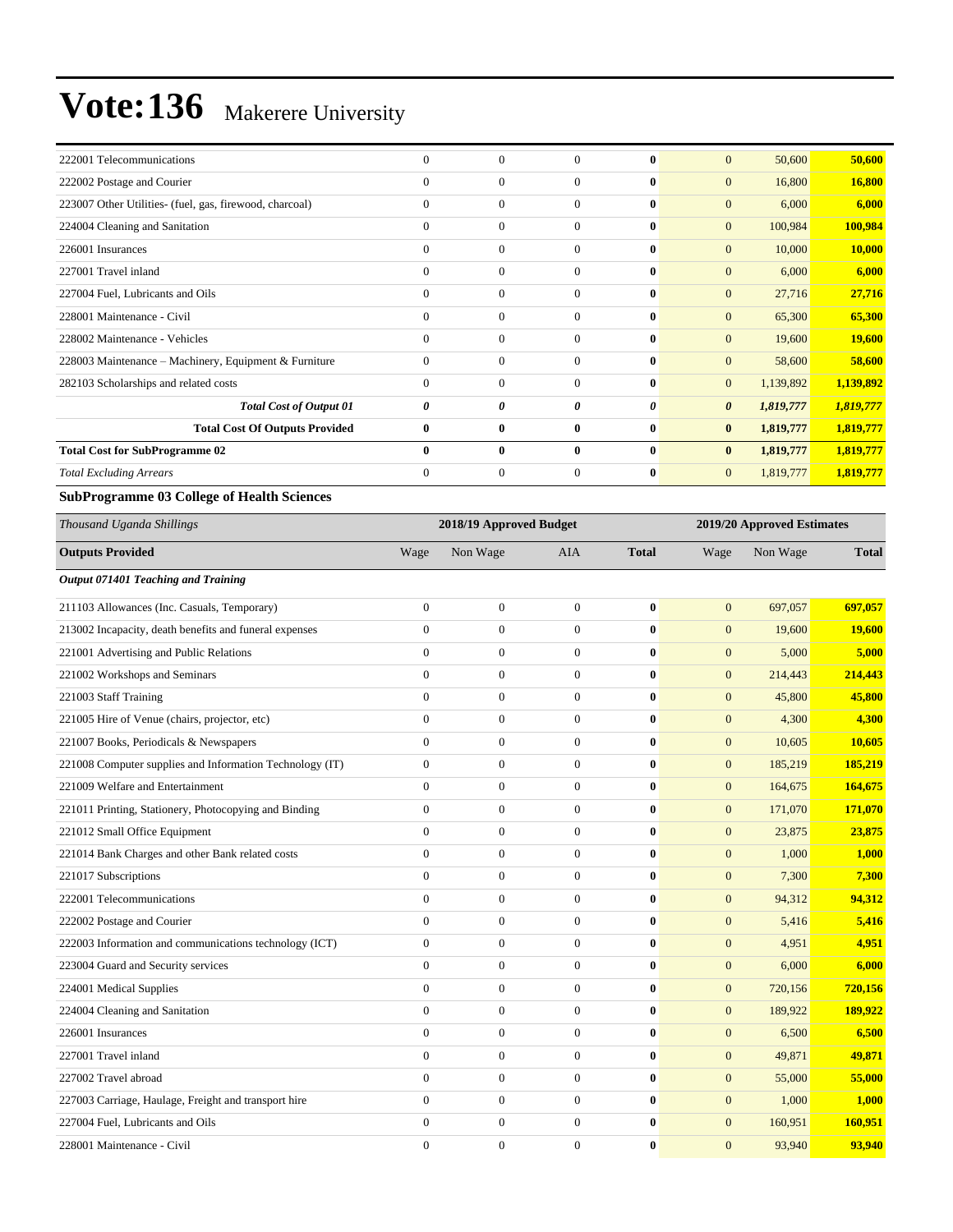| 228002 Maintenance - Vehicles                                             |                      | $\theta$ | $\theta$              | 0        | $\overline{0}$        | 118,700   | 118,700   |
|---------------------------------------------------------------------------|----------------------|----------|-----------------------|----------|-----------------------|-----------|-----------|
| 228003 Maintenance – Machinery, Equipment & Furniture                     |                      | $\theta$ | $\mathbf{0}$          | 0        | $\overline{0}$        | 276,450   | 276,450   |
| $228004$ Maintenance – Other                                              |                      | $\Omega$ | $\mathbf{0}$          | $\bf{0}$ | $\overline{0}$        | 86,415    | 86,415    |
| 282103 Scholarships and related costs                                     |                      | $\Omega$ | $\mathbf{0}$          | 0        | $\overline{0}$        | 1,617,345 | 1,617,345 |
| <b>Total Cost of Output 01</b>                                            | $\theta$             | 0        | $\boldsymbol{\theta}$ | 0        | $\boldsymbol{\theta}$ | 5,036,872 | 5,036,872 |
| <b>Total Cost Of Outputs Provided</b>                                     | $\mathbf{0}$         | $\bf{0}$ | $\bf{0}$              | $\bf{0}$ | $\mathbf{0}$          | 5,036,872 | 5,036,872 |
| <b>Total Cost for SubProgramme 03</b>                                     |                      |          |                       | 0        | $\bf{0}$              | 5,036,872 | 5,036,872 |
| <b>Total Excluding Arrears</b>                                            | $\theta$             | $\Omega$ | $\mathbf{0}$          | 0        | $\overline{0}$        | 5,036,872 | 5,036,872 |
| $\sim$ $\sim$<br>$\sim$ $\sim$ $\sim$<br>$\sim$ $\sim$ $\sim$<br>$\cdots$ | $\sim$ $\sim$ $\sim$ |          |                       |          |                       |           |           |

#### **SubProgramme 04 College of Business and Management Sciences**

| Thousand Uganda Shillings                              |                | 2018/19 Approved Budget |                       |              |                       | 2019/20 Approved Estimates |              |
|--------------------------------------------------------|----------------|-------------------------|-----------------------|--------------|-----------------------|----------------------------|--------------|
| <b>Outputs Provided</b>                                | Wage           | Non Wage                | <b>AIA</b>            | <b>Total</b> | Wage                  | Non Wage                   | <b>Total</b> |
| Output 071401 Teaching and Training                    |                |                         |                       |              |                       |                            |              |
| 211103 Allowances (Inc. Casuals, Temporary)            | $\overline{0}$ | $\boldsymbol{0}$        | $\mathbf{0}$          | $\bf{0}$     | $\mathbf{0}$          | 2,628,393                  | 2,628,393    |
| 213002 Incapacity, death benefits and funeral expenses | $\overline{0}$ | $\overline{0}$          | $\mathbf{0}$          | $\mathbf{0}$ | $\mathbf{0}$          | 9,000                      | 9,000        |
| 221001 Advertising and Public Relations                | $\overline{0}$ | $\boldsymbol{0}$        | $\overline{0}$        | $\bf{0}$     | $\mathbf{0}$          | 37,685                     | 37,685       |
| 221002 Workshops and Seminars                          | $\mathbf{0}$   | $\mathbf{0}$            | $\mathbf{0}$          | $\bf{0}$     | $\mathbf{0}$          | 149,000                    | 149,000      |
| 221003 Staff Training                                  | $\overline{0}$ | $\boldsymbol{0}$        | $\overline{0}$        | $\bf{0}$     | $\mathbf{0}$          | 15,000                     | 15,000       |
| 221005 Hire of Venue (chairs, projector, etc)          | $\overline{0}$ | $\boldsymbol{0}$        | $\mathbf{0}$          | $\bf{0}$     | $\mathbf{0}$          | 22,000                     | 22,000       |
| 221007 Books, Periodicals & Newspapers                 | $\overline{0}$ | $\mathbf{0}$            | $\mathbf{0}$          | $\mathbf{0}$ | $\mathbf{0}$          | 34,250                     | 34,250       |
| 221009 Welfare and Entertainment                       | $\overline{0}$ | $\boldsymbol{0}$        | $\overline{0}$        | $\bf{0}$     | $\mathbf{0}$          | 72,656                     | 72,656       |
| 221011 Printing, Stationery, Photocopying and Binding  | $\overline{0}$ | $\mathbf{0}$            | $\mathbf{0}$          | $\mathbf{0}$ | $\mathbf{0}$          | 84,870                     | 84,870       |
| 221017 Subscriptions                                   | $\overline{0}$ | $\boldsymbol{0}$        | $\overline{0}$        | $\bf{0}$     | $\mathbf{0}$          | 100,290                    | 100,290      |
| 222001 Telecommunications                              | $\overline{0}$ | $\boldsymbol{0}$        | $\mathbf{0}$          | $\bf{0}$     | $\mathbf{0}$          | 29,500                     | 29,500       |
| 222002 Postage and Courier                             | $\overline{0}$ | $\boldsymbol{0}$        | $\mathbf{0}$          | $\mathbf{0}$ | $\mathbf{0}$          | 3,600                      | 3,600        |
| 223004 Guard and Security services                     | $\overline{0}$ | $\boldsymbol{0}$        | $\mathbf{0}$          | $\bf{0}$     | $\mathbf{0}$          | 7,200                      | 7,200        |
| 224004 Cleaning and Sanitation                         | $\theta$       | $\overline{0}$          | $\mathbf{0}$          | $\mathbf{0}$ | $\mathbf{0}$          | 100,800                    | 100,800      |
| 226001 Insurances                                      | $\overline{0}$ | $\boldsymbol{0}$        | $\mathbf{0}$          | $\bf{0}$     | $\mathbf{0}$          | 17,000                     | 17,000       |
| 227001 Travel inland                                   | $\overline{0}$ | $\overline{0}$          | $\overline{0}$        | $\bf{0}$     | $\mathbf{0}$          | 3,000                      | 3,000        |
| 227002 Travel abroad                                   | $\overline{0}$ | $\boldsymbol{0}$        | $\overline{0}$        | $\mathbf{0}$ | $\mathbf{0}$          | 15,000                     | 15,000       |
| 227004 Fuel, Lubricants and Oils                       | $\overline{0}$ | $\boldsymbol{0}$        | $\overline{0}$        | $\bf{0}$     | $\mathbf{0}$          | 27,000                     | 27,000       |
| 228001 Maintenance - Civil                             | $\theta$       | $\overline{0}$          | $\mathbf{0}$          | $\mathbf{0}$ | $\mathbf{0}$          | 100,000                    | 100,000      |
| 228002 Maintenance - Vehicles                          | $\overline{0}$ | $\boldsymbol{0}$        | $\boldsymbol{0}$      | $\mathbf{0}$ | $\mathbf{0}$          | 80,000                     | 80,000       |
| 282103 Scholarships and related costs                  | $\theta$       | $\overline{0}$          | $\overline{0}$        | $\mathbf{0}$ | $\mathbf{0}$          | 530,000                    | 530,000      |
| <b>Total Cost of Output 01</b>                         | 0              | 0                       | $\boldsymbol{\theta}$ | 0            | $\boldsymbol{\theta}$ | 4,066,245                  | 4,066,245    |
| <b>Total Cost Of Outputs Provided</b>                  | $\bf{0}$       | $\bf{0}$                | $\bf{0}$              | $\bf{0}$     | $\bf{0}$              | 4,066,245                  | 4,066,245    |
| <b>Total Cost for SubProgramme 04</b>                  | $\bf{0}$       | $\bf{0}$                | $\mathbf{0}$          | $\mathbf{0}$ | $\bf{0}$              | 4,066,245                  | 4,066,245    |
| <b>Total Excluding Arrears</b>                         | $\overline{0}$ | $\mathbf{0}$            | $\mathbf{0}$          | $\mathbf{0}$ | $\overline{0}$        | 4,066,245                  | 4,066,245    |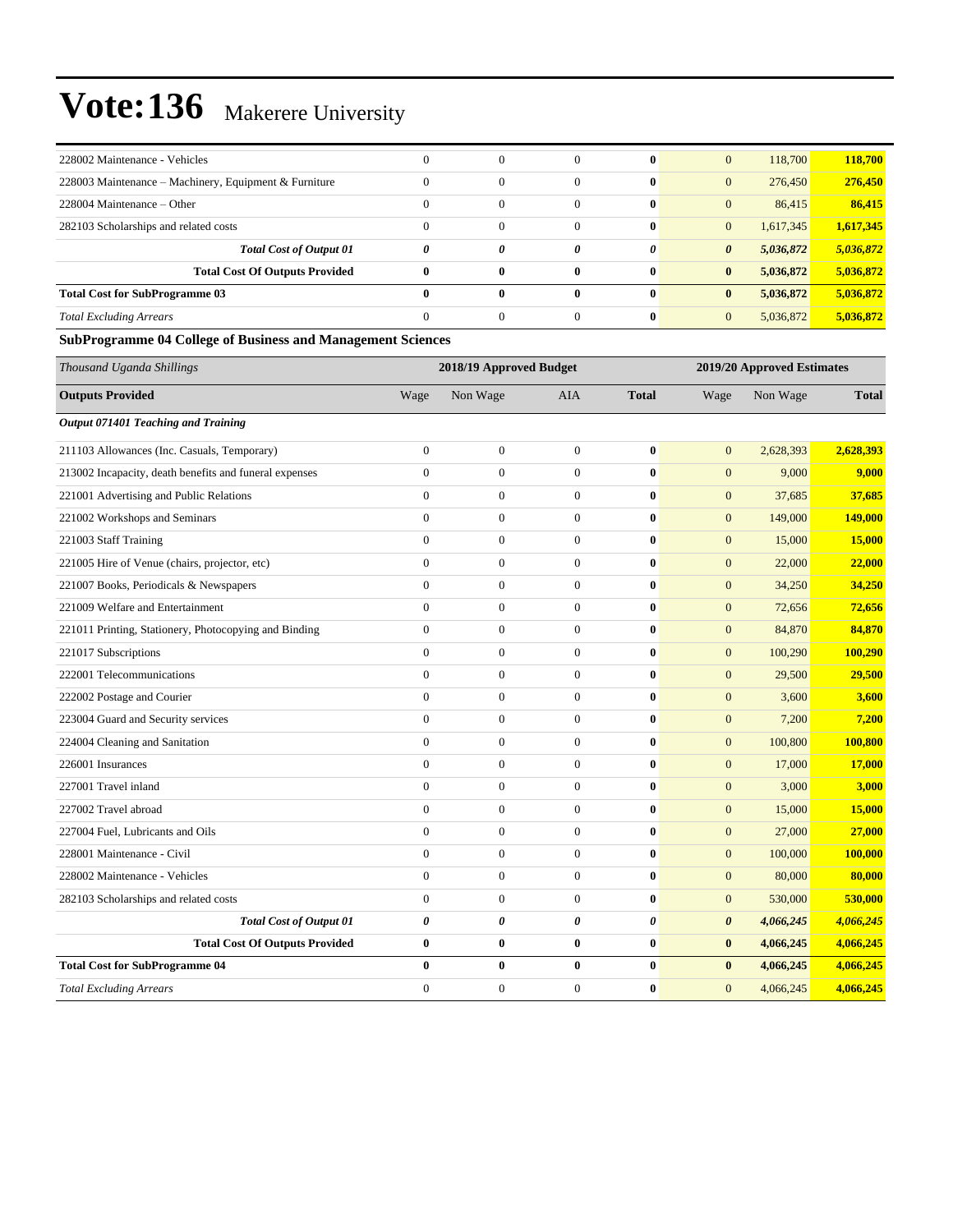#### **SubProgramme 05 College of Computing and Information Sciences**

| Thousand Uganda Shillings                                |                  | 2018/19 Approved Budget |                  |              |                       | 2019/20 Approved Estimates |              |
|----------------------------------------------------------|------------------|-------------------------|------------------|--------------|-----------------------|----------------------------|--------------|
| <b>Outputs Provided</b>                                  | Wage             | Non Wage                | AIA              | <b>Total</b> | Wage                  | Non Wage                   | <b>Total</b> |
| Output 071401 Teaching and Training                      |                  |                         |                  |              |                       |                            |              |
| 211103 Allowances (Inc. Casuals, Temporary)              | $\boldsymbol{0}$ | $\boldsymbol{0}$        | $\boldsymbol{0}$ | $\bf{0}$     | $\mathbf{0}$          | 1,122,434                  | 1,122,434    |
| 221001 Advertising and Public Relations                  | $\overline{0}$   | $\boldsymbol{0}$        | $\overline{0}$   | $\bf{0}$     | $\mathbf{0}$          | 69,500                     | 69,500       |
| 221002 Workshops and Seminars                            | $\overline{0}$   | $\mathbf{0}$            | $\mathbf{0}$     | $\bf{0}$     | $\mathbf{0}$          | 30,000                     | 30,000       |
| 221003 Staff Training                                    | $\overline{0}$   | $\overline{0}$          | $\mathbf{0}$     | $\mathbf{0}$ | $\mathbf{0}$          | 277,800                    | 277,800      |
| 221007 Books, Periodicals & Newspapers                   | $\overline{0}$   | $\boldsymbol{0}$        | $\boldsymbol{0}$ | $\bf{0}$     | $\mathbf{0}$          | 11,400                     | 11,400       |
| 221008 Computer supplies and Information Technology (IT) | $\overline{0}$   | $\boldsymbol{0}$        | $\boldsymbol{0}$ | $\bf{0}$     | $\mathbf{0}$          | 132,700                    | 132,700      |
| 221009 Welfare and Entertainment                         | $\overline{0}$   | $\mathbf{0}$            | $\boldsymbol{0}$ | $\bf{0}$     | $\mathbf{0}$          | 195,600                    | 195,600      |
| 221011 Printing, Stationery, Photocopying and Binding    | $\overline{0}$   | $\boldsymbol{0}$        | $\overline{0}$   | $\bf{0}$     | $\mathbf{0}$          | 50,000                     | 50,000       |
| 221017 Subscriptions                                     | $\boldsymbol{0}$ | $\boldsymbol{0}$        | $\boldsymbol{0}$ | $\bf{0}$     | $\mathbf{0}$          | 21,000                     | 21,000       |
| 222001 Telecommunications                                | $\overline{0}$   | $\boldsymbol{0}$        | $\mathbf{0}$     | $\bf{0}$     | $\mathbf{0}$          | 30,000                     | 30,000       |
| 222002 Postage and Courier                               | $\overline{0}$   | $\boldsymbol{0}$        | $\mathbf{0}$     | $\bf{0}$     | $\mathbf{0}$          | 8,000                      | 8,000        |
| 223004 Guard and Security services                       | $\boldsymbol{0}$ | $\boldsymbol{0}$        | $\boldsymbol{0}$ | $\bf{0}$     | $\mathbf{0}$          | 33,000                     | 33,000       |
| 224004 Cleaning and Sanitation                           | $\overline{0}$   | $\boldsymbol{0}$        | $\overline{0}$   | $\bf{0}$     | $\mathbf{0}$          | 100,000                    | 100,000      |
| 226001 Insurances                                        | $\overline{0}$   | $\boldsymbol{0}$        | $\boldsymbol{0}$ | $\bf{0}$     | $\mathbf{0}$          | 5,000                      | 5,000        |
| 227001 Travel inland                                     | $\boldsymbol{0}$ | $\boldsymbol{0}$        | $\mathbf{0}$     | $\bf{0}$     | $\mathbf{0}$          | 44,620                     | 44,620       |
| 227002 Travel abroad                                     | $\overline{0}$   | $\boldsymbol{0}$        | $\mathbf{0}$     | $\bf{0}$     | $\mathbf{0}$          | 165,500                    | 165,500      |
| 227004 Fuel, Lubricants and Oils                         | $\overline{0}$   | $\boldsymbol{0}$        | $\overline{0}$   | $\bf{0}$     | $\mathbf{0}$          | 40,000                     | 40,000       |
| 228001 Maintenance - Civil                               | $\boldsymbol{0}$ | $\boldsymbol{0}$        | $\boldsymbol{0}$ | $\bf{0}$     | $\mathbf{0}$          | 107,000                    | 107,000      |
| 228002 Maintenance - Vehicles                            | $\overline{0}$   | $\boldsymbol{0}$        | $\mathbf{0}$     | $\bf{0}$     | $\mathbf{0}$          | 40,000                     | 40,000       |
| 228003 Maintenance – Machinery, Equipment & Furniture    | $\boldsymbol{0}$ | $\boldsymbol{0}$        | $\boldsymbol{0}$ | $\bf{0}$     | $\mathbf{0}$          | 47,020                     | 47,020       |
| 228004 Maintenance - Other                               | $\overline{0}$   | $\boldsymbol{0}$        | $\mathbf{0}$     | $\bf{0}$     | $\mathbf{0}$          | 79,700                     | 79,700       |
| 282103 Scholarships and related costs                    | $\mathbf{0}$     | $\boldsymbol{0}$        | $\mathbf{0}$     | $\bf{0}$     | $\mathbf{0}$          | 449,300                    | 449,300      |
| <b>Total Cost of Output 01</b>                           | 0                | 0                       | 0                | 0            | $\boldsymbol{\theta}$ | 3,059,574                  | 3,059,574    |
| <b>Total Cost Of Outputs Provided</b>                    | 0                | $\bf{0}$                | $\bf{0}$         | $\bf{0}$     | $\bf{0}$              | 3,059,574                  | 3,059,574    |
| <b>Total Cost for SubProgramme 05</b>                    | $\bf{0}$         | $\bf{0}$                | $\bf{0}$         | $\bf{0}$     | $\bf{0}$              | 3,059,574                  | 3,059,574    |
| <b>Total Excluding Arrears</b>                           | $\overline{0}$   | $\mathbf{0}$            | $\mathbf{0}$     | $\bf{0}$     | $\boldsymbol{0}$      | 3,059,574                  | 3,059,574    |

**SubProgramme 06 College of Engineering, Design Art and Technology**

| Thousand Uganda Shillings                                |              | 2018/19 Approved Budget |            |              |                | 2019/20 Approved Estimates |              |  |  |
|----------------------------------------------------------|--------------|-------------------------|------------|--------------|----------------|----------------------------|--------------|--|--|
| <b>Outputs Provided</b>                                  | Wage         | Non Wage                | <b>AIA</b> | <b>Total</b> | Wage           | Non Wage                   | <b>Total</b> |  |  |
| Output 071401 Teaching and Training                      |              |                         |            |              |                |                            |              |  |  |
| 211103 Allowances (Inc. Casuals, Temporary)              | $\Omega$     | $\mathbf{0}$            | $\Omega$   | $\mathbf{0}$ | $\overline{0}$ | 511,595                    | 511,595      |  |  |
| 213001 Medical expenses (To employees)                   | $\Omega$     | $\mathbf{0}$            | $\Omega$   | $\mathbf{0}$ | $\mathbf{0}$   | 9,000                      | 9,000        |  |  |
| 221001 Advertising and Public Relations                  | $\Omega$     | $\mathbf{0}$            | $\Omega$   | $\mathbf{0}$ | $\mathbf{0}$   | 5,000                      | 5,000        |  |  |
| 221002 Workshops and Seminars                            | $\Omega$     | $\mathbf{0}$            | $\Omega$   | $\bf{0}$     | $\mathbf{0}$   | 16,733                     | 16,733       |  |  |
| 221003 Staff Training                                    | $\Omega$     | $\mathbf{0}$            | $\Omega$   | $\mathbf{0}$ | $\overline{0}$ | 12,871                     | 12,871       |  |  |
| 221007 Books, Periodicals & Newspapers                   | $\mathbf{0}$ | $\mathbf{0}$            | $\Omega$   | $\mathbf{0}$ | $\mathbf{0}$   | 2,760                      | 2,760        |  |  |
| 221008 Computer supplies and Information Technology (IT) | $\Omega$     | $\mathbf{0}$            | $\Omega$   | $\mathbf{0}$ | $\overline{0}$ | 13,909                     | 13,909       |  |  |
| 221009 Welfare and Entertainment                         | $\Omega$     | $\mathbf{0}$            | $\Omega$   | $\mathbf{0}$ | $\mathbf{0}$   | 153,442                    | 153,442      |  |  |
| 221011 Printing, Stationery, Photocopying and Binding    | $\Omega$     | $\mathbf{0}$            | $\Omega$   | $\mathbf{0}$ | $\mathbf{0}$   | 52,088                     | 52,088       |  |  |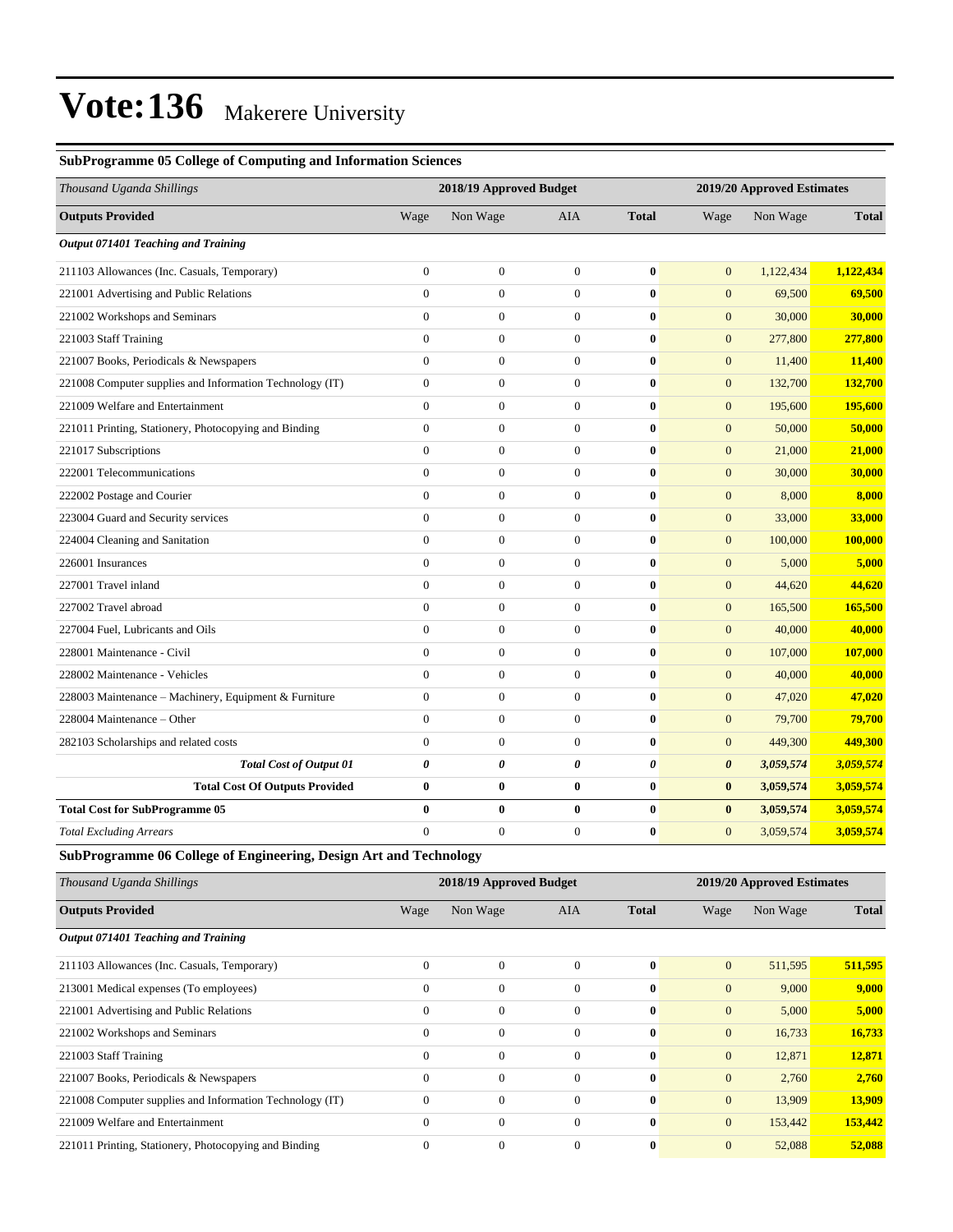| 221017 Subscriptions                                  | $\mathbf{0}$   | $\mathbf{0}$     | $\mathbf{0}$ | $\bf{0}$     | $\mathbf{0}$          | 15,000    | 15,000    |
|-------------------------------------------------------|----------------|------------------|--------------|--------------|-----------------------|-----------|-----------|
| 222001 Telecommunications                             | $\mathbf{0}$   | $\overline{0}$   | $\mathbf{0}$ | $\bf{0}$     | $\mathbf{0}$          | 18,772    | 18,772    |
| 222002 Postage and Courier                            | $\mathbf{0}$   | $\overline{0}$   | $\mathbf{0}$ | $\mathbf{0}$ | $\mathbf{0}$          | 1,996     | 1,996     |
| 223004 Guard and Security services                    | $\mathbf{0}$   | $\overline{0}$   | $\Omega$     | $\mathbf{0}$ | $\mathbf{0}$          | 1,920     | 1,920     |
| 224004 Cleaning and Sanitation                        | $\mathbf{0}$   | $\overline{0}$   | $\mathbf{0}$ | $\bf{0}$     | $\mathbf{0}$          | 16,643    | 16,643    |
| 226001 Insurances                                     | $\mathbf{0}$   | $\boldsymbol{0}$ | $\mathbf{0}$ | $\bf{0}$     | $\mathbf{0}$          | 10,000    | 10,000    |
| 226002 Licenses                                       | $\mathbf{0}$   | $\overline{0}$   | $\mathbf{0}$ | $\mathbf{0}$ | $\mathbf{0}$          | 10,000    | 10,000    |
| 227001 Travel inland                                  | $\mathbf{0}$   | $\overline{0}$   | $\mathbf{0}$ | $\bf{0}$     | $\mathbf{0}$          | 18,000    | 18,000    |
| 227002 Travel abroad                                  | $\Omega$       | $\overline{0}$   | $\Omega$     | $\mathbf{0}$ | $\overline{0}$        | 5,000     | 5,000     |
| 227004 Fuel, Lubricants and Oils                      | $\Omega$       | $\overline{0}$   | $\Omega$     | $\mathbf{0}$ | $\mathbf{0}$          | 31,367    | 31,367    |
| 228001 Maintenance - Civil                            | $\overline{0}$ | $\overline{0}$   | $\mathbf{0}$ | $\bf{0}$     | $\mathbf{0}$          | 15,000    | 15,000    |
| 228002 Maintenance - Vehicles                         | $\Omega$       | $\overline{0}$   | $\Omega$     | $\mathbf{0}$ | $\mathbf{0}$          | 40,000    | 40,000    |
| 228003 Maintenance - Machinery, Equipment & Furniture | $\Omega$       | $\mathbf{0}$     | $\Omega$     | $\mathbf{0}$ | $\mathbf{0}$          | 13,934    | 13,934    |
| 228004 Maintenance – Other                            | $\Omega$       | $\overline{0}$   | $\Omega$     | $\mathbf{0}$ | $\mathbf{0}$          | 42,798    | 42,798    |
| 282103 Scholarships and related costs                 | $\Omega$       | $\overline{0}$   | $\mathbf{0}$ | $\mathbf{0}$ | $\overline{0}$        | 1,986,578 | 1,986,578 |
| <b>Total Cost of Output 01</b>                        | 0              | 0                | 0            | 0            | $\boldsymbol{\theta}$ | 3,004,406 | 3,004,406 |
| <b>Total Cost Of Outputs Provided</b>                 | $\bf{0}$       | $\bf{0}$         | $\bf{0}$     | $\mathbf{0}$ | $\bf{0}$              | 3,004,406 | 3,004,406 |
| <b>Total Cost for SubProgramme 06</b>                 | $\bf{0}$       | $\bf{0}$         | $\bf{0}$     | $\bf{0}$     | $\bf{0}$              | 3,004,406 | 3,004,406 |
| <b>Total Excluding Arrears</b>                        | $\Omega$       | $\overline{0}$   | $\mathbf{0}$ | $\bf{0}$     | $\mathbf{0}$          | 3,004,406 | 3,004,406 |

#### **SubProgramme 07 College of Humanities and Social Sciences**

| Thousand Uganda Shillings                                |                | 2018/19 Approved Budget |              |              |                | 2019/20 Approved Estimates |              |
|----------------------------------------------------------|----------------|-------------------------|--------------|--------------|----------------|----------------------------|--------------|
| <b>Outputs Provided</b>                                  | Wage           | Non Wage                | <b>AIA</b>   | <b>Total</b> | Wage           | Non Wage                   | <b>Total</b> |
| Output 071401 Teaching and Training                      |                |                         |              |              |                |                            |              |
| 211103 Allowances (Inc. Casuals, Temporary)              | $\overline{0}$ | $\boldsymbol{0}$        | $\theta$     | $\bf{0}$     | $\mathbf{0}$   | 2,424,797                  | 2,424,797    |
| 213001 Medical expenses (To employees)                   | $\mathbf{0}$   | $\boldsymbol{0}$        | $\mathbf{0}$ | $\bf{0}$     | $\mathbf{0}$   | 2,000                      | 2,000        |
| 213002 Incapacity, death benefits and funeral expenses   | $\Omega$       | $\mathbf{0}$            | $\Omega$     | $\bf{0}$     | $\mathbf{0}$   | 4,200                      | 4,200        |
| 221001 Advertising and Public Relations                  | $\mathbf{0}$   | $\boldsymbol{0}$        | $\theta$     | $\mathbf{0}$ | $\mathbf{0}$   | 15,000                     | 15,000       |
| 221002 Workshops and Seminars                            | $\overline{0}$ | $\mathbf{0}$            | $\mathbf{0}$ | $\bf{0}$     | $\mathbf{0}$   | 79,750                     | 79,750       |
| 221003 Staff Training                                    | $\Omega$       | $\mathbf{0}$            | $\Omega$     | $\bf{0}$     | $\mathbf{0}$   | 100,000                    | 100,000      |
| 221005 Hire of Venue (chairs, projector, etc)            | $\overline{0}$ | $\boldsymbol{0}$        | $\mathbf{0}$ | $\bf{0}$     | $\mathbf{0}$   | 6,000                      | 6,000        |
| 221007 Books, Periodicals & Newspapers                   | $\overline{0}$ | $\mathbf{0}$            | $\mathbf{0}$ | $\bf{0}$     | $\overline{0}$ | 22,212                     | 22,212       |
| 221008 Computer supplies and Information Technology (IT) | $\mathbf{0}$   | $\mathbf{0}$            | $\Omega$     | $\mathbf{0}$ | $\mathbf{0}$   | 60,715                     | 60,715       |
| 221009 Welfare and Entertainment                         | $\overline{0}$ | $\boldsymbol{0}$        | $\theta$     | $\bf{0}$     | $\overline{0}$ | 144,650                    | 144,650      |
| 221011 Printing, Stationery, Photocopying and Binding    | $\overline{0}$ | $\mathbf{0}$            | $\Omega$     | $\mathbf{0}$ | $\overline{0}$ | 80,071                     | 80,071       |
| 221017 Subscriptions                                     | $\Omega$       | $\boldsymbol{0}$        | $\mathbf{0}$ | $\mathbf{0}$ | $\overline{0}$ | 9,000                      | 9,000        |
| 222001 Telecommunications                                | $\overline{0}$ | $\mathbf{0}$            | $\theta$     | $\bf{0}$     | $\mathbf{0}$   | 19,580                     | 19,580       |
| 222002 Postage and Courier                               | $\mathbf{0}$   | $\mathbf{0}$            | $\Omega$     | 0            | $\mathbf{0}$   | 14,000                     | 14,000       |
| 224004 Cleaning and Sanitation                           | $\mathbf{0}$   | $\mathbf{0}$            | $\mathbf{0}$ | $\bf{0}$     | $\overline{0}$ | 87,459                     | 87,459       |
| 226001 Insurances                                        | $\mathbf{0}$   | $\mathbf{0}$            | $\theta$     | 0            | $\mathbf{0}$   | 8,171                      | 8,171        |
| 227001 Travel inland                                     | $\Omega$       | $\boldsymbol{0}$        | $\Omega$     | $\bf{0}$     | $\overline{0}$ | 20,600                     | 20,600       |
| 227002 Travel abroad                                     | $\mathbf{0}$   | $\mathbf{0}$            | $\mathbf{0}$ | $\bf{0}$     | $\mathbf{0}$   | 55,000                     | 55,000       |
| 227004 Fuel, Lubricants and Oils                         | $\Omega$       | $\mathbf{0}$            | $\Omega$     | 0            | $\mathbf{0}$   | 47,300                     | 47,300       |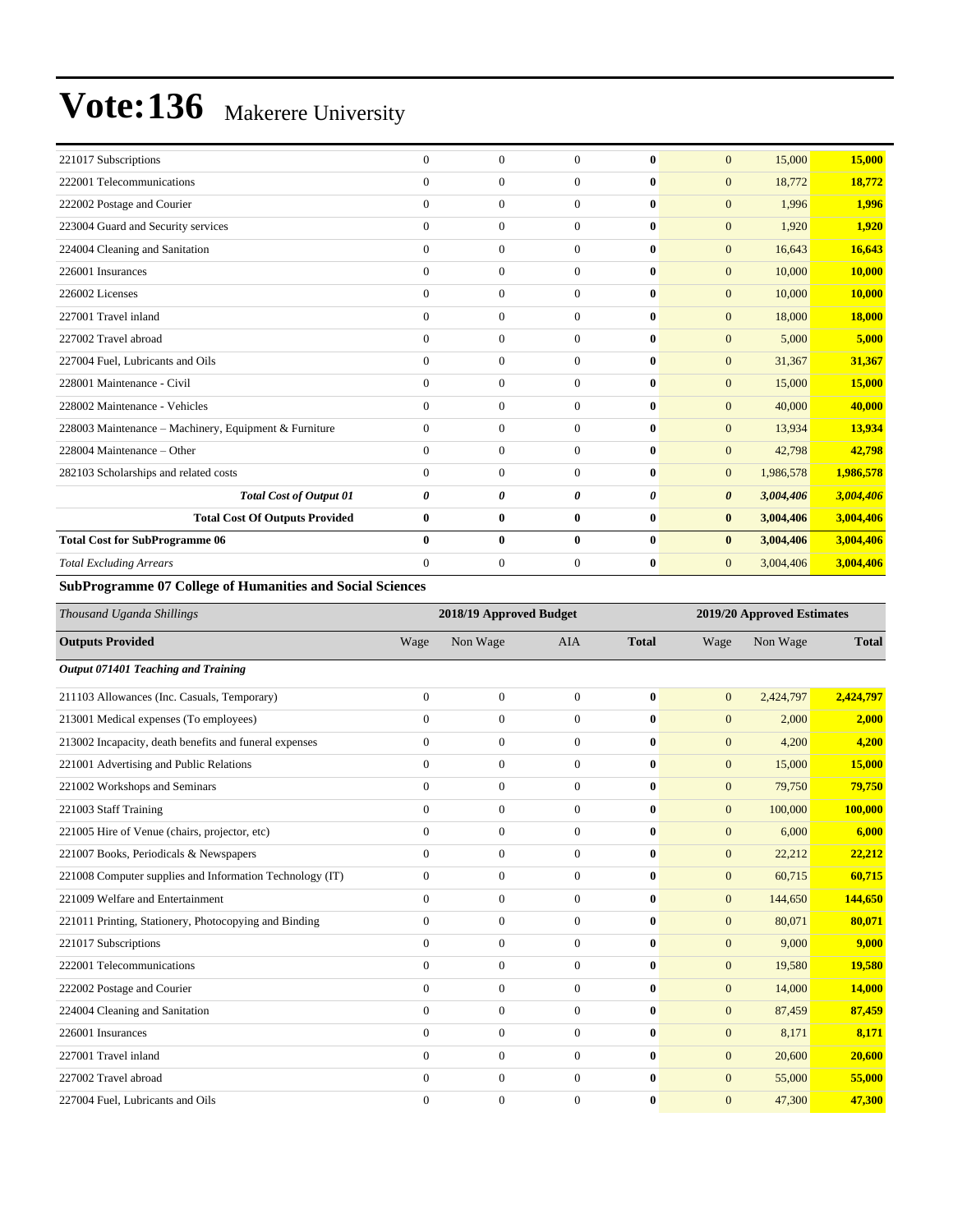| 228001 Maintenance - Civil                            |              | $\mathbf{0}$ | $\theta$              | $\bf{0}$     | 50,000<br>$\overline{0}$           | 50,000    |
|-------------------------------------------------------|--------------|--------------|-----------------------|--------------|------------------------------------|-----------|
| 228002 Maintenance - Vehicles                         | $\Omega$     | $\mathbf{0}$ | $\theta$              | $\bf{0}$     | $\overline{0}$<br>49,600           | 49,600    |
| 228003 Maintenance – Machinery, Equipment & Furniture |              | $\mathbf{0}$ | $\mathbf{0}$          | $\bf{0}$     | $\overline{0}$<br>39,000           | 39,000    |
| 228004 Maintenance – Other                            | $\Omega$     | $\mathbf{0}$ | $\overline{0}$        | $\bf{0}$     | $\overline{0}$<br>20,000           | 20,000    |
| 273101 Medical expenses (To general Public)           |              | $\mathbf{0}$ | $\overline{0}$        | $\bf{0}$     | $\overline{0}$<br>896              | 896       |
| 282103 Scholarships and related costs                 | $\Omega$     | $\Omega$     | $\theta$              | $\bf{0}$     | $\overline{0}$<br>492,852          | 492,852   |
| <b>Total Cost of Output 01</b>                        | 0            | 0            | $\boldsymbol{\theta}$ | 0            | $\boldsymbol{\theta}$<br>3,852,853 | 3,852,853 |
| <b>Total Cost Of Outputs Provided</b>                 | $\mathbf{0}$ | $\mathbf{0}$ | $\bf{0}$              | $\bf{0}$     | $\bf{0}$<br>3,852,853              | 3,852,853 |
| <b>Total Cost for SubProgramme 07</b>                 | $\mathbf{0}$ | $\mathbf{0}$ | $\bf{0}$              | $\mathbf{0}$ | $\bf{0}$<br>3,852,853              | 3,852,853 |
| <b>Total Excluding Arrears</b>                        | $\Omega$     | $\mathbf{0}$ | $\theta$              | $\bf{0}$     | $\overline{0}$<br>3,852,853        | 3,852,853 |

#### **SubProgramme 08 College of Agricultural and Environmental Sciences**

| Thousand Uganda Shillings                                |                | 2018/19 Approved Budget |                |              |                       | 2019/20 Approved Estimates |              |
|----------------------------------------------------------|----------------|-------------------------|----------------|--------------|-----------------------|----------------------------|--------------|
| <b>Outputs Provided</b>                                  | Wage           | Non Wage                | <b>AIA</b>     | <b>Total</b> | Wage                  | Non Wage                   | <b>Total</b> |
| Output 071401 Teaching and Training                      |                |                         |                |              |                       |                            |              |
| 211103 Allowances (Inc. Casuals, Temporary)              | $\mathbf{0}$   | $\mathbf{0}$            | $\theta$       | $\bf{0}$     | $\mathbf{0}$          | 229,309                    | 229,309      |
| 213002 Incapacity, death benefits and funeral expenses   | $\mathbf{0}$   | $\boldsymbol{0}$        | $\mathbf{0}$   | 0            | $\mathbf{0}$          | 17,000                     | 17,000       |
| 221001 Advertising and Public Relations                  | $\overline{0}$ | $\boldsymbol{0}$        | $\mathbf{0}$   | $\bf{0}$     | $\mathbf{0}$          | 48,800                     | 48,800       |
| 221002 Workshops and Seminars                            | $\overline{0}$ | $\boldsymbol{0}$        | $\mathbf{0}$   | $\bf{0}$     | $\mathbf{0}$          | 36,700                     | 36,700       |
| 221007 Books, Periodicals & Newspapers                   | $\overline{0}$ | $\boldsymbol{0}$        | $\theta$       | $\bf{0}$     | $\mathbf{0}$          | 10,108                     | 10,108       |
| 221008 Computer supplies and Information Technology (IT) | $\overline{0}$ | $\mathbf{0}$            | $\overline{0}$ | $\bf{0}$     | $\mathbf{0}$          | 52,893                     | 52,893       |
| 221009 Welfare and Entertainment                         | $\overline{0}$ | $\mathbf{0}$            | $\overline{0}$ | $\bf{0}$     | $\mathbf{0}$          | 64,787                     | 64,787       |
| 221011 Printing, Stationery, Photocopying and Binding    | $\Omega$       | $\boldsymbol{0}$        | $\mathbf{0}$   | $\bf{0}$     | $\mathbf{0}$          | 67,604                     | 67,604       |
| 222001 Telecommunications                                | $\Omega$       | $\mathbf{0}$            | $\Omega$       | $\bf{0}$     | $\mathbf{0}$          | 26,640                     | 26,640       |
| 222002 Postage and Courier                               | $\Omega$       | $\mathbf{0}$            | $\Omega$       | 0            | $\mathbf{0}$          | 23,890                     | 23,890       |
| 224004 Cleaning and Sanitation                           | $\Omega$       | $\boldsymbol{0}$        | $\Omega$       | $\bf{0}$     | $\mathbf{0}$          | 35,926                     | 35,926       |
| 227001 Travel inland                                     | $\overline{0}$ | $\mathbf{0}$            | $\mathbf{0}$   | $\bf{0}$     | $\mathbf{0}$          | 22,284                     | 22,284       |
| 227004 Fuel, Lubricants and Oils                         | $\overline{0}$ | $\boldsymbol{0}$        | $\mathbf{0}$   | $\bf{0}$     | $\mathbf{0}$          | 143,670                    | 143,670      |
| 228001 Maintenance - Civil                               | $\mathbf{0}$   | $\boldsymbol{0}$        | $\theta$       | $\bf{0}$     | $\mathbf{0}$          | 3,200                      | 3,200        |
| 228002 Maintenance - Vehicles                            | $\Omega$       | $\boldsymbol{0}$        | $\overline{0}$ | $\bf{0}$     | $\mathbf{0}$          | 30,300                     | 30,300       |
| 228003 Maintenance - Machinery, Equipment & Furniture    | $\Omega$       | $\mathbf{0}$            | $\Omega$       | $\bf{0}$     | $\overline{0}$        | 15,397                     | 15,397       |
| 228004 Maintenance - Other                               | $\Omega$       | $\mathbf{0}$            | $\Omega$       | $\bf{0}$     | $\mathbf{0}$          | 25,910                     | 25,910       |
| 282103 Scholarships and related costs                    | $\Omega$       | $\mathbf{0}$            | $\mathbf{0}$   | $\bf{0}$     | $\mathbf{0}$          | 1,384,065                  | 1,384,065    |
| <b>Total Cost of Output 01</b>                           | 0              | 0                       | 0              | 0            | $\boldsymbol{\theta}$ | 2,238,483                  | 2,238,483    |
| <b>Total Cost Of Outputs Provided</b>                    | 0              | $\bf{0}$                | $\bf{0}$       | $\bf{0}$     | $\bf{0}$              | 2,238,483                  | 2,238,483    |
| <b>Total Cost for SubProgramme 08</b>                    | $\bf{0}$       | $\bf{0}$                | $\bf{0}$       | $\bf{0}$     | $\bf{0}$              | 2,238,483                  | 2,238,483    |
| <b>Total Excluding Arrears</b>                           | $\overline{0}$ | $\mathbf{0}$            | $\Omega$       | $\bf{0}$     | $\mathbf{0}$          | 2,238,483                  | 2,238,483    |

#### **SubProgramme 09 College of Education and External Studies**

| Thousand Uganda Shillings                   | 2018/19 Approved Budget |          |     |              |          | 2019/20 Approved Estimates |              |  |  |
|---------------------------------------------|-------------------------|----------|-----|--------------|----------|----------------------------|--------------|--|--|
| <b>Outputs Provided</b>                     | Wage                    | Non Wage | AIA | <b>Total</b> | Wage     | Non Wage                   | <b>Total</b> |  |  |
| Output 071401 Teaching and Training         |                         |          |     |              |          |                            |              |  |  |
| 211103 Allowances (Inc. Casuals, Temporary) |                         |          |     | $\mathbf{0}$ | $\theta$ | 460,600                    | 460,600      |  |  |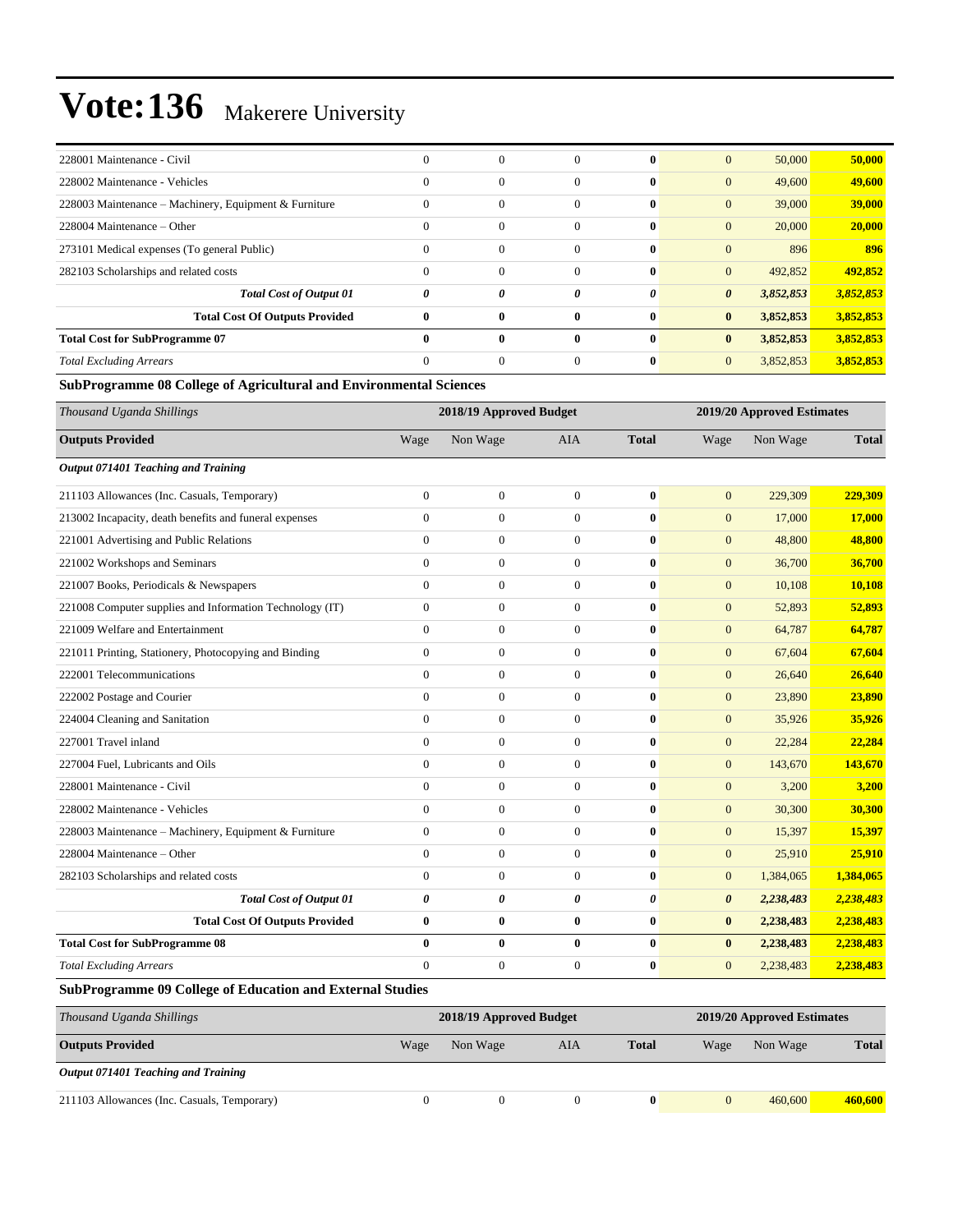| 212101 Social Security Contributions                     | $\mathbf{0}$     | $\mathbf{0}$          | $\boldsymbol{0}$      | $\bf{0}$              | $\overline{0}$        | 9,000     | 9,000     |
|----------------------------------------------------------|------------------|-----------------------|-----------------------|-----------------------|-----------------------|-----------|-----------|
| 213002 Incapacity, death benefits and funeral expenses   | $\Omega$         | $\theta$              | $\overline{0}$        | $\mathbf{0}$          | $\overline{0}$        | 13,000    | 13,000    |
| 221001 Advertising and Public Relations                  | $\mathbf{0}$     | $\mathbf{0}$          | $\mathbf{0}$          | $\bf{0}$              | $\mathbf{0}$          | 48,000    | 48,000    |
| 221002 Workshops and Seminars                            | $\overline{0}$   | $\mathbf{0}$          | $\theta$              | $\bf{0}$              | $\mathbf{0}$          | 80,000    | 80,000    |
| 221003 Staff Training                                    | $\theta$         | $\mathbf{0}$          | $\mathbf{0}$          | $\bf{0}$              | $\mathbf{0}$          | 144,000   | 144,000   |
| 221005 Hire of Venue (chairs, projector, etc)            | $\overline{0}$   | $\mathbf{0}$          | $\mathbf{0}$          | $\bf{0}$              | $\mathbf{0}$          | 78,599    | 78,599    |
| 221007 Books, Periodicals & Newspapers                   | $\overline{0}$   | $\mathbf{0}$          | $\overline{0}$        | $\bf{0}$              | $\overline{0}$        | 13,000    | 13,000    |
| 221008 Computer supplies and Information Technology (IT) | $\mathbf{0}$     | $\Omega$              | $\theta$              | $\bf{0}$              | $\overline{0}$        | 68,000    | 68,000    |
| 221009 Welfare and Entertainment                         | $\overline{0}$   | $\mathbf{0}$          | $\boldsymbol{0}$      | $\bf{0}$              | $\overline{0}$        | 114,000   | 114,000   |
| 221011 Printing, Stationery, Photocopying and Binding    | $\mathbf{0}$     | $\mathbf{0}$          | $\overline{0}$        | $\bf{0}$              | $\overline{0}$        | 89,760    | 89,760    |
| 221012 Small Office Equipment                            | $\mathbf{0}$     | $\mathbf{0}$          | $\mathbf{0}$          | $\bf{0}$              | $\mathbf{0}$          | 15,000    | 15,000    |
| 221017 Subscriptions                                     | $\Omega$         | $\mathbf{0}$          | $\overline{0}$        | $\bf{0}$              | $\mathbf{0}$          | 13,000    | 13,000    |
| 222001 Telecommunications                                | $\Omega$         | $\Omega$              | $\theta$              | $\bf{0}$              | $\overline{0}$        | 35,000    | 35,000    |
| 222002 Postage and Courier                               | $\overline{0}$   | $\mathbf{0}$          | $\boldsymbol{0}$      | $\bf{0}$              | $\mathbf{0}$          | 14,123    | 14,123    |
| 222003 Information and communications technology (ICT)   | $\overline{0}$   | $\mathbf{0}$          | $\theta$              | $\bf{0}$              | $\mathbf{0}$          | 8,000     | 8,000     |
| 224004 Cleaning and Sanitation                           | $\Omega$         | $\Omega$              | $\theta$              | $\bf{0}$              | $\overline{0}$        | 64,000    | 64,000    |
| 226001 Insurances                                        | $\overline{0}$   | $\mathbf{0}$          | $\boldsymbol{0}$      | $\bf{0}$              | $\overline{0}$        | 9,000     | 9,000     |
| 226002 Licenses                                          | $\Omega$         | $\Omega$              | $\overline{0}$        | $\mathbf{0}$          | $\overline{0}$        | 500       | 500       |
| 227001 Travel inland                                     | $\mathbf{0}$     | $\mathbf{0}$          | $\boldsymbol{0}$      | $\bf{0}$              | $\boldsymbol{0}$      | 68,000    | 68,000    |
| 227002 Travel abroad                                     | $\overline{0}$   | $\overline{0}$        | $\overline{0}$        | $\bf{0}$              | $\overline{0}$        | 87,000    | 87,000    |
| 227004 Fuel, Lubricants and Oils                         | $\Omega$         | $\Omega$              | $\overline{0}$        | $\mathbf{0}$          | $\overline{0}$        | 71,000    | 71,000    |
| 228001 Maintenance - Civil                               | $\overline{0}$   | $\mathbf{0}$          | $\boldsymbol{0}$      | $\bf{0}$              | $\overline{0}$        | 111,000   | 111,000   |
| 228002 Maintenance - Vehicles                            | $\overline{0}$   | $\mathbf{0}$          | $\theta$              | $\bf{0}$              | $\overline{0}$        | 35,000    | 35,000    |
| 228003 Maintenance - Machinery, Equipment & Furniture    | $\boldsymbol{0}$ | $\mathbf{0}$          | $\mathbf{0}$          | $\bf{0}$              | $\mathbf{0}$          | 44,000    | 44,000    |
| 228004 Maintenance - Other                               | $\overline{0}$   | $\mathbf{0}$          | $\boldsymbol{0}$      | $\bf{0}$              | $\overline{0}$        | 72,700    | 72,700    |
| 282103 Scholarships and related costs                    | $\Omega$         | $\Omega$              | $\theta$              | $\mathbf{0}$          | $\overline{0}$        | 1,269,891 | 1,269,891 |
| <b>Total Cost of Output 01</b>                           | 0                | $\boldsymbol{\theta}$ | $\boldsymbol{\theta}$ | $\boldsymbol{\theta}$ | $\boldsymbol{\theta}$ | 3,035,174 | 3,035,174 |
| <b>Total Cost Of Outputs Provided</b>                    | $\bf{0}$         | $\bf{0}$              | $\bf{0}$              | $\bf{0}$              | $\bf{0}$              | 3,035,174 | 3,035,174 |
| <b>Total Cost for SubProgramme 09</b>                    | $\bf{0}$         | $\bf{0}$              | $\bf{0}$              | $\bf{0}$              | $\bf{0}$              | 3,035,174 | 3,035,174 |
| <b>Total Excluding Arrears</b>                           | $\mathbf{0}$     | $\mathbf{0}$          | $\overline{0}$        | $\bf{0}$              | $\mathbf{0}$          | 3,035,174 | 3,035,174 |
|                                                          |                  |                       |                       |                       |                       |           |           |

**SubProgramme 10 College of Veterinary Medicine, Animal resources and Biosecurity**

| Thousand Uganda Shillings                                |              | 2018/19 Approved Budget |              |              |                  | 2019/20 Approved Estimates |               |  |  |
|----------------------------------------------------------|--------------|-------------------------|--------------|--------------|------------------|----------------------------|---------------|--|--|
| <b>Outputs Provided</b>                                  | Wage         | Non Wage                | AIA          | <b>Total</b> | Wage             | Non Wage                   | <b>Total</b>  |  |  |
| Output 071401 Teaching and Training                      |              |                         |              |              |                  |                            |               |  |  |
| 211103 Allowances (Inc. Casuals, Temporary)              | $\Omega$     | $\mathbf{0}$            | $\Omega$     | $\mathbf{0}$ | $\mathbf{0}$     | 66,850                     | 66,850        |  |  |
| 213002 Incapacity, death benefits and funeral expenses   | $\mathbf{0}$ | $\boldsymbol{0}$        | $\Omega$     | $\mathbf{0}$ | $\mathbf{0}$     | 10,000                     | <b>10,000</b> |  |  |
| 221001 Advertising and Public Relations                  | $\theta$     | $\mathbf{0}$            | $\mathbf{0}$ | $\bf{0}$     | $\mathbf{0}$     | 17,836                     | 17,836        |  |  |
| 221002 Workshops and Seminars                            | $\theta$     | $\mathbf{0}$            | $\Omega$     | $\mathbf{0}$ | $\mathbf{0}$     | 44,300                     | 44,300        |  |  |
| 221003 Staff Training                                    | $\theta$     | $\mathbf{0}$            | $\Omega$     | $\mathbf{0}$ | $\mathbf{0}$     | 20,000                     | 20,000        |  |  |
| 221007 Books, Periodicals & Newspapers                   | $\Omega$     | $\mathbf{0}$            | $\Omega$     | $\mathbf{0}$ | $\mathbf{0}$     | 4,992                      | 4,992         |  |  |
| 221008 Computer supplies and Information Technology (IT) | $\mathbf{0}$ | $\mathbf{0}$            | $\Omega$     | $\mathbf{0}$ | $\boldsymbol{0}$ | 15,000                     | 15,000        |  |  |
| 221009 Welfare and Entertainment                         | $\Omega$     | $\mathbf{0}$            | $\Omega$     | $\mathbf{0}$ | $\mathbf{0}$     | 56,800                     | 56,800        |  |  |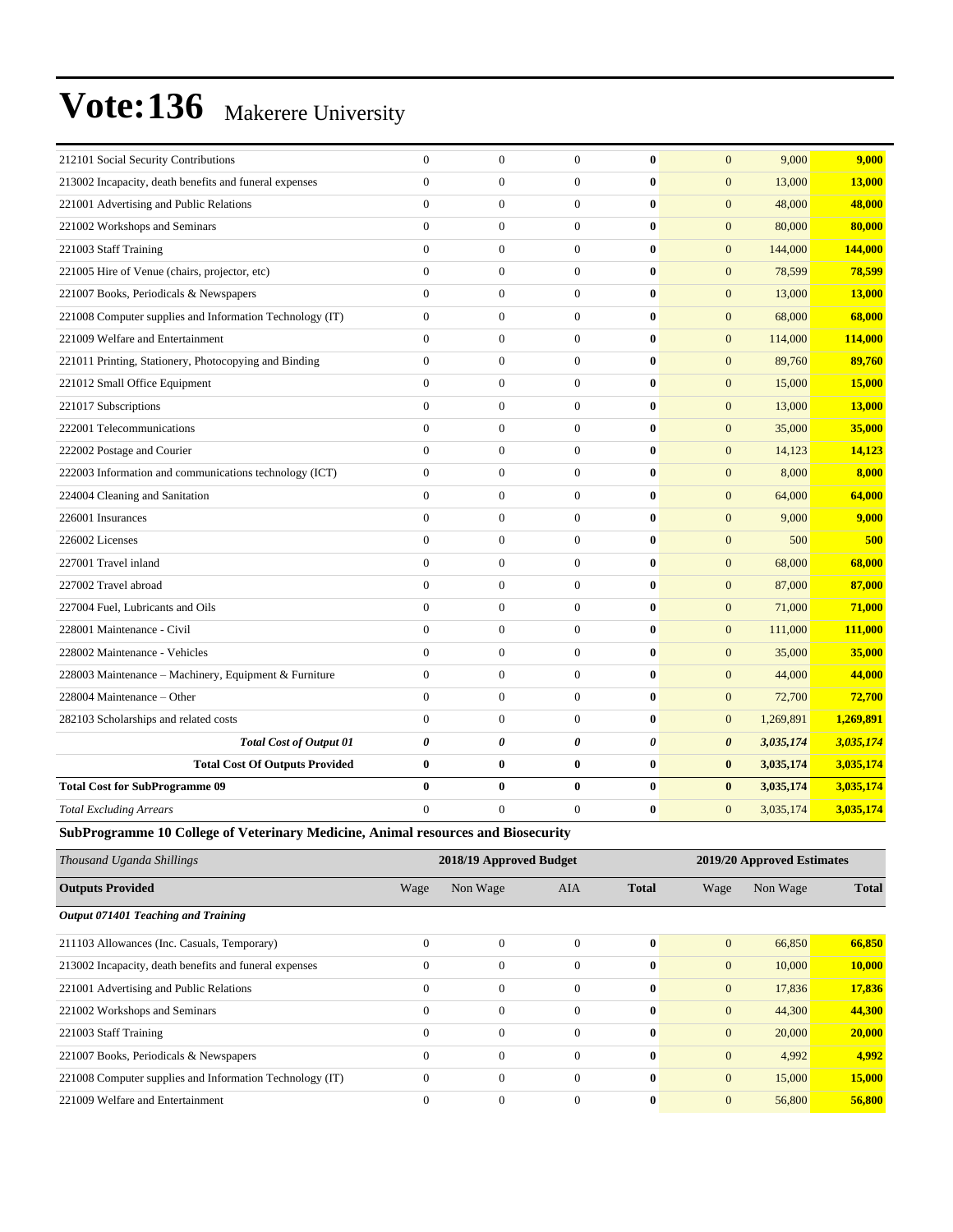| 221011 Printing, Stationery, Photocopying and Binding | $\overline{0}$ | $\mathbf{0}$     | $\mathbf{0}$   | $\mathbf{0}$ | $\overline{0}$        | 48,000    | 48,000    |
|-------------------------------------------------------|----------------|------------------|----------------|--------------|-----------------------|-----------|-----------|
| 221017 Subscriptions                                  | $\overline{0}$ | $\overline{0}$   | $\overline{0}$ | $\mathbf{0}$ | $\overline{0}$        | 5,000     | 5,000     |
| 222001 Telecommunications                             | $\overline{0}$ | $\mathbf{0}$     | $\overline{0}$ | $\mathbf{0}$ | $\overline{0}$        | 20,400    | 20,400    |
| 222002 Postage and Courier                            | $\Omega$       | $\mathbf{0}$     | $\Omega$       | $\mathbf{0}$ | $\overline{0}$        | 1,600     | 1,600     |
| 223004 Guard and Security services                    | $\overline{0}$ | $\overline{0}$   | $\overline{0}$ | $\mathbf{0}$ | $\boldsymbol{0}$      | 4,800     | 4,800     |
| 224001 Medical Supplies                               | $\overline{0}$ | $\boldsymbol{0}$ | $\overline{0}$ | $\bf{0}$     | $\boldsymbol{0}$      | 2,000     | 2,000     |
| 224004 Cleaning and Sanitation                        | $\overline{0}$ | $\mathbf{0}$     | $\overline{0}$ | $\mathbf{0}$ | $\overline{0}$        | 26,000    | 26,000    |
| 226001 Insurances                                     | $\overline{0}$ | $\mathbf{0}$     | $\overline{0}$ | $\mathbf{0}$ | $\overline{0}$        | 1,400     | 1,400     |
| 227001 Travel inland                                  | $\Omega$       | $\mathbf{0}$     | $\overline{0}$ | $\mathbf{0}$ | $\overline{0}$        | 9,600     | 9,600     |
| 227002 Travel abroad                                  | $\Omega$       | $\mathbf{0}$     | $\Omega$       | $\mathbf{0}$ | $\overline{0}$        | 30,000    | 30,000    |
| 227004 Fuel, Lubricants and Oils                      | $\mathbf{0}$   | $\overline{0}$   | $\mathbf{0}$   | $\mathbf{0}$ | $\overline{0}$        | 34,000    | 34,000    |
| 228001 Maintenance - Civil                            | $\Omega$       | $\overline{0}$   | $\Omega$       | $\mathbf{0}$ | $\overline{0}$        | 20,000    | 20,000    |
| 228003 Maintenance - Machinery, Equipment & Furniture | $\Omega$       | $\overline{0}$   | $\Omega$       | $\mathbf{0}$ | $\overline{0}$        | 10,000    | 10,000    |
| 228004 Maintenance – Other                            | $\Omega$       | $\overline{0}$   | $\Omega$       | $\mathbf{0}$ | $\overline{0}$        | 10,800    | 10,800    |
| 282103 Scholarships and related costs                 | $\Omega$       | $\mathbf{0}$     | $\overline{0}$ | $\mathbf{0}$ | $\overline{0}$        | 1,011,627 | 1,011,627 |
| <b>Total Cost of Output 01</b>                        | 0              | 0                | 0              | 0            | $\boldsymbol{\theta}$ | 1,471,005 | 1,471,005 |
| <b>Total Cost Of Outputs Provided</b>                 | $\bf{0}$       | $\bf{0}$         | $\bf{0}$       | $\mathbf{0}$ | $\bf{0}$              | 1,471,005 | 1,471,005 |
| <b>Total Cost for SubProgramme 10</b>                 | $\bf{0}$       | $\bf{0}$         | $\bf{0}$       | $\mathbf{0}$ | $\bf{0}$              | 1,471,005 | 1,471,005 |
| <b>Total Excluding Arrears</b>                        | $\Omega$       | $\overline{0}$   | $\overline{0}$ | $\bf{0}$     | $\mathbf{0}$          | 1,471,005 | 1,471,005 |

#### **SubProgramme 11 School of Law**

| Thousand Uganda Shillings                                |                  | 2018/19 Approved Budget |              |              | 2019/20 Approved Estimates |          |              |  |
|----------------------------------------------------------|------------------|-------------------------|--------------|--------------|----------------------------|----------|--------------|--|
| <b>Outputs Provided</b>                                  | Wage             | Non Wage                | <b>AIA</b>   | <b>Total</b> | Wage                       | Non Wage | <b>Total</b> |  |
| Output 071401 Teaching and Training                      |                  |                         |              |              |                            |          |              |  |
| 211103 Allowances (Inc. Casuals, Temporary)              | $\mathbf{0}$     | $\overline{0}$          | $\mathbf{0}$ | $\bf{0}$     | $\overline{0}$             | 611,261  | 611,261      |  |
| 213002 Incapacity, death benefits and funeral expenses   | $\overline{0}$   | $\mathbf{0}$            | $\mathbf{0}$ | $\bf{0}$     | $\mathbf{0}$               | 4,000    | 4,000        |  |
| 221001 Advertising and Public Relations                  | $\overline{0}$   | $\overline{0}$          | $\Omega$     | $\mathbf{0}$ | $\overline{0}$             | 6,000    | 6,000        |  |
| 221002 Workshops and Seminars                            | $\overline{0}$   | $\boldsymbol{0}$        | $\mathbf{0}$ | $\bf{0}$     | $\mathbf{0}$               | 21,750   | 21,750       |  |
| 221003 Staff Training                                    | $\overline{0}$   | $\boldsymbol{0}$        | $\Omega$     | $\mathbf{0}$ | $\overline{0}$             | 13,350   | 13,350       |  |
| 221005 Hire of Venue (chairs, projector, etc)            | $\overline{0}$   | $\overline{0}$          | $\mathbf{0}$ | $\bf{0}$     | $\overline{0}$             | 8,000    | 8,000        |  |
| 221007 Books, Periodicals & Newspapers                   | $\overline{0}$   | $\boldsymbol{0}$        | $\mathbf{0}$ | $\mathbf{0}$ | $\mathbf{0}$               | 2,840    | 2,840        |  |
| 221008 Computer supplies and Information Technology (IT) | $\overline{0}$   | $\mathbf{0}$            | $\Omega$     | $\mathbf{0}$ | $\overline{0}$             | 21,550   | 21,550       |  |
| 221009 Welfare and Entertainment                         | $\overline{0}$   | $\mathbf{0}$            | $\Omega$     | $\mathbf{0}$ | $\overline{0}$             | 34,490   | 34,490       |  |
| 221011 Printing, Stationery, Photocopying and Binding    | $\overline{0}$   | $\overline{0}$          | $\mathbf{0}$ | $\bf{0}$     | $\overline{0}$             | 29,335   | 29,335       |  |
| 221017 Subscriptions                                     | $\mathbf{0}$     | $\mathbf{0}$            | $\Omega$     | $\mathbf{0}$ | $\mathbf{0}$               | 4,200    | 4,200        |  |
| 222001 Telecommunications                                | $\overline{0}$   | $\boldsymbol{0}$        | $\Omega$     | $\bf{0}$     | $\boldsymbol{0}$           | 9,720    | 9,720        |  |
| 222002 Postage and Courier                               | $\Omega$         | $\overline{0}$          | $\Omega$     | $\bf{0}$     | $\overline{0}$             | 1,500    | 1,500        |  |
| 226001 Insurances                                        | $\overline{0}$   | $\boldsymbol{0}$        | $\Omega$     | $\mathbf{0}$ | $\mathbf{0}$               | 2,000    | 2,000        |  |
| 226002 Licenses                                          | $\Omega$         | $\overline{0}$          | $\Omega$     | $\mathbf{0}$ | $\mathbf{0}$               | 2,000    | 2,000        |  |
| 227001 Travel inland                                     | $\overline{0}$   | $\overline{0}$          | $\mathbf{0}$ | $\bf{0}$     | $\overline{0}$             | 94,166   | 94,166       |  |
| 227002 Travel abroad                                     | $\overline{0}$   | $\overline{0}$          | $\mathbf{0}$ | $\bf{0}$     | $\overline{0}$             | 3,961    | 3,961        |  |
| 227004 Fuel, Lubricants and Oils                         | $\mathbf{0}$     | $\boldsymbol{0}$        | $\Omega$     | $\mathbf{0}$ | $\overline{0}$             | 24,421   | 24,421       |  |
| 228001 Maintenance - Civil                               | $\boldsymbol{0}$ | $\boldsymbol{0}$        | $\mathbf{0}$ | $\bf{0}$     | $\overline{0}$             | 20,000   | 20,000       |  |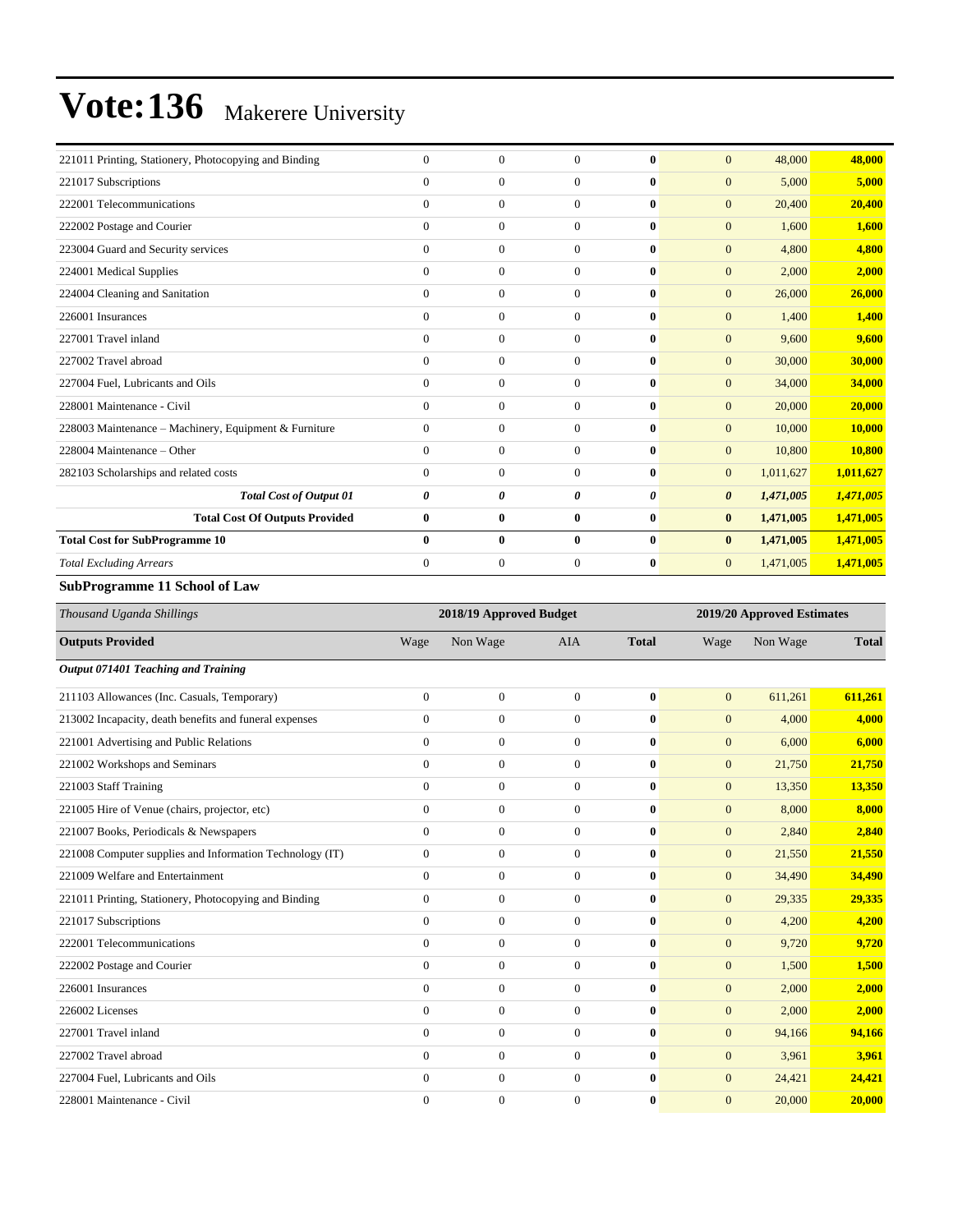| 228002 Maintenance - Vehicles                            | $\boldsymbol{0}$ | $\mathbf{0}$            | $\boldsymbol{0}$      | 0                | $\overline{0}$        | 10,200                     | 10,200        |  |  |  |
|----------------------------------------------------------|------------------|-------------------------|-----------------------|------------------|-----------------------|----------------------------|---------------|--|--|--|
| 228003 Maintenance – Machinery, Equipment & Furniture    | $\boldsymbol{0}$ | $\boldsymbol{0}$        | $\boldsymbol{0}$      | $\bf{0}$         | $\boldsymbol{0}$      | 21,600                     | 21,600        |  |  |  |
| 228004 Maintenance – Other                               | $\boldsymbol{0}$ | $\mathbf{0}$            | $\boldsymbol{0}$      | $\bf{0}$         | $\mathbf{0}$          | 10,000                     | <b>10,000</b> |  |  |  |
| 282103 Scholarships and related costs                    | $\overline{0}$   | $\mathbf{0}$            | $\mathbf{0}$          | $\bf{0}$         | $\mathbf{0}$          | 243,000                    | 243,000       |  |  |  |
| <b>Total Cost of Output 01</b>                           | 0                | 0                       | 0                     | 0                | $\boldsymbol{\theta}$ | 1,199,344                  | 1,199,344     |  |  |  |
| <b>Total Cost Of Outputs Provided</b>                    | $\bf{0}$         | $\bf{0}$                | $\bf{0}$              | 0                | $\bf{0}$              | 1,199,344                  | 1,199,344     |  |  |  |
| <b>Total Cost for SubProgramme 11</b>                    | $\bf{0}$         | $\bf{0}$                | $\bf{0}$              | $\bf{0}$         | $\bf{0}$              | 1,199,344                  | 1,199,344     |  |  |  |
| <b>Total Excluding Arrears</b>                           | $\boldsymbol{0}$ | $\boldsymbol{0}$        | $\boldsymbol{0}$      | $\bf{0}$         | $\mathbf{0}$          | 1,199,344                  | 1,199,344     |  |  |  |
| SubProgramme 12 Jinja Campus                             |                  |                         |                       |                  |                       |                            |               |  |  |  |
| Thousand Uganda Shillings                                |                  | 2018/19 Approved Budget |                       |                  |                       | 2019/20 Approved Estimates |               |  |  |  |
| <b>Outputs Provided</b>                                  | Wage             | Non Wage                | AIA                   | <b>Total</b>     | Wage                  | Non Wage                   | <b>Total</b>  |  |  |  |
| Output 071401 Teaching and Training                      |                  |                         |                       |                  |                       |                            |               |  |  |  |
| 211103 Allowances (Inc. Casuals, Temporary)              | $\boldsymbol{0}$ | $\boldsymbol{0}$        | $\boldsymbol{0}$      | $\bf{0}$         | $\boldsymbol{0}$      | 196,504                    | 196,504       |  |  |  |
| 221001 Advertising and Public Relations                  | $\boldsymbol{0}$ | $\mathbf{0}$            | $\boldsymbol{0}$      | $\bf{0}$         | $\mathbf{0}$          | 15,000                     | 15,000        |  |  |  |
| 221002 Workshops and Seminars                            | $\boldsymbol{0}$ | $\mathbf{0}$            | $\boldsymbol{0}$      | 0                | $\mathbf{0}$          | 5,000                      | 5,000         |  |  |  |
| 221003 Staff Training                                    | $\boldsymbol{0}$ | $\boldsymbol{0}$        | $\boldsymbol{0}$      | $\bf{0}$         | $\mathbf{0}$          | 10,000                     | <b>10,000</b> |  |  |  |
| 221005 Hire of Venue (chairs, projector, etc)            | $\boldsymbol{0}$ | $\mathbf{0}$            | $\boldsymbol{0}$      | $\bf{0}$         | $\mathbf{0}$          | 133,200                    | 133,200       |  |  |  |
| 221007 Books, Periodicals & Newspapers                   | $\overline{0}$   | $\mathbf{0}$            | $\mathbf{0}$          | $\bf{0}$         | $\mathbf{0}$          | 65,000                     | 65,000        |  |  |  |
| 221008 Computer supplies and Information Technology (IT) | $\boldsymbol{0}$ | $\mathbf{0}$            | $\boldsymbol{0}$      | $\bf{0}$         | $\mathbf{0}$          | 15,000                     | 15,000        |  |  |  |
| 221009 Welfare and Entertainment                         | $\boldsymbol{0}$ | $\mathbf{0}$            | $\boldsymbol{0}$      | 0                | $\mathbf{0}$          | 5,000                      | 5,000         |  |  |  |
| 221011 Printing, Stationery, Photocopying and Binding    | $\boldsymbol{0}$ | $\boldsymbol{0}$        | $\boldsymbol{0}$      | $\bf{0}$         | $\mathbf{0}$          | 20,000                     | 20,000        |  |  |  |
| 222002 Postage and Courier                               | $\boldsymbol{0}$ | $\mathbf{0}$            | $\boldsymbol{0}$      | $\bf{0}$         | $\boldsymbol{0}$      | 1,500                      | 1,500         |  |  |  |
| 223004 Guard and Security services                       | $\overline{0}$   | $\mathbf{0}$            | $\mathbf{0}$          | $\bf{0}$         | $\mathbf{0}$          | 5,000                      | 5,000         |  |  |  |
| 224004 Cleaning and Sanitation                           | $\boldsymbol{0}$ | $\mathbf{0}$            | $\boldsymbol{0}$      | $\bf{0}$         | $\boldsymbol{0}$      | 17,000                     | 17,000        |  |  |  |
| 227001 Travel inland                                     | $\boldsymbol{0}$ | $\mathbf{0}$            | $\boldsymbol{0}$      | $\bf{0}$         | $\mathbf{0}$          | 15,000                     | 15,000        |  |  |  |
| 227002 Travel abroad                                     | $\boldsymbol{0}$ | $\boldsymbol{0}$        | $\boldsymbol{0}$      | $\bf{0}$         | $\mathbf{0}$          | 13,000                     | <b>13,000</b> |  |  |  |
| 227004 Fuel, Lubricants and Oils                         | $\boldsymbol{0}$ | $\mathbf{0}$            | $\boldsymbol{0}$      | $\bf{0}$         | $\mathbf{0}$          | 12,000                     | 12,000        |  |  |  |
| 228002 Maintenance - Vehicles                            | $\overline{0}$   | $\mathbf{0}$            | $\mathbf{0}$          | $\bf{0}$         | $\mathbf{0}$          | 10,000                     | <b>10,000</b> |  |  |  |
| 228003 Maintenance - Machinery, Equipment & Furniture    | $\boldsymbol{0}$ | $\mathbf{0}$            | $\boldsymbol{0}$      | $\bf{0}$         | $\mathbf{0}$          | 7,000                      | 7,000         |  |  |  |
| 282103 Scholarships and related costs                    | $\mathbf{0}$     | $\mathbf{0}$            | $\mathbf{0}$          | $\bf{0}$         | $\mathbf{0}$          | 174,000                    | 174,000       |  |  |  |
| <b>Total Cost of Output 01</b>                           | 0                | $\pmb{\theta}$          | $\boldsymbol{\theta}$ | 0                | 0                     | 719,204                    | 719,204       |  |  |  |
| <b>Total Cost Of Outputs Provided</b>                    | $\bf{0}$         | $\bf{0}$                | $\bf{0}$              | 0                | $\bf{0}$              | 719,204                    | 719,204       |  |  |  |
| <b>Total Cost for SubProgramme 12</b>                    | $\bf{0}$         | $\bf{0}$                | $\bf{0}$              | $\bf{0}$         | $\bf{0}$              | 719,204                    | 719,204       |  |  |  |
| <b>Total Excluding Arrears</b>                           | $\boldsymbol{0}$ | $\boldsymbol{0}$        | $\boldsymbol{0}$      | $\boldsymbol{0}$ | $\boldsymbol{0}$      | 719,204                    | 719,204       |  |  |  |
| N/A                                                      |                  |                         |                       |                  |                       |                            |               |  |  |  |
|                                                          |                  | GoU External Fin        | <b>AIA</b>            | <b>Total</b>     | GoU                   | <b>External Fin</b>        | <b>Total</b>  |  |  |  |
| <b>Total Cost for Programme 14</b>                       | $\bf{0}$         | $\bf{0}$                | $\bf{0}$              | $\bf{0}$         | 29,502,936            | $\bf{0}$                   | 29,502,936    |  |  |  |
| <b>Total Excluding Arrears</b>                           | $\boldsymbol{0}$ | $\boldsymbol{0}$        | $\boldsymbol{0}$      | $\bf{0}$         | 29,502,936            | $\boldsymbol{0}$           | 29,502,936    |  |  |  |

*Programme :0751 Delivery of Tertiary Education*

*Recurrent Budget Estimates*

**SubProgramme 01 Headquarters**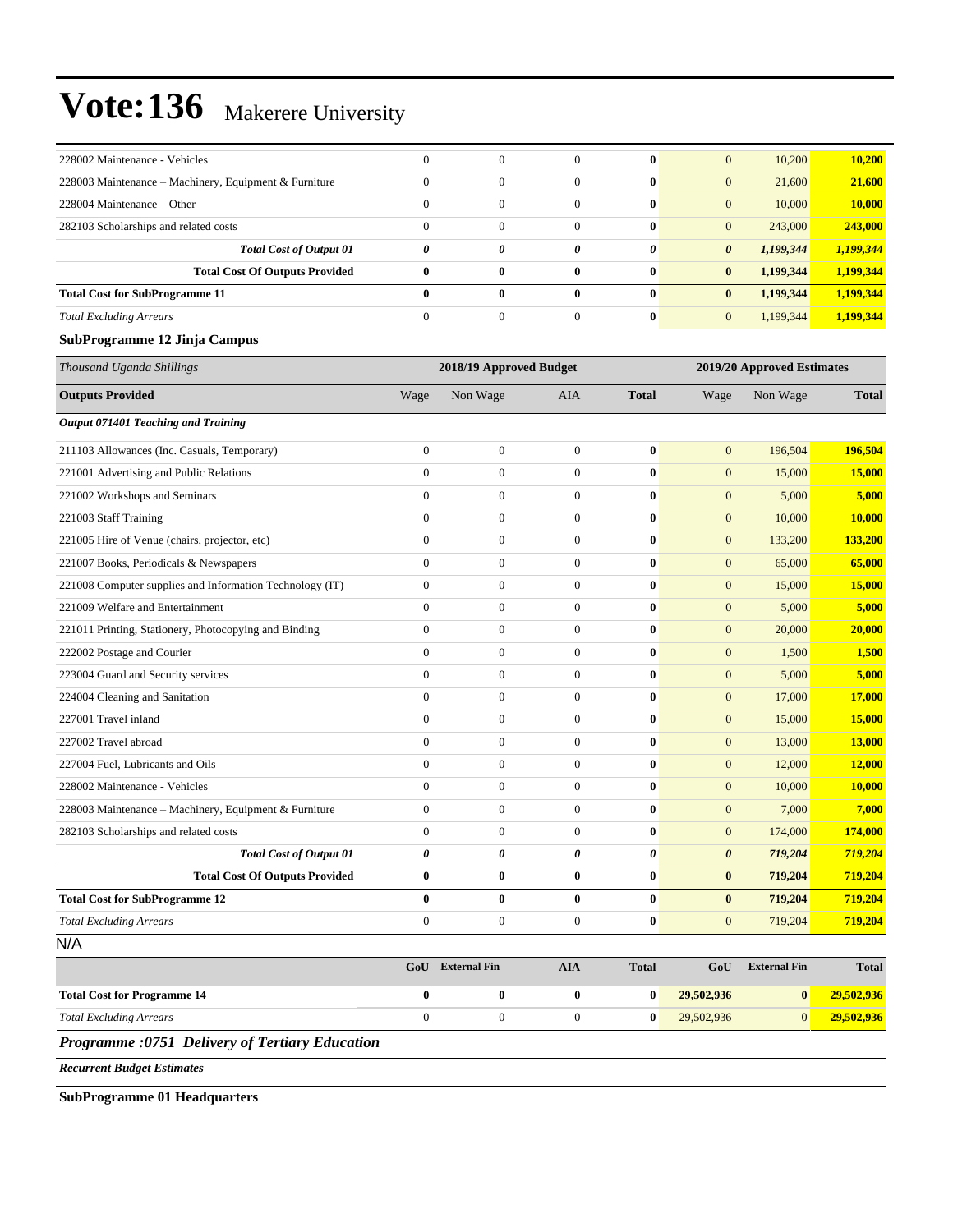| Thousand Uganda Shillings                                |                  | 2018/19 Approved Budget |                  |              |                       | 2019/20 Approved Estimates |                       |
|----------------------------------------------------------|------------------|-------------------------|------------------|--------------|-----------------------|----------------------------|-----------------------|
| <b>Outputs Provided</b>                                  | Wage             | Non Wage                | AIA              | <b>Total</b> | Wage                  | Non Wage                   | <b>Total</b>          |
| Output 075101 Teaching and Training                      |                  |                         |                  |              |                       |                            |                       |
| 211101 General Staff Salaries                            | 61,589,137       | $\boldsymbol{0}$        | 16,325,387       | 77,914,524   | $\mathbf{0}$          | $\overline{0}$             | $\mathbf{0}$          |
| 211102 Contract Staff Salaries                           | $\boldsymbol{0}$ | $\boldsymbol{0}$        | 4,682,224        | 4,682,224    | $\mathbf{0}$          | $\overline{0}$             | $\mathbf{0}$          |
| 211103 Allowances (Inc. Casuals, Temporary)              | $\boldsymbol{0}$ | 2,346,000               | 9,239,473        | 11,585,473   | $\mathbf{0}$          | $\overline{0}$             | $\bf{0}$              |
| 212101 Social Security Contributions                     | $\boldsymbol{0}$ | 6,158,914               | 2,100,761        | 8,259,675    | $\mathbf{0}$          | $\mathbf{0}$               | $\bf{0}$              |
| 221002 Workshops and Seminars                            | $\mathbf{0}$     | $\boldsymbol{0}$        | 533,722          | 533,722      | $\mathbf{0}$          | $\overline{0}$             | $\mathbf{0}$          |
| 221003 Staff Training                                    | $\mathbf{0}$     | $\boldsymbol{0}$        | 915,101          | 915,101      | $\mathbf{0}$          | $\overline{0}$             | $\bf{0}$              |
| 221005 Hire of Venue (chairs, projector, etc)            | $\mathbf{0}$     | $\boldsymbol{0}$        | 37,400           | 37,400       | $\mathbf{0}$          | $\overline{0}$             | $\bf{0}$              |
| 221007 Books, Periodicals & Newspapers                   | $\overline{0}$   | $\boldsymbol{0}$        | 482,256          | 482,256      | $\mathbf{0}$          | $\overline{0}$             | $\bf{0}$              |
| 221008 Computer supplies and Information Technology (IT) | $\boldsymbol{0}$ | $\boldsymbol{0}$        | 600,450          | 600,450      | $\mathbf{0}$          | $\boldsymbol{0}$           | $\bf{0}$              |
| 221009 Welfare and Entertainment                         | $\overline{0}$   | $\boldsymbol{0}$        | 720,367          | 720,367      | $\mathbf{0}$          | $\overline{0}$             | $\mathbf{0}$          |
| 221011 Printing, Stationery, Photocopying and Binding    | $\overline{0}$   | $\boldsymbol{0}$        | 754,998          | 754,998      | $\mathbf{0}$          | $\overline{0}$             | $\bf{0}$              |
| 222002 Postage and Courier                               | $\mathbf{0}$     | $\boldsymbol{0}$        | 69,068           | 69,068       | $\mathbf{0}$          | $\overline{0}$             | $\bf{0}$              |
| 222003 Information and communications technology (ICT)   | $\overline{0}$   | $\boldsymbol{0}$        | 494,694          | 494,694      | $\mathbf{0}$          | $\overline{0}$             | $\bf{0}$              |
| 223003 Rent – (Produced Assets) to private entities      | $\boldsymbol{0}$ | $\boldsymbol{0}$        | 156,855          | 156,855      | $\mathbf{0}$          | $\boldsymbol{0}$           | $\bf{0}$              |
| 224001 Medical Supplies                                  | $\mathbf{0}$     | $\boldsymbol{0}$        | 210,518          | 210,518      | $\mathbf{0}$          | $\overline{0}$             | $\mathbf{0}$          |
| 227001 Travel inland                                     | $\overline{0}$   | $\boldsymbol{0}$        | 528,566          | 528,566      | $\mathbf{0}$          | $\overline{0}$             | $\bf{0}$              |
| 227002 Travel abroad                                     | $\mathbf{0}$     | $\boldsymbol{0}$        | 470,087          | 470,087      | $\mathbf{0}$          | $\overline{0}$             | $\bf{0}$              |
| 282103 Scholarships and related costs                    | $\boldsymbol{0}$ | $\boldsymbol{0}$        | 6,677,650        | 6,677,650    | $\mathbf{0}$          | $\mathbf{0}$               | $\bf{0}$              |
| <b>Total Cost of Output 01</b>                           | 61,589,137       | 8,504,914               | 44,999,577       | 115,093,629  | $\boldsymbol{\theta}$ | $\boldsymbol{\theta}$      | $\boldsymbol{\theta}$ |
| Output 075102 Research, Consultancy and Publications     |                  |                         |                  |              |                       |                            |                       |
| 211101 General Staff Salaries                            | 25,669,191       | $\boldsymbol{0}$        | $\boldsymbol{0}$ | 25,669,191   | $\mathbf{0}$          | $\boldsymbol{0}$           | $\mathbf{0}$          |
| 212101 Social Security Contributions                     | $\mathbf{0}$     | 2,566,919               | $\boldsymbol{0}$ | 2,566,919    | $\mathbf{0}$          | $\boldsymbol{0}$           | $\bf{0}$              |
| 282103 Scholarships and related costs                    | $\mathbf{0}$     | $\boldsymbol{0}$        | 1,048,383        | 1,048,383    | $\mathbf{0}$          | $\boldsymbol{0}$           | $\bf{0}$              |
| <b>Total Cost of Output 02</b>                           | 25,669,191       | 2,566,919               | 1,048,383        | 29,284,494   | $\boldsymbol{\theta}$ | $\boldsymbol{\theta}$      | $\boldsymbol{\theta}$ |
| Output 075103 Outreach                                   |                  |                         |                  |              |                       |                            |                       |
| 211101 General Staff Salaries                            | 15,403,819       | $\boldsymbol{0}$        | $\boldsymbol{0}$ | 15,403,819   | $\boldsymbol{0}$      | $\boldsymbol{0}$           | $\bf{0}$              |
| 212101 Social Security Contributions                     | $\mathbf{0}$     | 1,540,382               | $\mathbf{0}$     | 1,540,382    | $\overline{0}$        | $\overline{0}$             | $\bf{0}$              |
| 282103 Scholarships and related costs                    | $\boldsymbol{0}$ | $\boldsymbol{0}$        | 2,192,074        | 2,192,074    | $\mathbf{0}$          | $\mathbf{0}$               | $\bf{0}$              |
| <b>Total Cost of Output 03</b>                           | 15,403,819       | 1,540,382               | 2,192,074        | 19,136,275   | $\pmb{\theta}$        | $\boldsymbol{\theta}$      | $\boldsymbol{\theta}$ |
| Output 075104 Students' Welfare                          |                  |                         |                  |              |                       |                            |                       |
| 211101 General Staff Salaries                            | $\mathbf{0}$     | $\boldsymbol{0}$        | 220,588          | 220,588      | $\mathbf{0}$          | $\overline{0}$             | $\bf{0}$              |
| 212101 Social Security Contributions                     | $\boldsymbol{0}$ | $\boldsymbol{0}$        | 22,059           | 22,059       | $\boldsymbol{0}$      | $\boldsymbol{0}$           | $\bf{0}$              |
| 224001 Medical Supplies                                  | $\boldsymbol{0}$ | $\boldsymbol{0}$        | 467,007          | 467,007      | $\boldsymbol{0}$      | $\overline{0}$             | $\bf{0}$              |
| 282103 Scholarships and related costs                    | $\boldsymbol{0}$ | 7,655,488               | 1,868,029        | 9,523,516    | $\boldsymbol{0}$      | $\overline{0}$             | $\bf{0}$              |
| <b>Total Cost of Output 04</b>                           | 0                | 7,655,488               | 2,577,682        | 10,233,170   | $\boldsymbol{\theta}$ | 0                          | $\boldsymbol{\theta}$ |
| Output 075105 Administration and Support Services        |                  |                         |                  |              |                       |                            |                       |
| 211101 General Staff Salaries                            | 32,012,839       | $\boldsymbol{0}$        | 4,385,901        | 36,398,740   | $\mathbf{0}$          | $\mathbf{0}$               | $\mathbf{0}$          |
| 211102 Contract Staff Salaries                           | $\boldsymbol{0}$ | 0                       | 2,998,951        | 2,998,951    | $\boldsymbol{0}$      | $\boldsymbol{0}$           | $\bf{0}$              |
| 211103 Allowances (Inc. Casuals, Temporary)              | $\boldsymbol{0}$ | $\boldsymbol{0}$        | 1,217,025        | 1,217,025    | $\boldsymbol{0}$      | $\overline{0}$             | $\bf{0}$              |
| 212101 Social Security Contributions                     | $\boldsymbol{0}$ | 3,201,284               | 738,485          | 3,939,769    | $\mathbf{0}$          | $\overline{0}$             | $\bf{0}$              |
| 212102 Pension for General Civil Service                 | $\boldsymbol{0}$ | 15,604                  | 2,262,181        | 2,277,785    | $\boldsymbol{0}$      | $\overline{0}$             | $\mathbf{0}$          |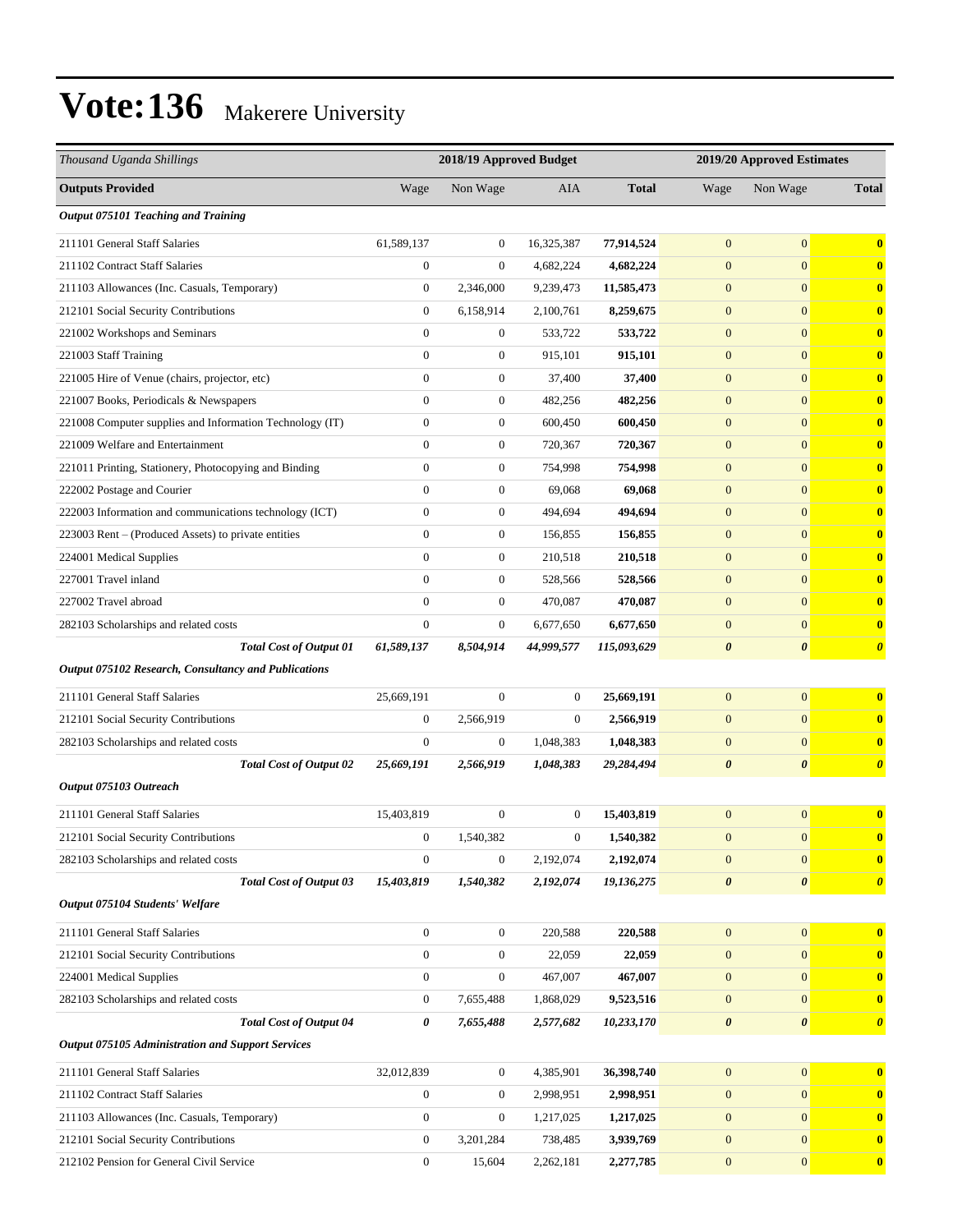| 212201 Social Security Contributions                     | $\mathbf{0}$     | 2,400,000        | $\mathbf{0}$     | 2,400,000    | $\overline{0}$        | $\mathbf{0}$          | $\bf{0}$              |
|----------------------------------------------------------|------------------|------------------|------------------|--------------|-----------------------|-----------------------|-----------------------|
| 213001 Medical expenses (To employees)                   | $\mathbf{0}$     | $\boldsymbol{0}$ | 1,115,650        | 1,115,650    | $\mathbf{0}$          | $\mathbf{0}$          | $\mathbf{0}$          |
| 213002 Incapacity, death benefits and funeral expenses   | $\overline{0}$   | $\boldsymbol{0}$ | 92,950           | 92,950       | $\mathbf{0}$          | $\mathbf{0}$          | $\bf{0}$              |
| 221001 Advertising and Public Relations                  | $\overline{0}$   | $\boldsymbol{0}$ | 428,657          | 428,657      | $\mathbf{0}$          | $\mathbf{0}$          | $\mathbf{0}$          |
| 221002 Workshops and Seminars                            | $\mathbf{0}$     | $\boldsymbol{0}$ | 416.658          | 416,658      | $\mathbf{0}$          | $\mathbf{0}$          | $\bf{0}$              |
| 221003 Staff Training                                    | $\overline{0}$   | $\boldsymbol{0}$ | 599,638          | 599,638      | $\mathbf{0}$          | $\mathbf{0}$          | $\bf{0}$              |
| 221004 Recruitment Expenses                              | $\overline{0}$   | $\boldsymbol{0}$ | 4,500            | 4,500        | $\mathbf{0}$          | $\mathbf{0}$          | $\mathbf{0}$          |
| 221007 Books, Periodicals & Newspapers                   | $\overline{0}$   | $\boldsymbol{0}$ | 261,759          | 261.759      | $\mathbf{0}$          | $\mathbf{0}$          | $\bf{0}$              |
| 221008 Computer supplies and Information Technology (IT) | $\overline{0}$   | $\boldsymbol{0}$ | 973,960          | 973,960      | $\mathbf{0}$          | $\mathbf{0}$          | $\mathbf{0}$          |
| 221009 Welfare and Entertainment                         | $\mathbf{0}$     | $\boldsymbol{0}$ | 686,215          | 686,215      | $\mathbf{0}$          | $\mathbf{0}$          | $\bf{0}$              |
| 221011 Printing, Stationery, Photocopying and Binding    | $\overline{0}$   | $\boldsymbol{0}$ | 1,467,737        | 1,467,737    | $\mathbf{0}$          | $\mathbf{0}$          | $\bf{0}$              |
| 221012 Small Office Equipment                            | $\overline{0}$   | $\boldsymbol{0}$ | 159,433          | 159,433      | $\mathbf{0}$          | $\mathbf{0}$          | $\mathbf{0}$          |
| 221014 Bank Charges and other Bank related costs         | $\overline{0}$   | $\boldsymbol{0}$ | 338,585          | 338,585      | $\mathbf{0}$          | $\mathbf{0}$          | $\bf{0}$              |
| 221017 Subscriptions                                     | $\overline{0}$   | $\boldsymbol{0}$ | 182,467          | 182,467      | $\mathbf{0}$          | $\mathbf{0}$          | $\mathbf{0}$          |
| 222001 Telecommunications                                | $\overline{0}$   | $\boldsymbol{0}$ | 437,857          | 437,857      | $\mathbf{0}$          | $\mathbf{0}$          | $\bf{0}$              |
| 222003 Information and communications technology (ICT)   | $\mathbf{0}$     | $\boldsymbol{0}$ | 1,334,306        | 1,334,306    | $\mathbf{0}$          | $\mathbf{0}$          | $\bf{0}$              |
| 223004 Guard and Security services                       | $\overline{0}$   | $\boldsymbol{0}$ | 327,776          | 327,776      | $\mathbf{0}$          | $\mathbf{0}$          | $\mathbf{0}$          |
| 223005 Electricity                                       | $\boldsymbol{0}$ | 2,006,680        | 2,897,200        | 4,903,880    | $\mathbf{0}$          | $\mathbf{0}$          | $\bf{0}$              |
| 223006 Water                                             | $\mathbf{0}$     | 1,764,000        | 2,528,250        | 4,292,250    | $\mathbf{0}$          | $\mathbf{0}$          | $\mathbf{0}$          |
| 223007 Other Utilities- (fuel, gas, firewood, charcoal)  | $\boldsymbol{0}$ | $\boldsymbol{0}$ | 224,003          | 224,003      | $\mathbf{0}$          | $\mathbf{0}$          | $\bf{0}$              |
| 224001 Medical Supplies                                  | $\mathbf{0}$     | 600,000          | $\boldsymbol{0}$ | 600,000      | $\mathbf{0}$          | $\mathbf{0}$          | $\bf{0}$              |
| 224004 Cleaning and Sanitation                           | $\overline{0}$   | $\boldsymbol{0}$ | 2,067,853        | 2,067,853    | $\mathbf{0}$          | $\mathbf{0}$          | $\mathbf{0}$          |
| 225001 Consultancy Services- Short term                  | $\boldsymbol{0}$ | 0                | 766,341          | 766,341      | $\mathbf{0}$          | $\mathbf{0}$          | $\bf{0}$              |
| 225003 Taxes on (Professional) Services                  | $\overline{0}$   | $\boldsymbol{0}$ | 403,298          | 403,298      | $\mathbf{0}$          | $\mathbf{0}$          | $\mathbf{0}$          |
| 226001 Insurances                                        | $\mathbf{0}$     | $\boldsymbol{0}$ | 149,569          | 149,569      | $\mathbf{0}$          | $\mathbf{0}$          | $\bf{0}$              |
| 226002 Licenses                                          | $\overline{0}$   | $\boldsymbol{0}$ | 206,192          | 206,192      | $\mathbf{0}$          | $\mathbf{0}$          | $\bf{0}$              |
| 227002 Travel abroad                                     | $\overline{0}$   | $\boldsymbol{0}$ | 667,153          | 667,153      | $\mathbf{0}$          | $\mathbf{0}$          | $\mathbf{0}$          |
| 227004 Fuel, Lubricants and Oils                         | $\overline{0}$   | $\boldsymbol{0}$ | 933,776          | 933,776      | $\mathbf{0}$          | $\mathbf{0}$          | $\bf{0}$              |
| 228001 Maintenance - Civil                               | $\mathbf{0}$     | $\boldsymbol{0}$ | 1,042,168        | 1,042,168    | $\mathbf{0}$          | $\mathbf{0}$          | $\mathbf{0}$          |
| 228002 Maintenance - Vehicles                            | $\mathbf{0}$     | $\boldsymbol{0}$ | 952,938          | 952,938      | $\mathbf{0}$          | $\mathbf{0}$          | $\bf{0}$              |
| 228003 Maintenance - Machinery, Equipment & Furniture    | $\overline{0}$   | $\boldsymbol{0}$ | 1,178,017        | 1,178,017    | $\mathbf{0}$          | $\mathbf{0}$          | $\bf{0}$              |
| 228004 Maintenance - Other                               | $\boldsymbol{0}$ | $\boldsymbol{0}$ | 882,510          | 882,510      | $\mathbf{0}$          | $\boldsymbol{0}$      | $\bf{0}$              |
| 273102 Incapacity, death benefits and funeral expenses   | $\boldsymbol{0}$ | $\boldsymbol{0}$ | 2,000            | 2,000        | $\mathbf{0}$          | $\mathbf{0}$          | $\bf{0}$              |
| 282103 Scholarships and related costs                    | $\boldsymbol{0}$ | 819,102          | 2,938,749        | 3,757,851    | $\mathbf{0}$          | $\boldsymbol{0}$      | $\mathbf{0}$          |
| <b>Total Cost of Output 05</b>                           | 32,012,839       | 10,806,670       | 38,270,709       | 81,090,218   | $\boldsymbol{\theta}$ | $\boldsymbol{\theta}$ | $\boldsymbol{\theta}$ |
| <b>Total Cost Of Outputs Provided</b>                    | 134,674,987      | 31,074,373       | 89,088,426       | 254,837,786  | $\bf{0}$              | $\bf{0}$              | $\bf{0}$              |
| <b>Outputs Funded</b>                                    | Wage             | Non Wage         | AIA              | <b>Total</b> | Wage                  | Non Wage              | <b>Total</b>          |
| Output 075151 Support to Infectious Diseases Institute   |                  |                  |                  |              |                       |                       |                       |
| 263106 Other Current grants (Current)                    | $\boldsymbol{0}$ | 1,626,000        | $\boldsymbol{0}$ | 1,626,000    | $\mathbf{0}$          | $\boldsymbol{0}$      | $\bf{0}$              |
| o/w IDI Prevention, are and Treatment Costs              | 0                | 1,626,000        | 0                | 1,626,000    | $\boldsymbol{\theta}$ | $\boldsymbol{\theta}$ | $\bf{0}$              |
| <b>Total Cost of Output 51</b>                           | 0                | 1,626,000        | 0                | 1,626,000    | $\boldsymbol{\theta}$ | $\boldsymbol{\theta}$ | $\boldsymbol{\theta}$ |
| <b>Total Cost Of Outputs Funded</b>                      | $\boldsymbol{0}$ | 1,626,000        | $\bf{0}$         | 1,626,000    | $\pmb{0}$             | $\bf{0}$              | $\mathbf{0}$          |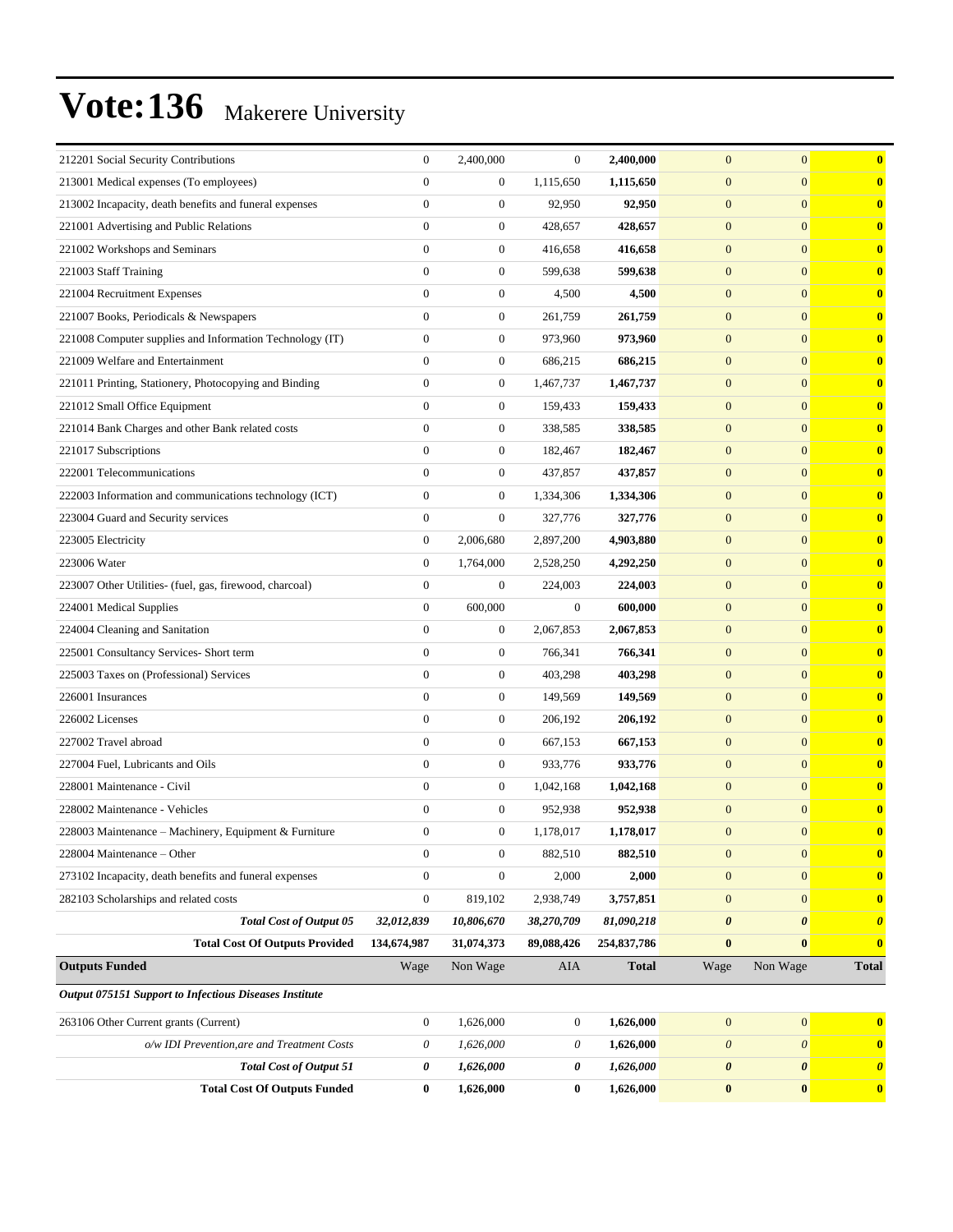| <b>Arrears</b>                                                                         | Wage                                                  | Non Wage                | AIA              | <b>Total</b> | Wage                   | Non Wage                   | <b>Total</b>          |
|----------------------------------------------------------------------------------------|-------------------------------------------------------|-------------------------|------------------|--------------|------------------------|----------------------------|-----------------------|
| Output 075199 Arrears                                                                  |                                                       |                         |                  |              |                        |                            |                       |
| 321605 Domestic arrears (Budgeting)                                                    | $\mathbf{0}$                                          | 13,210,251              | $\boldsymbol{0}$ | 13,210,251   | $\boldsymbol{0}$       | $\boldsymbol{0}$           | $\bf{0}$              |
| <b>Total Cost of Output 99</b>                                                         | 0                                                     | 13,210,251              | 0                | 13,210,251   | $\boldsymbol{\theta}$  | $\boldsymbol{\theta}$      | $\boldsymbol{\theta}$ |
| <b>Total Cost Of Arrears</b>                                                           | $\bf{0}$                                              | 13,210,251              | $\bf{0}$         | 13,210,251   | $\bf{0}$               | $\bf{0}$                   | $\bf{0}$              |
| <b>Total Cost for SubProgramme 01</b>                                                  | 134,674,987                                           | 45,910,624              | 89,088,426       | 269,674,036  | $\bf{0}$               | $\bf{0}$                   | $\bf{0}$              |
| <b>Total Excluding Arrears</b>                                                         | 134,674,987                                           | 32,700,373              | 89,088,426       | 256,463,786  | $\boldsymbol{0}$       | $\mathbf{0}$               | $\bf{0}$              |
| <b>Development Budget Estimates</b>                                                    |                                                       |                         |                  |              |                        |                            |                       |
| Project 1272 Support to Makerere University                                            |                                                       |                         |                  |              |                        |                            |                       |
| Thousand Uganda Shillings                                                              | 2018/19 Approved Budget<br>2019/20 Approved Estimates |                         |                  |              |                        |                            |                       |
| <b>Capital Purchases</b>                                                               | <b>GoU Dev't External Fin</b>                         |                         | <b>AIA</b>       | <b>Total</b> | GoU Dev't External Fin |                            | <b>Total</b>          |
| <b>Output 075175 Purchase of Motor Vehicles and Other Transport Equipment</b>          |                                                       |                         |                  |              |                        |                            |                       |
| 312201 Transport Equipment                                                             | $\boldsymbol{0}$                                      | $\mathbf{0}$            | 176,140          | 176,140      | $\boldsymbol{0}$       | $\boldsymbol{0}$           | $\bf{0}$              |
| Total Cost Of Output 075175                                                            | $\boldsymbol{\theta}$                                 | 0                       | 176,140          | 176,140      | $\boldsymbol{\theta}$  | $\boldsymbol{\theta}$      | $\boldsymbol{\theta}$ |
| Output 075177 Purchase of Specialised Machinery & Equipment                            |                                                       |                         |                  |              |                        |                            |                       |
| 312202 Machinery and Equipment                                                         | $\boldsymbol{0}$                                      | $\boldsymbol{0}$        | 624,250          | 624,250      | $\boldsymbol{0}$       | $\mathbf{0}$               | $\bf{0}$              |
| Total Cost Of Output 075177                                                            | $\boldsymbol{\theta}$                                 | $\theta$                | 624,250          | 624,250      | $\boldsymbol{\theta}$  | $\boldsymbol{\theta}$      | $\boldsymbol{\theta}$ |
| Output 075178 Purchase of Office and Residential Furniture and Fittings                |                                                       |                         |                  |              |                        |                            |                       |
| 312203 Furniture & Fixtures                                                            | $\boldsymbol{0}$                                      | $\mathbf{0}$            | 152,000          | 152,000      | $\mathbf{0}$           | $\mathbf{0}$               | $\bf{0}$              |
| Total Cost Of Output 075178                                                            | $\theta$                                              | 0                       | 152,000          | 152,000      | $\boldsymbol{\theta}$  | $\boldsymbol{\theta}$      | $\boldsymbol{\theta}$ |
| Output 075180 Construction and rehabilitation of learning facilities (Universities)    |                                                       |                         |                  |              |                        |                            |                       |
| 312101 Non-Residential Buildings                                                       | $\boldsymbol{0}$                                      | $\boldsymbol{0}$        | 832,701          | 832,701      | $\mathbf{0}$           | $\boldsymbol{0}$           | $\bf{0}$              |
| Total Cost Of Output 075180                                                            | 0                                                     | 0                       | 832,701          | 832,701      | $\boldsymbol{\theta}$  | $\boldsymbol{\theta}$      | $\boldsymbol{\theta}$ |
| Output 075182 Construction and Rehabilitation of Accomodation Facilities               |                                                       |                         |                  |              |                        |                            |                       |
| 312102 Residential Buildings                                                           | $\boldsymbol{0}$                                      | $\boldsymbol{0}$        | 400,000          | 400,000      | $\mathbf{0}$           | $\boldsymbol{0}$           | $\bf{0}$              |
| Total Cost Of Output 075182                                                            | $\boldsymbol{\theta}$                                 | $\theta$                | 400,000          | 400,000      | $\boldsymbol{\theta}$  | $\boldsymbol{\theta}$      | $\boldsymbol{\theta}$ |
| Output 075184 Campus based construction and rehabilitation (walkways, plumbing, other) |                                                       |                         |                  |              |                        |                            |                       |
| 312104 Other Structures                                                                | 159,001                                               | $\boldsymbol{0}$        | $\boldsymbol{0}$ | 159,001      | $\mathbf{0}$           | $\overline{0}$             | $\bf{0}$              |
| 312214 Laboratory Equipments                                                           | 250,000                                               | $\boldsymbol{0}$        | $\mathbf{0}$     | 250,000      | $\boldsymbol{0}$       | $\boldsymbol{0}$           | $\bf{0}$              |
| Total Cost Of Output 075184                                                            | 409,001                                               | 0                       | 0                | 409,001      | $\boldsymbol{\theta}$  | $\boldsymbol{\theta}$      | $\boldsymbol{\theta}$ |
| <b>Total Cost for Capital Purchases</b>                                                | 409,001                                               | $\boldsymbol{0}$        | 2,185,091        | 2,594,092    | $\boldsymbol{0}$       | $\boldsymbol{0}$           | $\bf{0}$              |
| <b>Total Cost for Project: 1272</b>                                                    | 409,001                                               | $\boldsymbol{0}$        | 2,185,091        | 2,594,092    | $\boldsymbol{0}$       | $\mathbf{0}$               | $\bf{0}$              |
| <b>Total Excluding Arrears</b>                                                         | 409,001                                               | $\boldsymbol{0}$        | 2,185,091        | 2,594,092    | $\boldsymbol{0}$       | $\mathbf{0}$               | $\bf{0}$              |
| <b>Project 1341 Food Technology Incubations II</b>                                     |                                                       |                         |                  |              |                        |                            |                       |
| Thousand Uganda Shillings                                                              |                                                       | 2018/19 Approved Budget |                  |              |                        | 2019/20 Approved Estimates |                       |
| <b>Outputs Provided</b>                                                                | GoU Dev't External Fin                                |                         | <b>AIA</b>       | <b>Total</b> | GoU Dev't External Fin |                            | <b>Total</b>          |
| Output 075101 Teaching and Training                                                    |                                                       |                         |                  |              |                        |                            |                       |
| 282103 Scholarships and related costs                                                  | 120,000                                               | $\boldsymbol{0}$        | $\boldsymbol{0}$ | 120,000      | $\boldsymbol{0}$       | $\boldsymbol{0}$           | $\bf{0}$              |
| Total Cost Of Output 075101                                                            | 120,000                                               | 0                       | 0                | 120,000      | 0                      | $\boldsymbol{\theta}$      | $\boldsymbol{\theta}$ |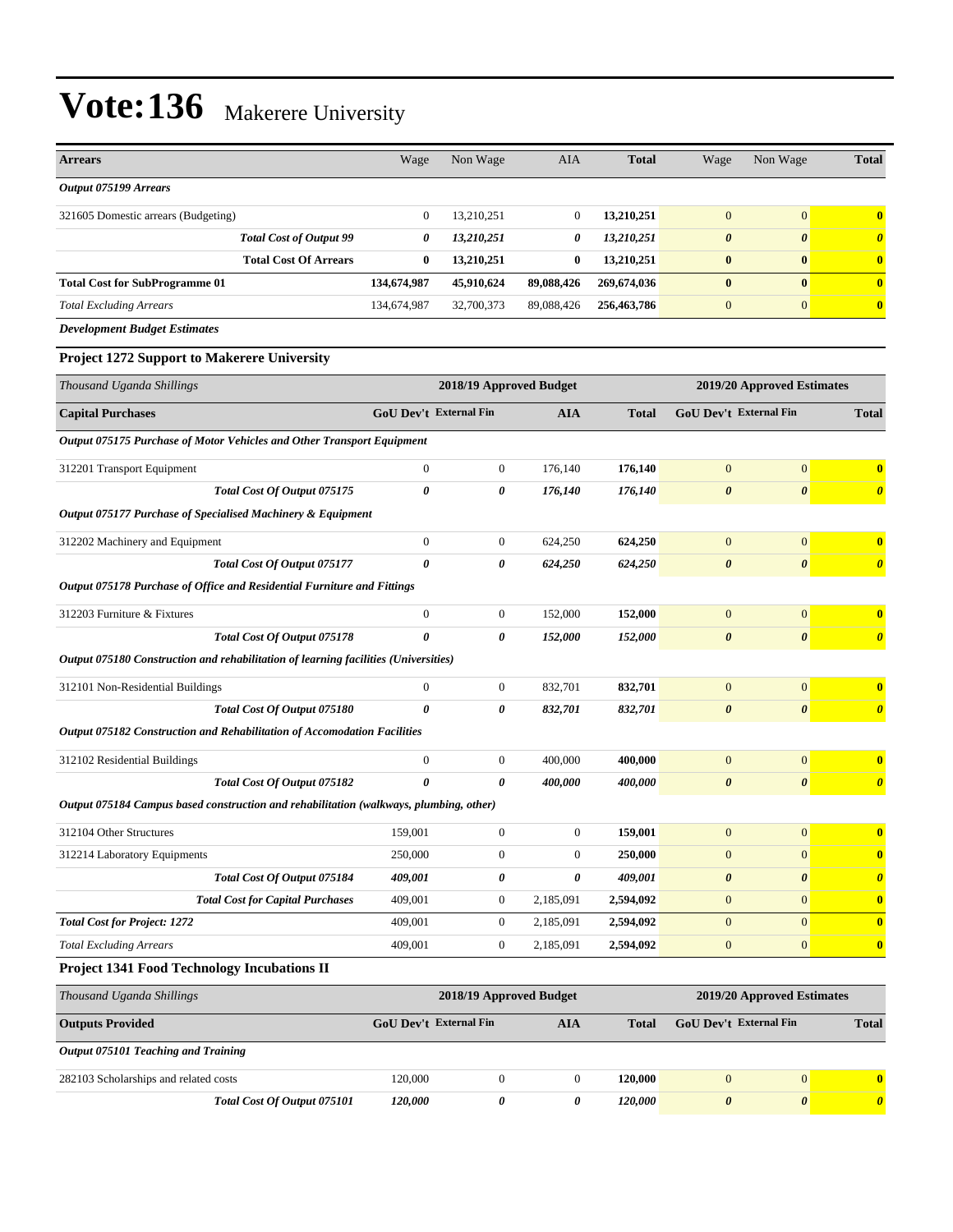#### *Output 075102 Research, Consultancy and Publications*

| 282103 Scholarships and related costs                                               | 300,000                | $\boldsymbol{0}$              | $\boldsymbol{0}$        | 300,000      | $\overline{0}$             | $\boldsymbol{0}$      | $\overline{\mathbf{0}}$ |
|-------------------------------------------------------------------------------------|------------------------|-------------------------------|-------------------------|--------------|----------------------------|-----------------------|-------------------------|
| Total Cost Of Output 075102                                                         | 300,000                | 0                             | 0                       | 300,000      | $\boldsymbol{\theta}$      | $\boldsymbol{\theta}$ | $\boldsymbol{\theta}$   |
| Output 075103 Outreach                                                              |                        |                               |                         |              |                            |                       |                         |
| 282103 Scholarships and related costs                                               | 810,000                | 0                             | $\boldsymbol{0}$        | 810,000      | $\overline{0}$             | $\boldsymbol{0}$      | $\mathbf{0}$            |
| Total Cost Of Output 075103                                                         | 810,000                | 0                             | 0                       | 810,000      | $\boldsymbol{\theta}$      | $\boldsymbol{\theta}$ | $\boldsymbol{\theta}$   |
| <b>Output 075105 Administration and Support Services</b>                            |                        |                               |                         |              |                            |                       |                         |
| 282103 Scholarships and related costs                                               | 408,000                | $\boldsymbol{0}$              | $\boldsymbol{0}$        | 408,000      | $\mathbf{0}$               | $\overline{0}$        | $\mathbf{0}$            |
| Total Cost Of Output 075105                                                         | 408,000                | 0                             | 0                       | 408,000      | $\boldsymbol{\theta}$      | $\boldsymbol{\theta}$ | $\boldsymbol{\theta}$   |
| <b>Total Cost for Outputs Provided</b>                                              | 1,638,000              | $\boldsymbol{0}$              | $\boldsymbol{0}$        | 1,638,000    | $\boldsymbol{0}$           | $\boldsymbol{0}$      | $\mathbf{0}$            |
| <b>Capital Purchases</b>                                                            |                        | <b>GoU Dev't External Fin</b> | <b>AIA</b>              | <b>Total</b> | GoU Dev't External Fin     |                       | <b>Total</b>            |
| Output 075176 Purchase of Office and ICT Equipment, including Software              |                        |                               |                         |              |                            |                       |                         |
| 312213 ICT Equipment                                                                | 30,000                 | $\boldsymbol{0}$              | $\mathbf{0}$            | 30,000       | $\mathbf{0}$               | $\overline{0}$        | $\mathbf{0}$            |
| Total Cost Of Output 075176                                                         | 30,000                 | 0                             | 0                       | 30,000       | $\boldsymbol{\theta}$      | $\boldsymbol{\theta}$ | $\boldsymbol{\theta}$   |
| Output 075177 Purchase of Specialised Machinery & Equipment                         |                        |                               |                         |              |                            |                       |                         |
| 312202 Machinery and Equipment                                                      | 832,000                | $\boldsymbol{0}$              | $\mathbf{0}$            | 832,000      | $\mathbf{0}$               | $\boldsymbol{0}$      | $\mathbf{0}$            |
| Total Cost Of Output 075177                                                         | 832,000                | 0                             | 0                       | 832,000      | $\boldsymbol{\theta}$      | $\boldsymbol{\theta}$ | $\boldsymbol{\theta}$   |
| Output 075180 Construction and rehabilitation of learning facilities (Universities) |                        |                               |                         |              |                            |                       |                         |
| 312101 Non-Residential Buildings                                                    | 2,000,000              | $\boldsymbol{0}$              | $\boldsymbol{0}$        | 2,000,000    | $\mathbf{0}$               | $\overline{0}$        | $\bf{0}$                |
| Total Cost Of Output 075180                                                         | 2,000,000              | 0                             | 0                       | 2,000,000    | $\boldsymbol{\theta}$      | $\boldsymbol{\theta}$ | $\boldsymbol{\theta}$   |
| <b>Total Cost for Capital Purchases</b>                                             | 2,862,000              | $\boldsymbol{0}$              | $\boldsymbol{0}$        | 2,862,000    | $\boldsymbol{0}$           | $\mathbf{0}$          | $\bf{0}$                |
| <b>Total Cost for Project: 1341</b>                                                 | 4,500,000              | $\boldsymbol{0}$              | $\mathbf{0}$            | 4,500,000    | $\mathbf{0}$               | $\overline{0}$        | $\bf{0}$                |
| <b>Total Excluding Arrears</b>                                                      | 4,500,000              | $\boldsymbol{0}$              | $\mathbf{0}$            | 4,500,000    | $\mathbf{0}$               | $\boldsymbol{0}$      | $\bf{0}$                |
| <b>Project 1342 Technology Innovations II</b>                                       |                        |                               |                         |              |                            |                       |                         |
| Thousand Uganda Shillings                                                           |                        |                               | 2018/19 Approved Budget |              | 2019/20 Approved Estimates |                       |                         |
| <b>Outputs Provided</b>                                                             | GoU Dev't External Fin |                               | <b>AIA</b>              | <b>Total</b> | GoU Dev't External Fin     |                       | <b>Total</b>            |
| Output 075101 Teaching and Training                                                 |                        |                               |                         |              |                            |                       |                         |
| 282103 Scholarships and related costs                                               | 600,000                | 0                             | $\boldsymbol{0}$        | 600,000      | $\mathbf{0}$               | $\boldsymbol{0}$      | $\bf{0}$                |
| Total Cost Of Output 075101                                                         | 600,000                | 0                             | 0                       | 600,000      | $\boldsymbol{\theta}$      | $\boldsymbol{\theta}$ | $\boldsymbol{\theta}$   |
| Output 075102 Research, Consultancy and Publications                                |                        |                               |                         |              |                            |                       |                         |
| 282103 Scholarships and related costs                                               | 279,000                | $\boldsymbol{0}$              | $\mathbf{0}$            | 279,000      | $\boldsymbol{0}$           | 0                     | $\bf{0}$                |
| Total Cost Of Output 075102                                                         | 279,000                | 0                             | 0                       | 279,000      | $\boldsymbol{\theta}$      | $\pmb{\theta}$        | $\boldsymbol{\theta}$   |
| Output 075103 Outreach                                                              |                        |                               |                         |              |                            |                       |                         |
| 282103 Scholarships and related costs                                               | 936,000                | $\boldsymbol{0}$              | $\boldsymbol{0}$        | 936,000      | $\mathbf{0}$               | $\vert 0 \vert$       | $\mathbf{0}$            |
| Total Cost Of Output 075103                                                         | 936,000                | 0                             | 0                       | 936,000      | $\boldsymbol{\theta}$      | $\pmb{\theta}$        | $\boldsymbol{\theta}$   |
| <b>Output 075105 Administration and Support Services</b>                            |                        |                               |                         |              |                            |                       |                         |
| 282103 Scholarships and related costs                                               | 220,000                | $\boldsymbol{0}$              | $\boldsymbol{0}$        | 220,000      | $\mathbf{0}$               | $\boldsymbol{0}$      | $\mathbf{0}$            |
| Total Cost Of Output 075105                                                         | 220,000                | 0                             | 0                       | 220,000      | $\boldsymbol{\theta}$      | 0                     | $\boldsymbol{\theta}$   |
| <b>Total Cost for Outputs Provided</b>                                              | 2,035,000              | $\boldsymbol{0}$              | $\boldsymbol{0}$        | 2,035,000    | $\boldsymbol{0}$           | $\boldsymbol{0}$      | $\mathbf{0}$            |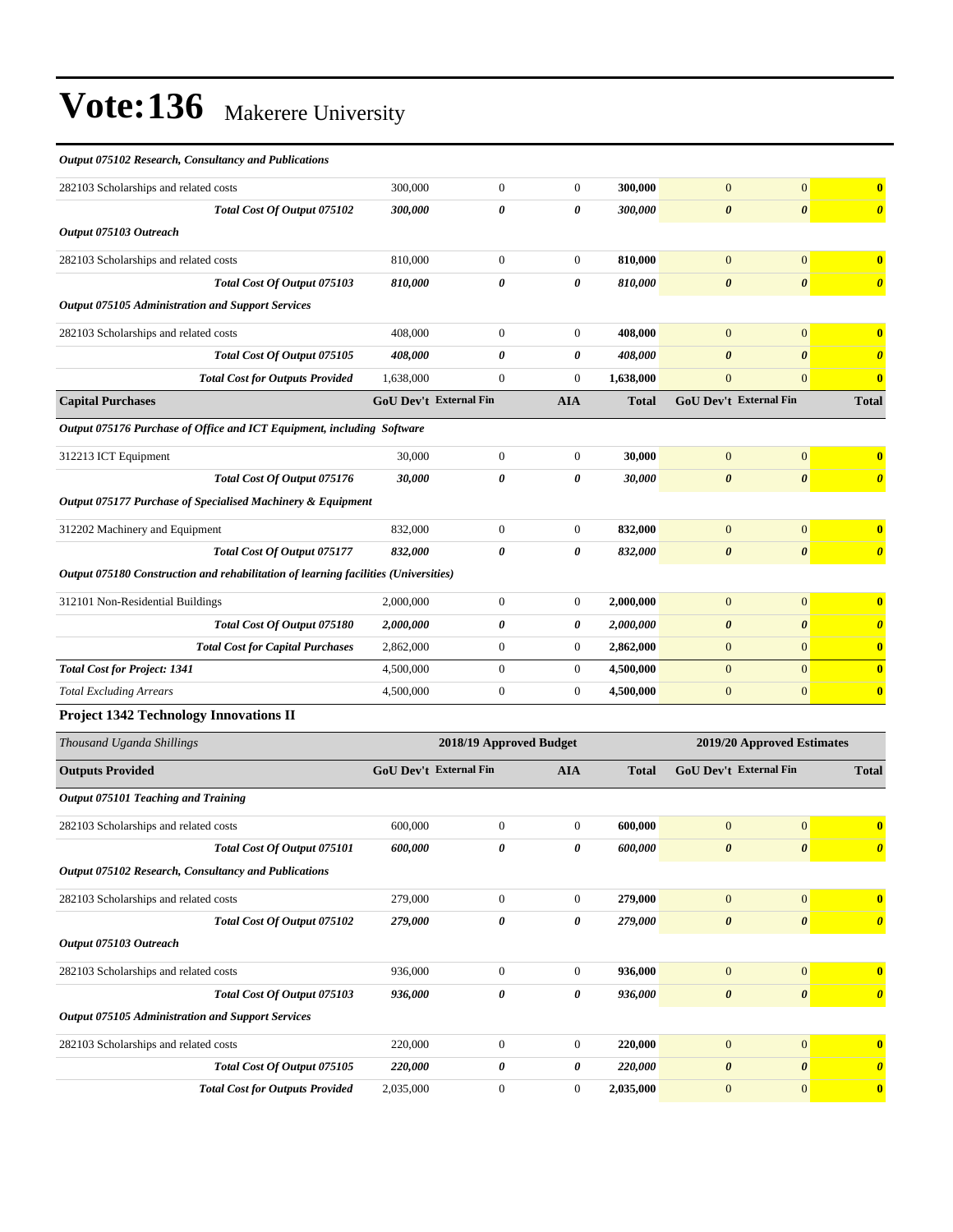| <b>Capital Purchases</b>                                                            | <b>GoU Dev't External Fin</b> |                         | <b>AIA</b>       | <b>Total</b> |                       | GoU Dev't External Fin     | <b>Total</b>          |
|-------------------------------------------------------------------------------------|-------------------------------|-------------------------|------------------|--------------|-----------------------|----------------------------|-----------------------|
| Output 075176 Purchase of Office and ICT Equipment, including Software              |                               |                         |                  |              |                       |                            |                       |
| 312213 ICT Equipment                                                                | 150,000                       | $\boldsymbol{0}$        | 0                | 150,000      | $\mathbf{0}$          | $\boldsymbol{0}$           | $\bf{0}$              |
| Total Cost Of Output 075176                                                         | 150,000                       | 0                       | 0                | 150,000      | $\boldsymbol{\theta}$ | $\boldsymbol{\theta}$      | $\boldsymbol{\theta}$ |
| Output 075177 Purchase of Specialised Machinery & Equipment                         |                               |                         |                  |              |                       |                            |                       |
| 312214 Laboratory Equipments                                                        | 1,450,000                     | $\boldsymbol{0}$        | $\boldsymbol{0}$ | 1,450,000    | $\mathbf{0}$          | $\boldsymbol{0}$           | $\bf{0}$              |
| Total Cost Of Output 075177                                                         | 1,450,000                     | 0                       | 0                | 1,450,000    | $\boldsymbol{\theta}$ | $\boldsymbol{\theta}$      | $\boldsymbol{\theta}$ |
| Output 075180 Construction and rehabilitation of learning facilities (Universities) |                               |                         |                  |              |                       |                            |                       |
| 312101 Non-Residential Buildings                                                    | 865,000                       | $\boldsymbol{0}$        | $\boldsymbol{0}$ | 865,000      | $\mathbf{0}$          | $\boldsymbol{0}$           | $\bf{0}$              |
| Total Cost Of Output 075180                                                         | 865,000                       | 0                       | 0                | 865,000      | $\boldsymbol{\theta}$ | $\boldsymbol{\theta}$      | $\boldsymbol{\theta}$ |
| <b>Total Cost for Capital Purchases</b>                                             | 2,465,000                     | $\boldsymbol{0}$        | $\boldsymbol{0}$ | 2,465,000    | $\boldsymbol{0}$      | $\mathbf{0}$               | $\bf{0}$              |
| <b>Total Cost for Project: 1342</b>                                                 | 4,500,000                     | $\boldsymbol{0}$        | $\boldsymbol{0}$ | 4,500,000    | $\mathbf{0}$          | $\overline{0}$             | $\bf{0}$              |
| <b>Total Excluding Arrears</b>                                                      | 4,500,000                     | $\boldsymbol{0}$        | $\boldsymbol{0}$ | 4,500,000    | $\boldsymbol{0}$      | $\mathbf{0}$               | $\mathbf{0}$          |
| Project 1343 SPEDA II                                                               |                               |                         |                  |              |                       |                            |                       |
| Thousand Uganda Shillings                                                           |                               | 2018/19 Approved Budget |                  |              |                       | 2019/20 Approved Estimates |                       |
| <b>Outputs Provided</b>                                                             | GoU Dev't External Fin        |                         | <b>AIA</b>       | <b>Total</b> |                       | GoU Dev't External Fin     | <b>Total</b>          |
| <b>Output 075101 Teaching and Training</b>                                          |                               |                         |                  |              |                       |                            |                       |
| 282103 Scholarships and related costs                                               | 150,340                       | $\boldsymbol{0}$        | $\boldsymbol{0}$ | 150,340      | $\mathbf{0}$          | $\mathbf{0}$               | $\bf{0}$              |
| Total Cost Of Output 075101                                                         | 150,340                       | 0                       | 0                | 150,340      | $\boldsymbol{\theta}$ | $\boldsymbol{\theta}$      | $\boldsymbol{\theta}$ |
| <b>Output 075105 Administration and Support Services</b>                            |                               |                         |                  |              |                       |                            |                       |
| 282103 Scholarships and related costs                                               | 150,000                       | $\boldsymbol{0}$        | $\boldsymbol{0}$ | 150,000      | $\mathbf{0}$          | $\mathbf{0}$               | $\bf{0}$              |
| Total Cost Of Output 075105                                                         | 150,000                       | 0                       | 0                | 150,000      | $\boldsymbol{\theta}$ | $\boldsymbol{\theta}$      | $\boldsymbol{\theta}$ |
| <b>Total Cost for Outputs Provided</b>                                              | 300,340                       | $\boldsymbol{0}$        | 0                | 300,340      | $\mathbf{0}$          | $\mathbf{0}$               | $\bf{0}$              |
| <b>Capital Purchases</b>                                                            | GoU Dev't External Fin        |                         | <b>AIA</b>       | <b>Total</b> |                       | GoU Dev't External Fin     | <b>Total</b>          |
| Output 075177 Purchase of Specialised Machinery & Equipment                         |                               |                         |                  |              |                       |                            |                       |
|                                                                                     |                               |                         |                  |              |                       |                            |                       |
| 312202 Machinery and Equipment                                                      | 400,000                       | $\boldsymbol{0}$        | $\mathbf{0}$     | 400,000      | $\mathbf{0}$          | $\mathbf{0}$               | $\bf{0}$              |
| Total Cost Of Output 075177                                                         | 400,000                       | 0                       | 0                | 400,000      | $\boldsymbol{\theta}$ | $\boldsymbol{\theta}$      | $\boldsymbol{\theta}$ |
| Output 075180 Construction and rehabilitation of learning facilities (Universities) |                               |                         |                  |              |                       |                            |                       |
| 312101 Non-Residential Buildings                                                    | 300,000                       | $\boldsymbol{0}$        | $\mathbf{0}$     | 300,000      | $\boldsymbol{0}$      | $\boldsymbol{0}$           | $\bf{0}$              |
| Total Cost Of Output 075180                                                         | 300,000                       | 0                       | 0                | 300,000      | $\boldsymbol{\theta}$ | $\boldsymbol{\theta}$      | $\boldsymbol{\theta}$ |
| <b>Total Cost for Capital Purchases</b>                                             | 700,000                       | $\boldsymbol{0}$        | $\boldsymbol{0}$ | 700,000      | $\mathbf{0}$          | $\mathbf{0}$               | $\mathbf{0}$          |
| <b>Total Cost for Project: 1343</b>                                                 | 1,000,340                     | $\boldsymbol{0}$        | $\boldsymbol{0}$ | 1,000,340    | $\boldsymbol{0}$      | $\mathbf{0}$               | $\mathbf{0}$          |
| <b>Total Excluding Arrears</b>                                                      | 1,000,340                     | $\boldsymbol{0}$        | $\boldsymbol{0}$ | 1,000,340    | $\boldsymbol{0}$      | $\mathbf{0}$               | $\bf{0}$              |
|                                                                                     |                               | GoU External Fin        | <b>AIA</b>       | <b>Total</b> | GoU                   | <b>External Fin</b>        | <b>Total</b>          |
| <b>Total Cost for Programme 51</b>                                                  | 190,994,951                   | 0                       | 91,273,517       | 282,268,468  | $\bf{0}$              | $\bf{0}$                   | $\bf{0}$              |
| <b>Total Excluding Arrears</b>                                                      | 177,784,700                   | $\boldsymbol{0}$        | 91,273,517       | 269,058,217  | $\mathbf{0}$          | $\mathbf{0}$               | $\boldsymbol{0}$      |
|                                                                                     | GoU                           | <b>External Fin</b>     | <b>AIA</b>       | <b>Total</b> | GoU                   | <b>External Fin.</b>       | <b>Total</b>          |
| <b>Grand Total for Vote 136</b>                                                     | 190,994,951                   | 0                       | 91,273,517       | 282,268,468  | 316,113,190           | $\bf{0}$                   | 316,113,190           |
| <b>Total Excluding Arrears</b>                                                      | 177,784,700                   | $\boldsymbol{0}$        | 91,273,517       | 269,058,217  | 316,113,190           | $\mathbf{0}$               | 316,113,190           |